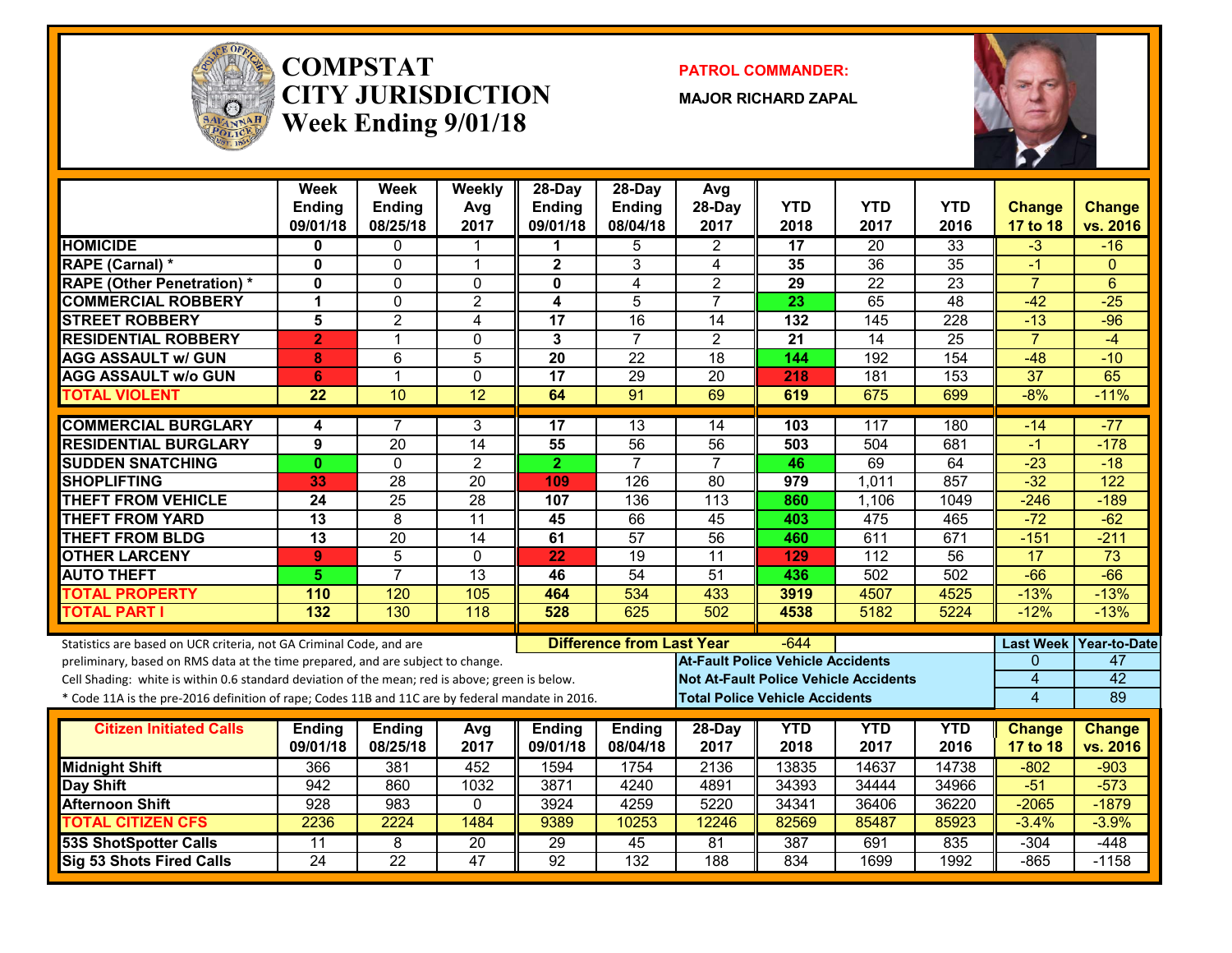

#### **COMPSTATNORTH PRECINCTWeek Ending 09/01/18**

**PRECINCT COMMANDER:**

**CAPT. CARY HILL**



|                                                                                                  | Week<br>Ending<br>9/1/18 | Week<br>Ending<br>8/25/18 | Weekly<br>Avg<br>2017 | $28-Day$<br><b>Ending</b><br>9/1/18 | $28-Dav$<br><b>Ending</b><br>8/4/18 | Avg<br>28-Day<br>2017                        | <b>YTD</b><br>2018 | <b>YTD</b><br>2017 | YTD<br>2016     | <b>Change</b><br>17 to 18 | <b>Change</b><br>vs. 2016 |
|--------------------------------------------------------------------------------------------------|--------------------------|---------------------------|-----------------------|-------------------------------------|-------------------------------------|----------------------------------------------|--------------------|--------------------|-----------------|---------------------------|---------------------------|
| <b>HOMICIDE</b>                                                                                  | 0                        | $\Omega$                  | $\mathbf{0}$          | 1                                   | $\blacktriangleleft$                | $\Omega$                                     | 4                  | 3                  | $\overline{2}$  | 1                         | $\overline{2}$            |
| RAPE (Carnal) *                                                                                  | $\mathbf 0$              | $\Omega$                  | 0                     | 0                                   | $\mathbf{0}$                        | $\mathbf 1$                                  | 8                  | 14                 | $\overline{12}$ | -6                        | $-4$                      |
| <b>RAPE (Other Penetration) *</b>                                                                | $\mathbf{0}$             | $\Omega$                  | $\mathbf 0$           | $\mathbf{0}$                        | $\mathbf{1}$                        | 0                                            | 4                  | $\overline{4}$     | 5               | $\Omega$                  | $-1$                      |
| <b>COMMERCIAL ROBBERY</b>                                                                        | 0                        | $\Omega$                  | 0                     | $\mathbf 0$                         | $\mathbf{0}$                        | $\mathbf 1$                                  | 4                  | $\overline{10}$    | $\overline{6}$  | $-6$                      | $-2$                      |
| <b>STREET ROBBERY</b>                                                                            | $\overline{2}$           | $\overline{2}$            | 1                     | 6                                   | $\overline{5}$                      | 4                                            | 42                 | $\overline{53}$    | 95              | $-11$                     | $-53$                     |
| <b>RESIDENTIAL ROBBERY</b>                                                                       | 0                        | $\Omega$                  | 0                     | $\mathbf 0$                         | $\mathbf 0$                         | 0                                            | 4                  | $\mathbf{1}$       | 5               | 3                         | $-1$                      |
| <b>AGG ASSAULT w/ GUN</b>                                                                        | 4                        | $\overline{3}$            | 1                     | 8                                   | $\overline{3}$                      | 4                                            | $\overline{35}$    | 39                 | 33              | $-4$                      | $\overline{2}$            |
| <b>AGG ASSAULT w/o GUN</b>                                                                       | 1                        | 0                         | $\mathbf 0$           | 5                                   | $\boldsymbol{9}$                    | 6                                            | 71                 | $\overline{45}$    | 46              | $\overline{26}$           | $\overline{25}$           |
| <b>TOTAL VIOLENT</b>                                                                             | $\overline{7}$           | 5                         | 3                     | $\overline{20}$                     | 19                                  | 17                                           | 172                | 169                | 204             | 2%                        | $-16%$                    |
| <b>COMMERCIAL BURGLARY</b>                                                                       | 0                        | 1                         | 1                     | $\mathbf{2}$                        | 3                                   | 4                                            | 22                 | 36                 | $\overline{38}$ | $-14$                     | $-16$                     |
| <b>RESIDENTIAL BURGLARY</b>                                                                      | 3                        | 4                         | $\overline{2}$        | $\boldsymbol{9}$                    | 5                                   | $\overline{7}$                               | 58                 | 51                 | 72              | $\overline{7}$            | $-14$                     |
| <b>SUDDEN SNATCHING</b>                                                                          | $\mathbf{0}$             | $\Omega$                  | 1                     | 1                                   | $\overline{2}$                      | 3                                            | 23                 | $\overline{36}$    | 35              | $-13$                     | $-12$                     |
| <b>SHOPLIFTING</b>                                                                               | 4                        | 1                         | 3                     | $\overline{12}$                     | $\overline{21}$                     | $\overline{12}$                              | 177                | 139                | 131             | 38                        | 46                        |
| <b>THEFT FROM VEHICLE</b>                                                                        | 6                        | 6                         | $6\phantom{1}$        | $\overline{23}$                     | $\overline{31}$                     | $\overline{24}$                              | 179                | 262                | 348             | $-83$                     | $-169$                    |
| <b>THEFT FROM YARD</b>                                                                           | 5                        | 3                         | 3                     | $\overline{12}$                     | $\overline{14}$                     | $\overline{11}$                              | 105                | 150                | 149             | $-45$                     | $-44$                     |
| <b>THEFT FROM BLDG</b>                                                                           | $\overline{3}$           | $\overline{9}$            | $\overline{4}$        | $\overline{18}$                     | $\overline{14}$                     | 15                                           | $\overline{127}$   | 179                | 204             | $-52$                     | $-77$                     |
| <b>OTHER LARCENY</b>                                                                             | $\blacktriangle$         | 1                         | $\mathbf 0$           | 6                                   | $\boldsymbol{9}$                    | $\overline{2}$                               | 32                 | 30                 | 18              | $\overline{2}$            | 14                        |
| <b>AUTO THEFT</b>                                                                                | 1.                       | $\overline{2}$            | 3                     | 11                                  | 11                                  | 12                                           | 90                 | 129                | 133             | $-39$                     | $-43$                     |
| <b>TOTAL PROPERTY</b>                                                                            | 26                       | $\overline{27}$           | $\overline{22}$       | 94                                  | 110                                 | $\overline{90}$                              | 813                | 1012               | 1128            | $-20%$                    | $-28%$                    |
| <b>TOTAL PART I</b>                                                                              | 33                       | $\overline{32}$           | $\overline{25}$       | 114                                 | 129                                 | 107                                          | 985                | 1181               | 1332            | $-17%$                    | $-26%$                    |
| Statistics are based on UCR criteria, not GA Criminal Code, and are                              |                          |                           |                       |                                     | <b>Difference from Last Year</b>    |                                              | $-196$             |                    |                 | <b>Last Week</b>          | Year-to-Date              |
| preliminary, based on RMS data at the time prepared, and are subject to change.                  |                          |                           |                       |                                     |                                     | <b>At-Fault Police Vehicle Accidents</b>     |                    |                    |                 | $\mathbf{0}$              | 9                         |
| Cell Shading: white is within 0.6 standard deviation of the mean; red is above; green is below.  |                          |                           |                       |                                     |                                     | <b>Not At-Fault Police Vehicle Accidents</b> |                    |                    |                 | $\overline{0}$            | $\overline{9}$            |
| * Code 11A is the pre-2016 definition of rape; Codes 11B and 11C are by federal mandate in 2016. |                          |                           |                       |                                     |                                     | <b>Total Police Vehicle Accidents</b>        |                    |                    |                 | $\Omega$                  | 18                        |
|                                                                                                  | Week                     | <b>Week</b>               | <b>Weekly</b>         | $28-Day$                            | 28-Day                              | Avg                                          |                    |                    |                 |                           |                           |
| <b>Citizen Initiated Calls</b>                                                                   | <b>Ending</b>            | Ending                    | Avg                   | <b>Ending</b>                       | <b>Ending</b>                       | 28-Day                                       | <b>YTD</b>         | <b>YTD</b>         | <b>YTD</b>      | <b>Change</b>             | <b>Change</b>             |
|                                                                                                  | 09/01/18                 | 08/25/18                  | 2017                  | 09/01/18                            | 08/04/18                            | 2017                                         | 2018               | 2017               | 2016            | 17 to 18                  | vs. 2016                  |
| <b>Midnight Shift</b>                                                                            | 119                      | 116                       | 121                   | 498                                 | 522                                 | 484                                          | 4071               | 4162               | 4176            | $-91$                     | $-105$                    |
| Day Shift                                                                                        | 230                      | 214                       | 233                   | 946                                 | 1025                                | 931                                          | 8602               | 8044               | 8379            | 558                       | 223                       |
| <b>Afternoon Shift</b>                                                                           | 233                      | 240                       | $\mathbf 0$           | 998                                 | 1033                                | 1010                                         | 8346               | 8491               | 8588            | $-145$                    | $-242$                    |
| <b>TOTAL CITIZEN CFS</b>                                                                         | 582                      | 570                       | 354                   | 2442                                | 2580                                | 2425                                         | 21019              | 20697              | 21143           | 1.6%                      | $-0.6%$                   |
| <b>53S ShotSpotter Calls</b>                                                                     | $\mathbf 1$              | $\overline{2}$            | 3                     | $\overline{5}$                      | $\overline{6}$                      | $\overline{12}$                              | 52                 | 100                | 129             | $-48$                     | $-77$                     |
| <b>Sig 53 Shots Fired Calls</b>                                                                  | $\overline{8}$           | $\overline{3}$            | $\overline{7}$        | $\overline{24}$                     | $\overline{24}$                     | 29                                           | 221                | 247                | 322             | $-26$                     | $-101$                    |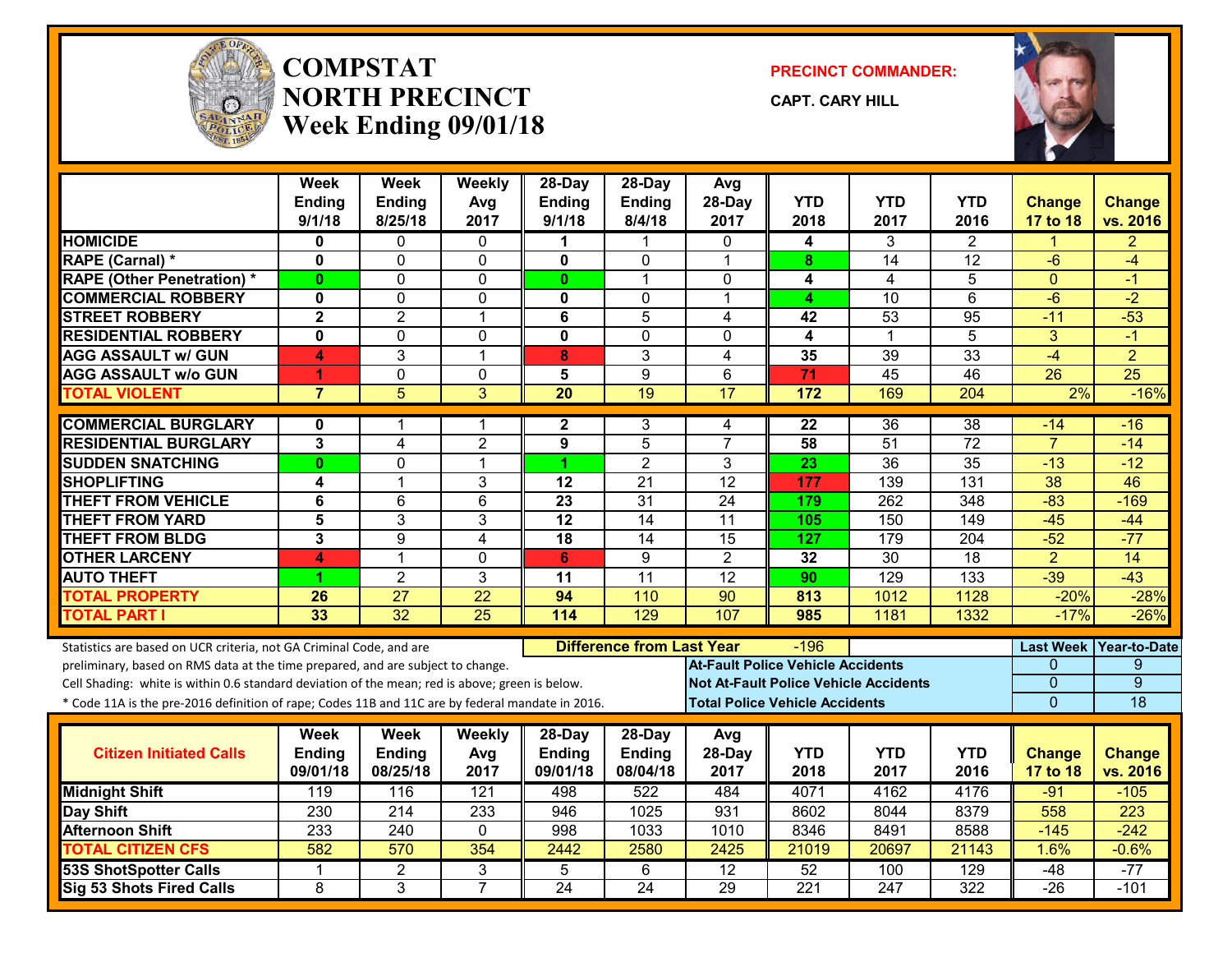# **BEAT 21 North Precinct Week Ending 09/01/18**

|                                   | <b>Last 4 Weeks</b><br><b>Ending</b><br><b>Ending</b><br><b>Ending</b><br><b>Ending</b> |                |                | 28 Days      | 28 Day         |         |                |                |                |                |                      |
|-----------------------------------|-----------------------------------------------------------------------------------------|----------------|----------------|--------------|----------------|---------|----------------|----------------|----------------|----------------|----------------------|
|                                   |                                                                                         |                |                |              | <b>Ending</b>  | Average | <b>YTD</b>     | <b>YTD</b>     | <b>YTD</b>     | <b>Change</b>  | <b>Change</b>        |
|                                   | 08/11/18                                                                                | 08/18/18       | 08/25/18       | 09/01/18     | 09/01/18       | 2017    | 2018           | 2017           | 2016           | 17 to 18       | vs. 2016             |
| <b>HOMICIDE</b>                   | $\Omega$                                                                                | 0              | $\Omega$       | 0            | $\Omega$       | 0.0     | $\Omega$       | $\Omega$       | $\Omega$       | $\mathbf{0}$   | $\mathbf{0}$         |
| RAPE (Carnal) *                   | 0                                                                                       | 0              | $\mathbf{0}$   | 0            | $\Omega$       | 0.1     | $\mathbf{0}$   | 0              | $\mathbf{1}$   | $\mathbf{0}$   | $-1$                 |
| <b>RAPE (Other Penetration) *</b> | $\Omega$                                                                                | 0              | $\mathbf{0}$   | $\Omega$     | $\Omega$       | 0.0     | $\mathbf{1}$   | $\Omega$       | $\Omega$       | $\mathbf{1}$   | $\blacktriangleleft$ |
| <b>COMMERCIAL ROBBERY</b>         | 0                                                                                       | 0              | 0              | 0            | 0              | 0.1     | $\mathbf{0}$   | $\mathbf{1}$   | $\mathbf{1}$   | $-1$           | $-1$                 |
| <b>STREET ROBBERY</b>             | $\Omega$                                                                                | 0              | $\mathbf 0$    | 0            | 0              | 0.2     | $\mathbf 0$    | $\overline{2}$ | 0              | $-2$           | $\mathbf{0}$         |
| <b>RESIDENTIAL ROBBERY</b>        | $\Omega$                                                                                | $\Omega$       | $\mathbf 0$    | $\Omega$     | 0              | 0.0     | $\mathbf 0$    | $\Omega$       | $\Omega$       | $\overline{0}$ | $\overline{0}$       |
| <b>AGG ASSAULT w/ GUN</b>         | $\Omega$                                                                                | 0              | $\mathbf 0$    | $\Omega$     | 0              | 0.2     | $\overline{2}$ | $\mathbf{1}$   | 0              | $\mathbf{1}$   | $\overline{2}$       |
| <b>AGG ASSAULT w/o GUN</b>        | 0                                                                                       | 0              | $\mathbf 0$    | 0            | 0              | 0.2     | 3              | $\mathbf{1}$   | 3              | $\overline{2}$ | $\overline{0}$       |
| <b>TOTAL VIOLENT</b>              | $\mathbf{0}$                                                                            | $\overline{0}$ | $\overline{0}$ | $\mathbf{0}$ | $\mathbf{0}$   | 0.7     | $6\phantom{1}$ | 5              | 5              | 20%            | 20%                  |
| <b>COMMERCIAL BURGLARY</b>        | $\Omega$                                                                                | 0              | 1              | $\Omega$     | $\mathbf{1}$   | 0.2     | 3              | $\overline{2}$ | $\overline{2}$ | $\mathbf{1}$   | $\mathbf{1}$         |
|                                   |                                                                                         |                |                |              |                |         |                |                |                |                |                      |
| <b>RESIDENTIAL BURGLARY</b>       | 0                                                                                       | 0              | $\mathbf{1}$   | $\mathbf{1}$ | $\overline{2}$ | 1.1     | 10             | 9              | 5              | $\mathbf{1}$   | 5                    |
| <b>SUDDEN SNATCHING</b>           | 0                                                                                       | 0              | $\mathbf 0$    | 0            | 0              | 0.1     | $\mathbf 0$    | $\mathbf{1}$   | 0              | $-1$           | $\mathbf{0}$         |
| <b>SHOPLIFTING</b>                | $\Omega$                                                                                | 0              | $\mathbf 0$    | 0            | 0              | 0.2     | $\overline{2}$ | $\overline{2}$ | $\Omega$       | $\overline{0}$ | $\overline{2}$       |
| <b>THEFT FROM VEHICLE</b>         | $\Omega$                                                                                | 0              | $\mathbf 0$    | $\mathbf{1}$ | $\mathbf{1}$   | 2.8     | 25             | 19             | 14             | 6              | 11                   |
| <b>THEFT FROM YARD</b>            | 0                                                                                       | 0              | $\mathbf 0$    | 0            | 0              | 1.2     | 13             | 9              | 14             | $\overline{4}$ | $-1$                 |
| <b>THEFT FROM BLDG</b>            | 0                                                                                       | 0              | $\mathbf 0$    | $\mathbf{1}$ | $\mathbf{1}$   | 3.0     | 11             | 34             | 22             | $-23$          | $-11$                |
| <b>OTHER LARCENY</b>              | 0                                                                                       | 1              | $\mathbf 0$    | 3            | 4              | 0.2     | 10             | 3              | 3              | $\overline{7}$ | $\overline{7}$       |
| <b>AUTO THEFT</b>                 | $\mathbf{0}$                                                                            | 1              | $\mathbf{0}$   | 0            | $\mathbf{1}$   | 1.1     | 12             | 10             | 12             | $\overline{2}$ | $\overline{0}$       |
| <b>TOTAL PROPERTY</b>             | $\mathbf{0}$                                                                            | $\overline{2}$ | $\overline{2}$ | 6            | 10             | 9.7     | 86             | 89             | 72             | $-3%$          | 19%                  |
| <b>TOTAL PART I</b>               | $\mathbf{0}$                                                                            | $\overline{2}$ | $\overline{2}$ | 6            | 10             | 10.4    | 92             | 94             | 77             | $-2%$          | 19%                  |

 **Difference from Last Year**‐2

Statistics are based on UCR criteria, not GA Criminal Code.

\* Rape Code 11A is the historical definition of rape (aka Legacy Rape); Rape Codes 11B and 11C are those moved from Part II to Part I in 2017.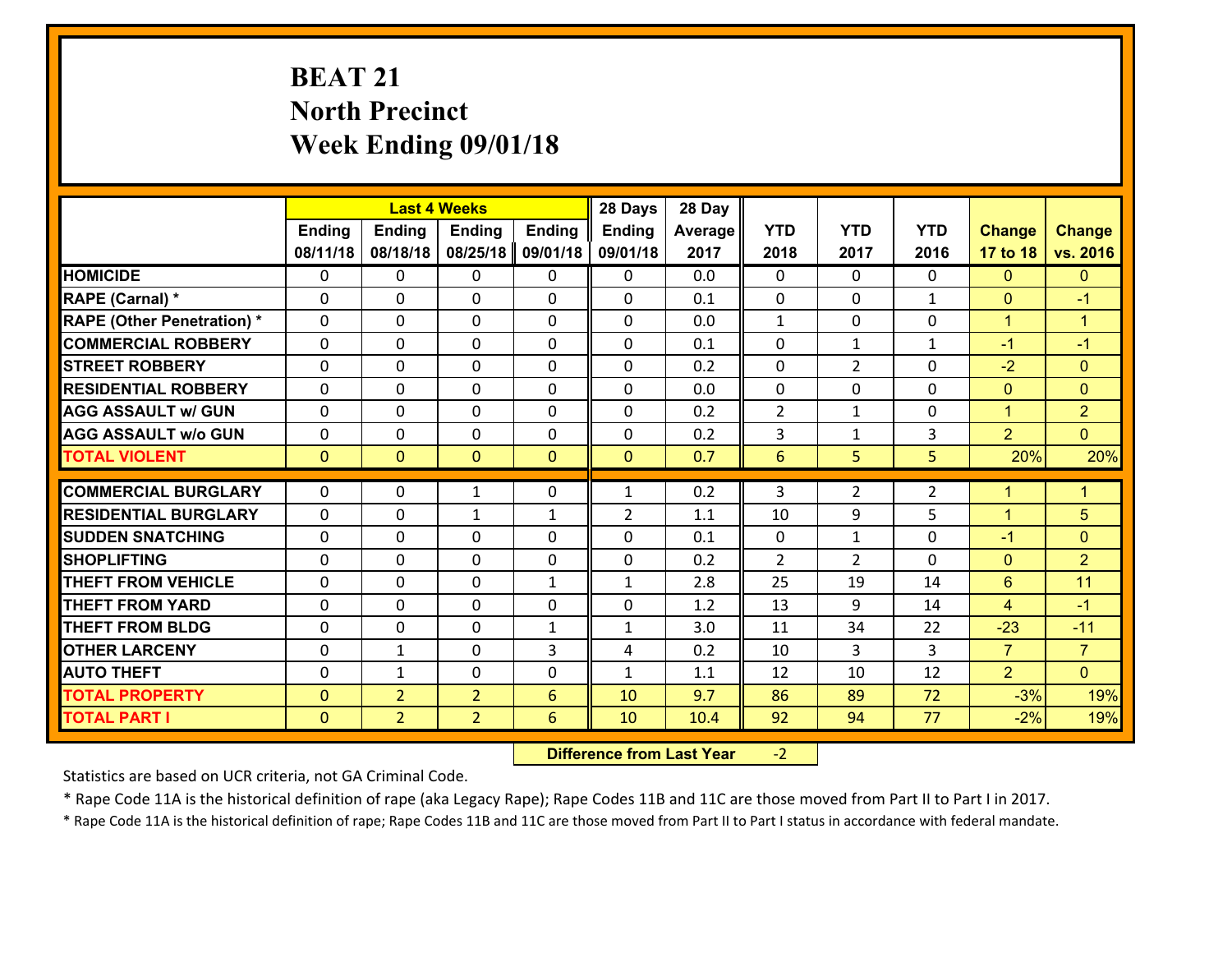# **BEAT 22 North Precinct Week Ending 09/1/18**

|                                              |                                  | <b>Last 4 Weeks</b>  |                     |                     | 28 Days       | 28 Day       |                |                |                |                      |                      |
|----------------------------------------------|----------------------------------|----------------------|---------------------|---------------------|---------------|--------------|----------------|----------------|----------------|----------------------|----------------------|
|                                              | Ending                           | <b>Ending</b>        | <b>Ending</b>       | <b>Ending</b>       | <b>Ending</b> | Average      | <b>YTD</b>     | <b>YTD</b>     | <b>YTD</b>     | <b>Change</b>        | <b>Change</b>        |
|                                              | 08/11/18                         | 08/18/18             | 08/25/18            | 09/01/18            | 09/01/18      | 2017         | 2018           | 2017           | 2016           | 17 to 18             | vs. 2016             |
| <b>HOMICIDE</b>                              | $\mathbf{0}$                     | 0                    | 0                   | $\mathbf{0}$        | 0             | 0.0          | 3              | $\Omega$       | $\overline{2}$ | 3                    | $\blacktriangleleft$ |
| <b>RAPE (Carnal) *</b>                       | $\Omega$                         | 0                    | 0                   | $\mathbf{0}$        | $\Omega$      | 0.2          | $\overline{2}$ | $\mathbf{1}$   | $\mathbf{1}$   | $\blacktriangleleft$ | $\blacktriangleleft$ |
| <b>RAPE (Other Penetration) *</b>            | $\Omega$                         | 0                    | $\Omega$            | $\Omega$            | $\Omega$      | 0.1          | $\mathbf{1}$   | $\mathbf{1}$   | $\Omega$       | $\mathbf{0}$         | $\blacktriangleleft$ |
| <b>COMMERCIAL ROBBERY</b>                    | 0                                | 0                    | 0                   | 0                   | 0             | 0.2          | $\mathbf{1}$   | $\overline{2}$ | 4              | $-1$                 | $-3$                 |
| <b>STREET ROBBERY</b>                        | $\Omega$                         | 0                    | $\mathbf{1}$        | $\Omega$            | $\mathbf{1}$  | 0.8          | 8              | $\overline{7}$ | $\overline{7}$ | $\mathbf{1}$         | $\blacktriangleleft$ |
| <b>RESIDENTIAL ROBBERY</b>                   | $\Omega$                         | $\Omega$             | 0                   | $\Omega$            | $\Omega$      | 0.0          | $\mathbf 0$    | $\Omega$       | $\mathbf{1}$   | $\Omega$             | $-1$                 |
| <b>AGG ASSAULT w/ GUN</b>                    | $\Omega$                         | 0                    | 0                   | $\Omega$            | 0             | 2.2          | 6              | 18             | 11             | $-12$                | $-5$                 |
| <b>AGG ASSAULT w/o GUN</b>                   | 0                                | 0                    | 0                   | 0                   | 0             | 1.8          | 16             | 9              | 11             | $\overline{7}$       | 5 <sup>5</sup>       |
| <b>TOTAL VIOLENT</b>                         | $\overline{0}$                   | $\overline{0}$       | $\mathbf{1}$        | $\overline{0}$      | $\mathbf{1}$  | 5.2          | 37             | 38             | 37             | $-3%$                | 0%                   |
|                                              |                                  |                      |                     |                     |               |              |                |                |                |                      |                      |
|                                              |                                  |                      |                     |                     |               |              |                |                |                |                      |                      |
| <b>COMMERCIAL BURGLARY</b>                   | $\Omega$                         | 0                    | 0                   | 0                   | $\Omega$      | 1.0          | 3              | 6              | 3              | $-3$                 | $\mathbf{0}$         |
| <b>RESIDENTIAL BURGLARY</b>                  | $\Omega$                         | $\overline{2}$       | $\overline{2}$      | 2                   | 6             | 2.2          | 18             | 15             | 17             | 3                    | $\blacktriangleleft$ |
| <b>SUDDEN SNATCHING</b>                      | $\Omega$                         | 0                    | $\mathbf{0}$        | $\Omega$            | 0             | 0.1          | 3              | 0              | $\mathbf{1}$   | 3                    | $\overline{2}$       |
| <b>SHOPLIFTING</b>                           | 0                                | $\mathbf{1}$         | 0                   | 0                   | $\mathbf{1}$  | 2.7          | 29             | 23             | 14             | 6                    | 15                   |
| <b>THEFT FROM VEHICLE</b>                    | $\Omega$                         | 0                    | $\mathbf{1}$        | 0                   | $\mathbf{1}$  | 2.8          | 26             | 23             | 25             | 3                    | $\mathbf{1}$         |
| <b>THEFT FROM YARD</b>                       | 0                                | 0                    | $\mathbf{0}$        | $\mathbf{1}$        | $\mathbf{1}$  | 1.2          | 13             | 11             | 18             | $\overline{2}$       | $-5$                 |
| <b>THEFT FROM BLDG</b>                       | $\mathbf{1}$                     | $\mathbf{1}$         | $\mathbf{1}$        | $\mathbf{1}$        | 4             | 2.1          | 12             | 21             | 22             | $-9$                 | $-10$                |
| <b>OTHER LARCENY</b>                         | 0                                | 0                    | 0<br>$\mathbf{0}$   | 0                   | 0<br>4        | 0.4          | $\mathbf 0$    | 3              | $\overline{2}$ | $-3$                 | $-2$                 |
| <b>AUTO THEFT</b>                            | $\overline{2}$                   | $\overline{2}$       |                     | 0<br>$\overline{4}$ |               | 2.6          | 22             | 24             | 26             | $-2$                 | $-4$                 |
| <b>TOTAL PROPERTY</b><br><b>TOTAL PART I</b> | $\overline{3}$<br>$\overline{3}$ | $6\overline{6}$<br>6 | $\overline{4}$<br>5 | $\overline{4}$      | 17<br>18      | 15.1<br>20.3 | 126<br>163     | 126<br>164     | 128<br>165     | 0%<br>$-1%$          | $-2%$<br>$-1%$       |

 **Difference from Last Year**r -1

Statistics are based on UCR criteria, not GA Criminal Code.

\* Rape Code 11A is the historical definition of rape (aka Legacy Rape); Rape Codes 11B and 11C are those moved from Part II to Part I in 2017.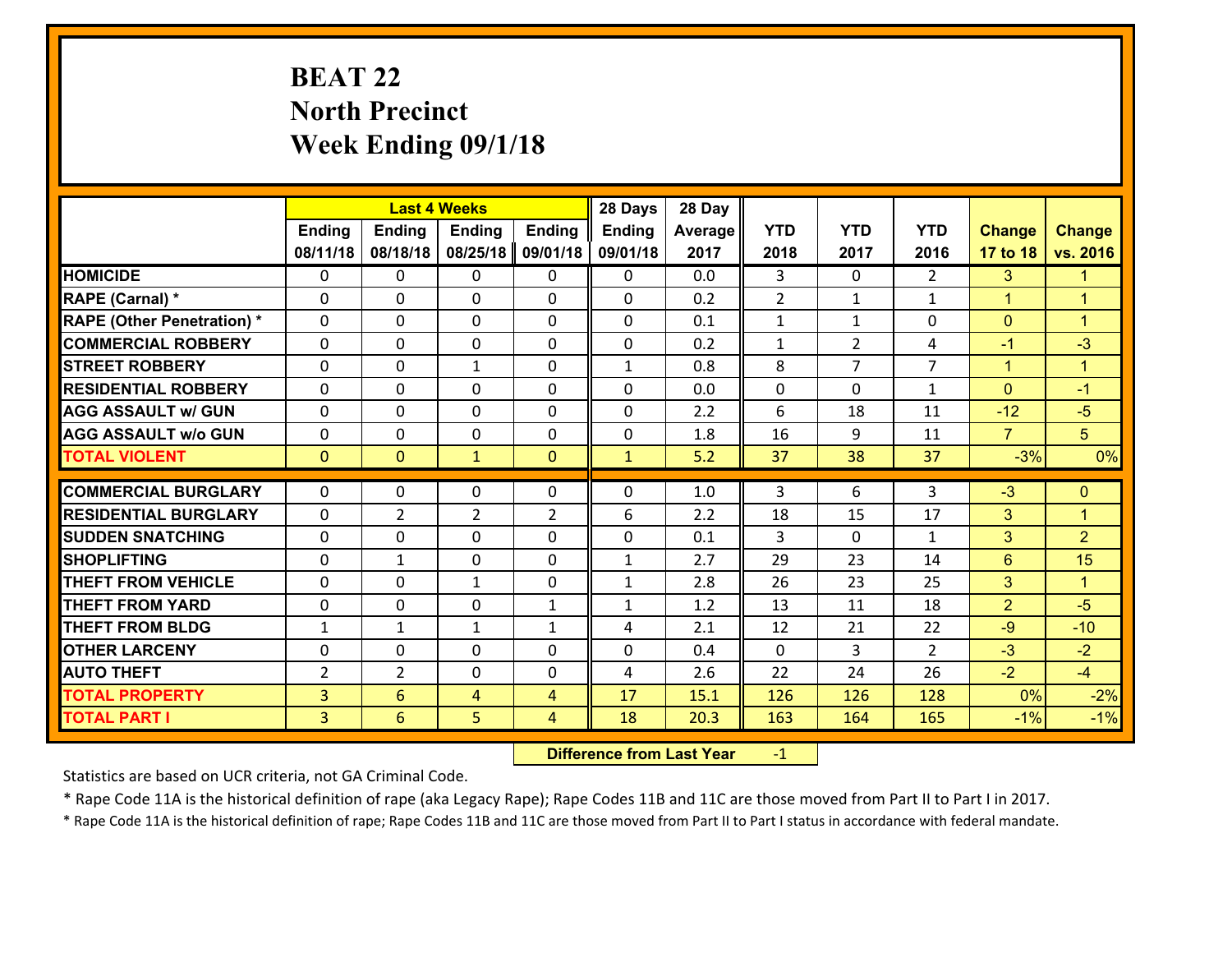# **BEAT 23 North Precinct Week Ending 09/01/18**

|                                   |                |                | <b>Last 4 Weeks</b> |                | 28 Days        | 28 Day  |                |                |                |                |                      |
|-----------------------------------|----------------|----------------|---------------------|----------------|----------------|---------|----------------|----------------|----------------|----------------|----------------------|
|                                   | <b>Ending</b>  | <b>Ending</b>  | <b>Ending</b>       | <b>Ending</b>  | <b>Ending</b>  | Average | <b>YTD</b>     | <b>YTD</b>     | <b>YTD</b>     | <b>Change</b>  | <b>Change</b>        |
|                                   | 08/11/18       | 08/18/18       | 08/25/18            | 09/01/18       | 09/01/18       | 2017    | 2018           | 2017           | 2016           | 17 to 18       | vs. 2016             |
| <b>HOMICIDE</b>                   | $\mathbf{1}$   | 0              | 0                   | 0              | $\mathbf{1}$   | 0.1     | 1              | $\mathbf{1}$   | 0              | $\mathbf{0}$   | 1.                   |
| RAPE (Carnal) *                   | $\mathbf{0}$   | 0              | $\mathbf{0}$        | 0              | 0              | 0.2     | 2              | $\overline{2}$ | 5              | $\mathbf{0}$   | $-3$                 |
| <b>RAPE (Other Penetration) *</b> | $\Omega$       | 0              | $\mathbf{0}$        | $\Omega$       | 0              | 0.0     | $\mathbf{0}$   | 0              | $\overline{2}$ | $\mathbf{0}$   | $-2$                 |
| <b>COMMERCIAL ROBBERY</b>         | $\mathbf{0}$   | 0              | 0                   | 0              | $\Omega$       | 0.2     | $\mathbf{1}$   | $\overline{2}$ | 0              | $-1$           | $\mathbf{1}$         |
| <b>STREET ROBBERY</b>             | 0              | 0              | $\mathbf 0$         | 0              | 0              | 0.5     | 4              | 5              | 12             | $-1$           | $-8$                 |
| <b>RESIDENTIAL ROBBERY</b>        | $\Omega$       | $\Omega$       | $\mathbf 0$         | $\Omega$       | 0              | 0.1     | $\overline{3}$ | $\mathbf{1}$   | $\mathbf{1}$   | $\overline{2}$ | $\overline{2}$       |
| <b>AGG ASSAULT w/ GUN</b>         | 0              | 0              | 3                   | 0              | 3              | 0.7     | 11             | 6              | 14             | 5              | $-3$                 |
| <b>AGG ASSAULT w/o GUN</b>        | 0              | 0              | $\mathbf 0$         | $\mathbf 0$    | 0              | 1.2     | 16             | 12             | 9              | $\overline{4}$ | $\overline{7}$       |
| <b>TOTAL VIOLENT</b>              | $\mathbf{1}$   | $\mathbf{0}$   | $\overline{3}$      | $\mathbf{0}$   | $\overline{4}$ | 2.8     | 38             | 29             | 43             | 31%            | $-12%$               |
| <b>COMMERCIAL BURGLARY</b>        | $\Omega$       | 0              | $\mathbf{0}$        | $\Omega$       | $\Omega$       | 1.9     | 8              | 13             | $\overline{7}$ | $-5$           | $\blacktriangleleft$ |
| <b>RESIDENTIAL BURGLARY</b>       | 0              | 0              | $\mathbf 0$         | 0              | 0              | 1.8     | 13             | 13             | 17             | $\mathbf{0}$   | $-4$                 |
| <b>SUDDEN SNATCHING</b>           | 0              | 0              | $\mathbf 0$         | 0              | 0              | 0.3     | $\overline{2}$ | 4              | $\mathbf{1}$   | $-2$           | $\mathbf{1}$         |
| <b>SHOPLIFTING</b>                | $\overline{2}$ | 0              | 1                   | 0              | 3              | 1.0     | 26             | 10             | 10             | 16             | 16                   |
| <b>THEFT FROM VEHICLE</b>         | 0              | $\overline{2}$ | $\mathbf 0$         | 0              | $\overline{2}$ | 3.1     | 23             | 29             | 45             | $-6$           | $-22$                |
| <b>THEFT FROM YARD</b>            | $\mathbf{1}$   | 0              | $\mathbf 0$         | $\overline{2}$ | 3              | 1.9     | 18             | 21             | 15             | $-3$           | 3 <sup>1</sup>       |
| <b>THEFT FROM BLDG</b>            | 0              | $\mathbf{1}$   | $\mathbf 0$         | 0              | $\mathbf{1}$   | 1.9     | 18             | 18             | 18             | $\mathbf{0}$   | $\overline{0}$       |
| <b>OTHER LARCENY</b>              | 0              | 0              | $\mathbf 0$         | 0              | 0              | 0.3     | 5              | 4              | $\mathbf{1}$   | $\mathbf{1}$   | $\overline{4}$       |
| <b>AUTO THEFT</b>                 | $\mathbf{0}$   | 0              | $\mathbf{1}$        | 0              | $\mathbf{1}$   | 3.1     | 11             | 25             | 20             | $-14$          | $-9$                 |
| <b>TOTAL PROPERTY</b>             | $\overline{3}$ | 3              | $\overline{2}$      | $\overline{2}$ | 10             | 15.3    | 124            | 137            | 134            | $-9%$          | $-7%$                |
| <b>TOTAL PART I</b>               | $\overline{4}$ | $\overline{3}$ | 5                   | $\overline{2}$ | 14             | 18.1    | 162            | 166            | 177            | $-2%$          | $-8%$                |

 **Difference from Last Year**‐4

Statistics are based on UCR criteria, not GA Criminal Code.

\* Rape Code 11A is the historical definition of rape (aka Legacy Rape); Rape Codes 11B and 11C are those moved from Part II to Part I in 2017.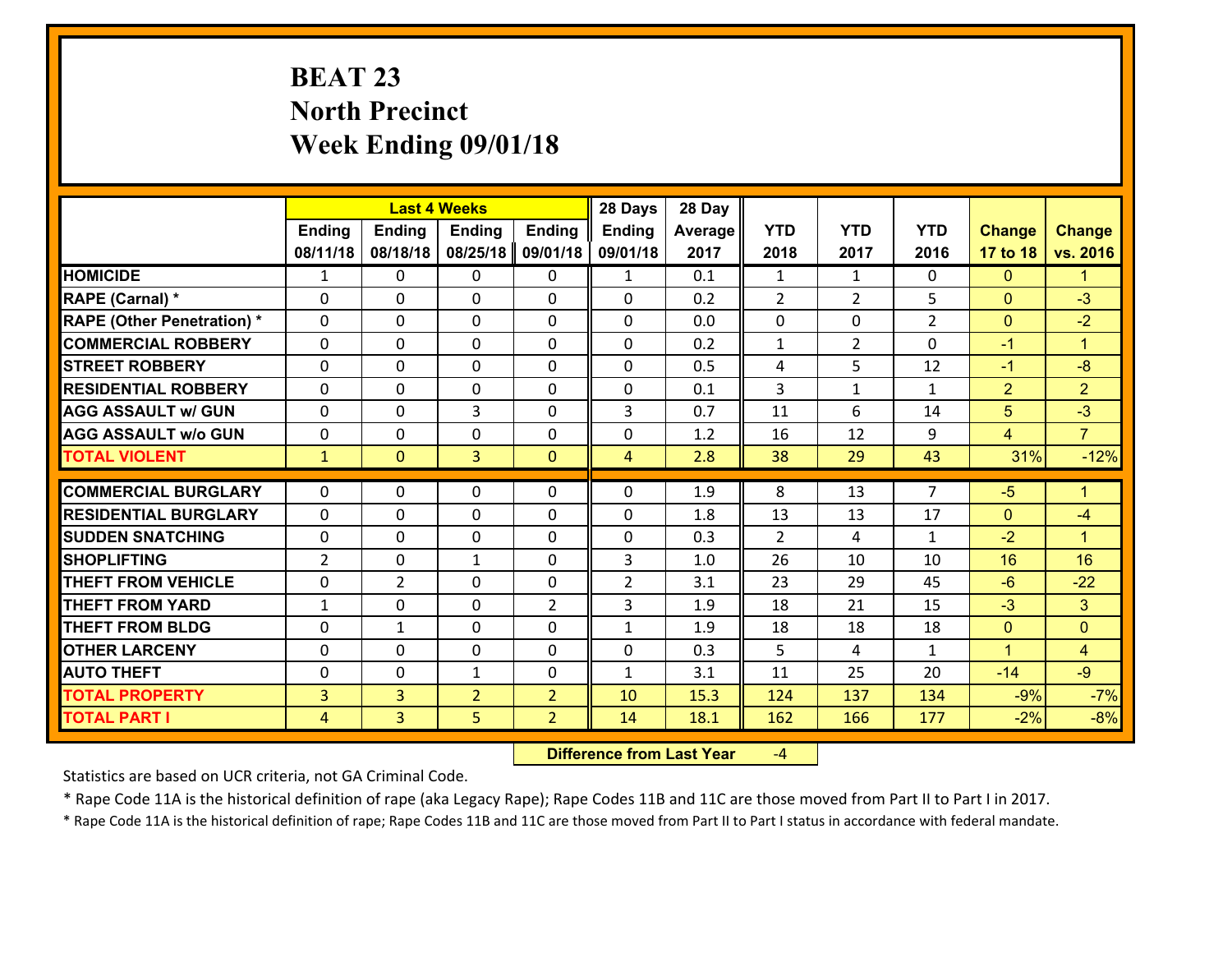# **BEAT 24 North Precinct Week Ending 09/01/18**

|                                               | <b>Last 4 Weeks</b><br><b>Ending</b><br><b>Ending</b><br><b>Ending</b><br><b>Ending</b> |                |                | 28 Days        | 28 Day         |            |                |                |                |                    |                |
|-----------------------------------------------|-----------------------------------------------------------------------------------------|----------------|----------------|----------------|----------------|------------|----------------|----------------|----------------|--------------------|----------------|
|                                               |                                                                                         |                |                |                | <b>Ending</b>  | Average    | <b>YTD</b>     | <b>YTD</b>     | <b>YTD</b>     | <b>Change</b>      | <b>Change</b>  |
|                                               | 08/11/18                                                                                | 08/18/18       | 08/25/18       | 09/01/18       | 09/01/18       | 2017       | 2018           | 2017           | 2016           | 17 to 18           | vs. 2016       |
| <b>HOMICIDE</b>                               | $\Omega$                                                                                | 0              | $\Omega$       | 0              | $\Omega$       | 0.1        | $\Omega$       | $\Omega$       | 0              | $\mathbf{0}$       | $\mathbf{0}$   |
| <b>RAPE (Carnal)</b> *                        | 0                                                                                       | 0              | $\mathbf{0}$   | 0              | $\Omega$       | 0.1        | $\mathbf{0}$   | $\mathbf{1}$   | $\Omega$       | $-1$               | $\mathbf{0}$   |
| <b>RAPE (Other Penetration) *</b>             | $\Omega$                                                                                | 0              | $\mathbf{0}$   | $\Omega$       | $\Omega$       | 0.0        | $\Omega$       | $\Omega$       | $\Omega$       | $\mathbf{0}$       | $\mathbf{0}$   |
| <b>COMMERCIAL ROBBERY</b>                     | 0                                                                                       | 0              | 0              | 0              | 0              | 0.4        | $\mathbf{0}$   | $\overline{2}$ | $\Omega$       | $-2$               | $\mathbf{0}$   |
| <b>STREET ROBBERY</b>                         | $\mathbf{1}$                                                                            | 0              | $\mathbf 0$    | 0              | $\mathbf{1}$   | 1.0        | 5              | 11             | 24             | $-6$               | $-19$          |
| <b>RESIDENTIAL ROBBERY</b>                    | $\Omega$                                                                                | $\Omega$       | $\mathbf 0$    | $\Omega$       | 0              | 0.0        | $\mathbf 0$    | $\Omega$       | $\overline{2}$ | $\overline{0}$     | $-2$           |
| <b>AGG ASSAULT w/ GUN</b>                     | $\Omega$                                                                                | 0              | $\mathbf 0$    | $\mathbf{1}$   | $\mathbf{1}$   | 0.4        | $\overline{2}$ | 4              | $\mathbf{1}$   | $-2$               | $\mathbf{1}$   |
| <b>AGG ASSAULT w/o GUN</b>                    | 0                                                                                       | 0              | $\mathbf 0$    | $\mathbf{1}$   | $\mathbf{1}$   | 0.4        | 6              | $\mathbf 0$    | 3              | $6^{\circ}$        | 3 <sup>1</sup> |
| <b>TOTAL VIOLENT</b>                          | $\mathbf{1}$                                                                            | $\overline{0}$ | $\overline{0}$ | $\overline{2}$ | 3              | 2.3        | 13             | 18             | 30             | $-28%$             | $-57%$         |
| <b>COMMERCIAL BURGLARY</b>                    | $\Omega$                                                                                | 0              | $\mathbf{0}$   | $\Omega$       | $\Omega$       | 0.3        | $\mathbf{1}$   | $\mathbf{1}$   | 9              | $\mathbf{0}$       | $-8$           |
|                                               |                                                                                         |                |                |                |                |            |                | 7              |                |                    |                |
| <b>RESIDENTIAL BURGLARY</b>                   | 0                                                                                       | 0              | $\mathbf 0$    | 0              | 0              | 1.2        | 6              |                | 12             | $-1$               | $-6$           |
| <b>SUDDEN SNATCHING</b><br><b>SHOPLIFTING</b> | 0                                                                                       | 0              | $\mathbf 0$    | 0              | 0<br>3         | 0.2<br>4.2 | 3<br>57        | $\overline{2}$ | 4<br>40        | $\mathbf{1}$<br>16 | $-1$<br>17     |
|                                               | 0                                                                                       | 1              | $\mathbf 0$    | $\overline{2}$ |                |            |                | 41             |                |                    |                |
| <b>THEFT FROM VEHICLE</b>                     | $\mathbf{1}$                                                                            | $\overline{2}$ | 5              | 3              | 11             | 7.9        | 29             | 74             | 53             | $-45$              | $-24$          |
| <b>THEFT FROM YARD</b>                        | 0                                                                                       | 0              | $\mathbf{1}$   | 0              | $\mathbf{1}$   | 2.8        | 15             | 26             | 27             | $-11$              | $-12$          |
| <b>THEFT FROM BLDG</b>                        | 0                                                                                       | 0              | $\overline{2}$ | 0              | $\overline{2}$ | 1.2        | 18             | 9              | 24             | $9^{\circ}$        | $-6$           |
| <b>OTHER LARCENY</b>                          | 0                                                                                       | 0              | $\mathbf 0$    | 0              | 0              | 0.9        | 3              | 8              | 4              | $-5$               | $-1$           |
| <b>AUTO THEFT</b>                             | $\mathbf{1}$                                                                            | 1              | $\mathbf{0}$   | 0              | $\overline{2}$ | 2.4        | 8              | 28             | 25             | $-20$              | $-17$          |
| <b>TOTAL PROPERTY</b>                         | $\overline{2}$                                                                          | 4              | 8              | 5              | 19             | 21.2       | 140            | 196            | 198            | $-29%$             | $-29%$         |
| <b>TOTAL PART I</b>                           | $\overline{3}$                                                                          | $\overline{4}$ | 8              | $\overline{7}$ | 22             | 23.5       | 153            | 214            | 228            | $-29%$             | $-33%$         |

 **Difference from Last Year**r -61

Statistics are based on UCR criteria, not GA Criminal Code.

\* Rape Code 11A is the historical definition of rape (aka Legacy Rape); Rape Codes 11B and 11C are those moved from Part II to Part I in 2017.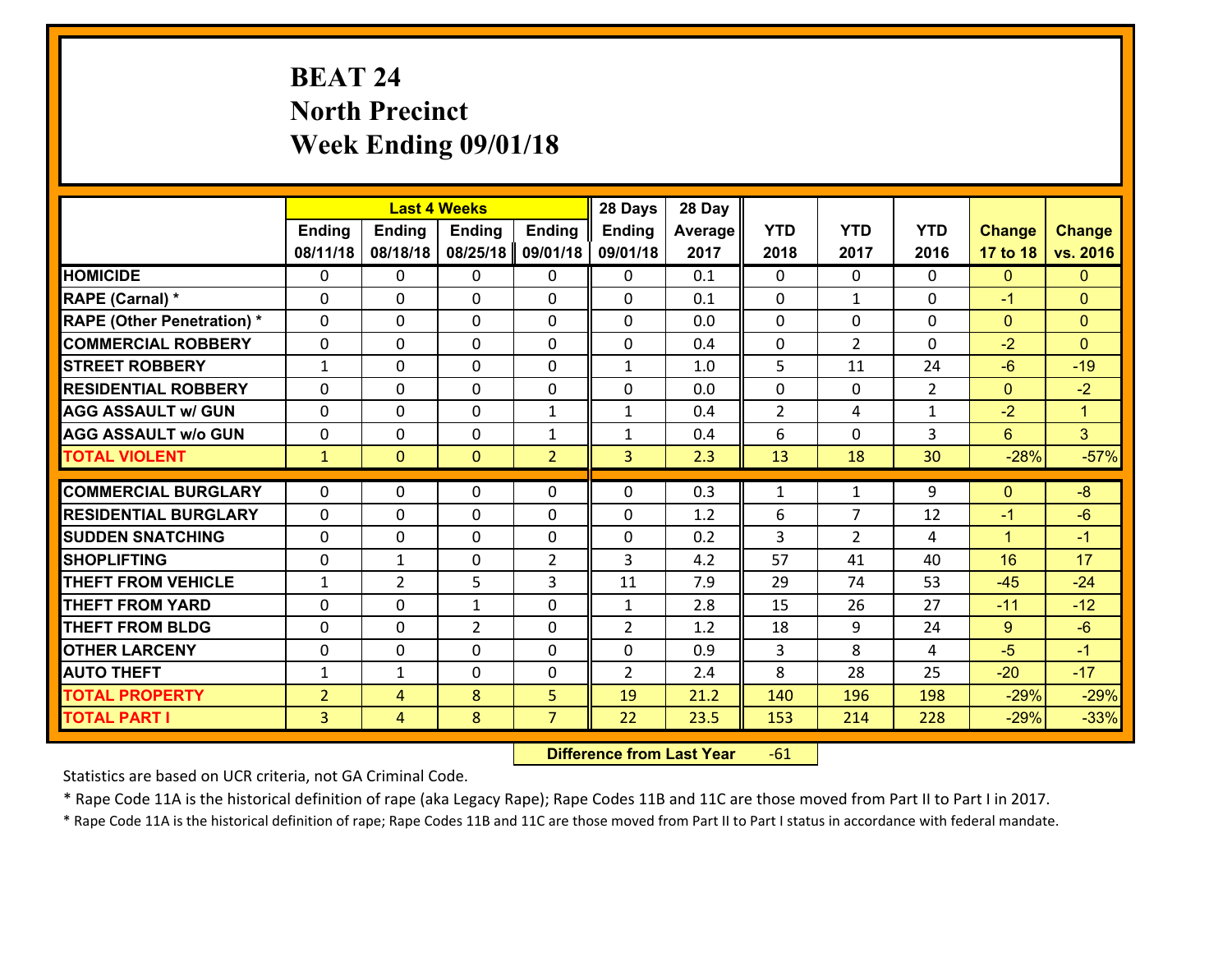# **BEAT 25 North Precinct Week Ending 09/01/18**

|                                   |                |                | <b>Last 4 Weeks</b> |                | 28 Days        | 28 Day  |                |                |                |               |                |
|-----------------------------------|----------------|----------------|---------------------|----------------|----------------|---------|----------------|----------------|----------------|---------------|----------------|
|                                   | Ending         | <b>Ending</b>  | <b>Ending</b>       | <b>Ending</b>  | <b>Ending</b>  | Average | <b>YTD</b>     | <b>YTD</b>     | <b>YTD</b>     | <b>Change</b> | <b>Change</b>  |
|                                   | 08/11/18       | 08/18/18       | 08/25/18            | 09/01/18       | 09/01/18       | 2017    | 2018           | 2017           | 2016           | 17 to 18      | vs. 2016       |
| <b>HOMICIDE</b>                   | $\Omega$       | 0              | 0                   | 0              | $\Omega$       | 0.0     | 0              | $\Omega$       | 0              | $\mathbf{0}$  | $\Omega$       |
| RAPE (Carnal) *                   | $\mathbf{0}$   | 0              | $\mathbf{0}$        | 0              | $\Omega$       | 0.0     | 2              | 3              | 0              | $-1$          | $\overline{2}$ |
| <b>RAPE (Other Penetration) *</b> | $\Omega$       | 0              | $\mathbf{0}$        | $\Omega$       | $\Omega$       | 0.0     | $\Omega$       | 0              | $\overline{2}$ | $\mathbf{0}$  | $-2$           |
| <b>COMMERCIAL ROBBERY</b>         | $\mathbf{0}$   | 0              | 0                   | 0              | $\Omega$       | 0.0     | $\mathbf{0}$   | $\mathbf{1}$   | 0              | $-1$          | $\Omega$       |
| <b>STREET ROBBERY</b>             | 0              | 0              | $\mathbf 0$         | $\Omega$       | 0              | 0.0     | $\overline{7}$ | 16             | 19             | $-9$          | $-12$          |
| <b>RESIDENTIAL ROBBERY</b>        | $\Omega$       | $\Omega$       | $\mathbf 0$         | $\Omega$       | 0              | 0.0     | $\mathbf 0$    | $\Omega$       | 0              | $\mathbf{0}$  | $\Omega$       |
| <b>AGG ASSAULT w/ GUN</b>         | $\mathbf{1}$   | 0              | $\mathbf 0$         | $\Omega$       | $\mathbf{1}$   | 0.0     | 3              | $\overline{2}$ | 0              | $\mathbf{1}$  | 3 <sup>1</sup> |
| <b>AGG ASSAULT w/o GUN</b>        | 0              | 0              | $\mathbf 0$         | $\mathbf 0$    | 0              | 0.0     | 4              | 3              | $\overline{2}$ | $\mathbf{1}$  | $\overline{2}$ |
| <b>TOTAL VIOLENT</b>              | $\mathbf{1}$   | $\mathbf{0}$   | $\overline{0}$      | $\mathbf{0}$   | $\mathbf{1}$   | 0.0     | 16             | 25             | 23             | $-36%$        | $-30%$         |
| <b>COMMERCIAL BURGLARY</b>        | $\Omega$       | 0              | $\mathbf{0}$        | $\Omega$       | $\Omega$       | 0.0     | 1              | 3              | $\overline{7}$ | $-2$          | $-6$           |
| <b>RESIDENTIAL BURGLARY</b>       | 0              | 0              | $\mathbf 0$         | 0              | 0              | 0.0     | 3              | 3              | 5              | $\mathbf{0}$  | $-2$           |
| <b>SUDDEN SNATCHING</b>           | 0              | 0              | $\mathbf 0$         | 0              | 0              | 0.0     | 0              | $\mathbf{1}$   | 5              | $-1$          | $-5$           |
| <b>SHOPLIFTING</b>                | 0              | 1              | $\mathbf 0$         | $\mathbf{1}$   | $\overline{2}$ | 0.0     | 9              | 23             | 23             | $-14$         | $-14$          |
| <b>THEFT FROM VEHICLE</b>         | $\mathbf{1}$   | 1              | $\mathbf 0$         | $\mathbf{1}$   | 3              | 0.0     | 35             | 51             | 96             | $-16$         | $-61$          |
| <b>THEFT FROM YARD</b>            | $\overline{2}$ | 0              | $\mathbf 0$         | $\overline{2}$ | 4              | 0.0     | 19             | 45             | 34             | $-26$         | $-15$          |
| <b>THEFT FROM BLDG</b>            | 0              | 0              | $\mathbf 0$         | $\mathbf{1}$   | $\mathbf{1}$   | 0.0     | 17             | 29             | 25             | $-12$         | $-8$           |
| <b>OTHER LARCENY</b>              | 0              | 0              | $\mathbf 0$         | $\mathbf{1}$   | $\mathbf{1}$   | 0.0     | $\overline{7}$ | 8              | 5              | $-1$          | $\overline{2}$ |
| <b>AUTO THEFT</b>                 | $\mathbf{0}$   | 0              | $\mathbf{0}$        | 0              | 0              | 0.0     | 12             | 21             | 15             | $-9$          | $-3$           |
| <b>TOTAL PROPERTY</b>             | 3              | $\overline{2}$ | $\mathbf{0}$        | 6              | 11             | 0.0     | 103            | 184            | 215            | $-44%$        | $-52%$         |
| <b>TOTAL PART I</b>               | $\overline{4}$ | $\overline{2}$ | $\mathbf{0}$        | 6              | 12             | 0.0     | 119            | 209            | 238            | $-43%$        | $-50%$         |

 **Difference from Last Year**r -90

Statistics are based on UCR criteria, not GA Criminal Code.

\* Rape Code 11A is the historical definition of rape (aka Legacy Rape); Rape Codes 11B and 11C are those moved from Part II to Part I in 2017.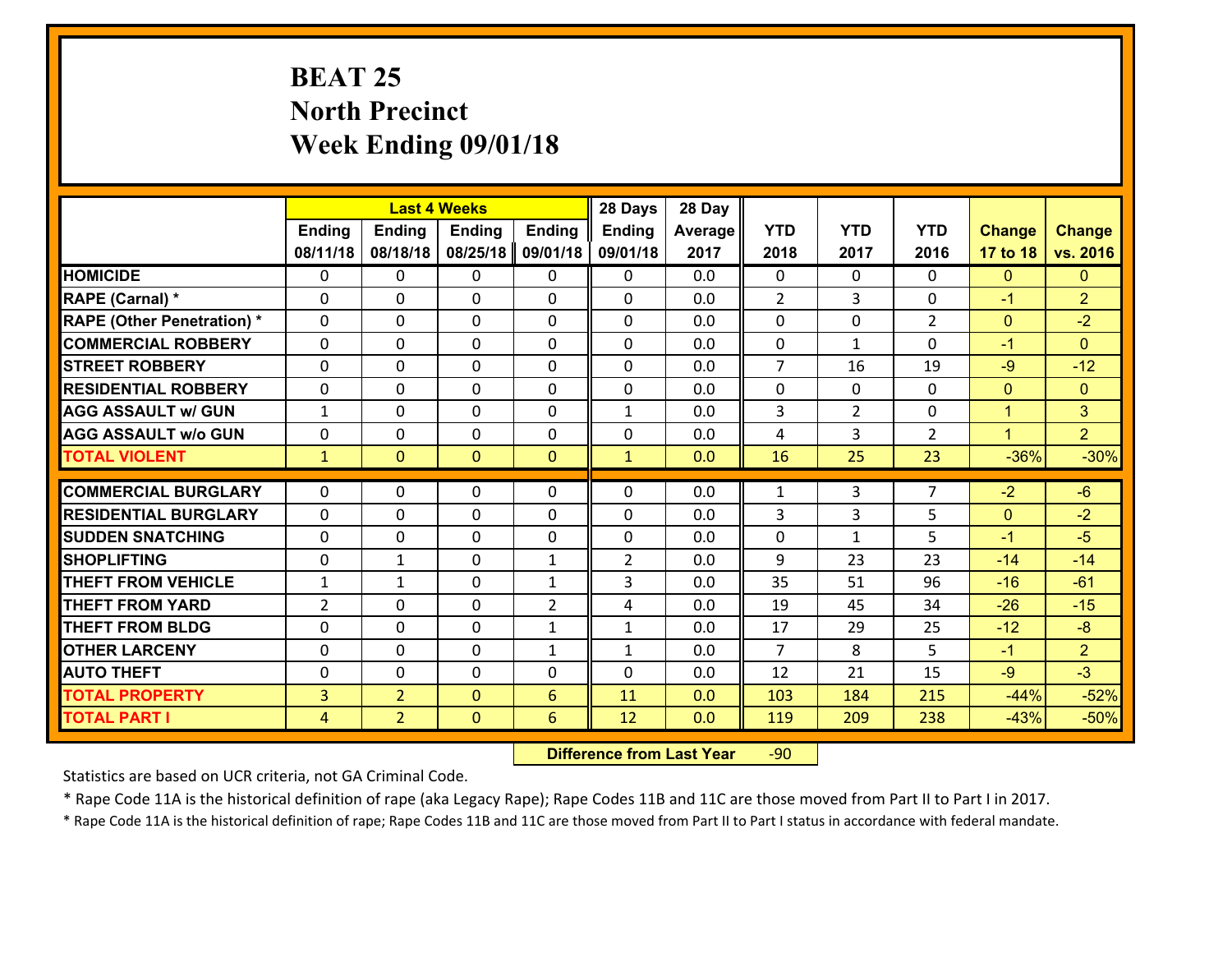# **BEAT 26 North Precinct Week Ending 09/01/18**

|                                   | <b>Last 4 Weeks</b><br><b>Ending</b><br><b>Ending</b><br><b>Ending</b><br><b>Ending</b> |              |                |                | 28 Days        | 28 Day  |              |                |              |                |                |
|-----------------------------------|-----------------------------------------------------------------------------------------|--------------|----------------|----------------|----------------|---------|--------------|----------------|--------------|----------------|----------------|
|                                   |                                                                                         |              |                |                | <b>Ending</b>  | Average | <b>YTD</b>   | <b>YTD</b>     | <b>YTD</b>   | <b>Change</b>  | <b>Change</b>  |
|                                   | 08/11/18                                                                                | 08/18/18     | 08/25/18       | 09/01/18       | 09/01/18       | 2017    | 2018         | 2017           | 2016         | 17 to 18       | vs. 2016       |
| <b>HOMICIDE</b>                   | $\Omega$                                                                                | 0            | 0              | 0              | $\Omega$       | 0.0     | 0            | $\Omega$       | 0            | $\mathbf{0}$   | $\Omega$       |
| RAPE (Carnal) *                   | $\Omega$                                                                                | 0            | $\Omega$       | 0              | $\Omega$       | 0.1     | 2            | $\mathbf{1}$   | 3            | $\mathbf{1}$   | $-1$           |
| <b>RAPE (Other Penetration) *</b> | 0                                                                                       | 0            | $\mathbf 0$    | 0              | 0              | 0.1     | $\mathbf{1}$ | $\mathbf{1}$   | $\mathbf{1}$ | $\overline{0}$ | $\mathbf{0}$   |
| <b>COMMERCIAL ROBBERY</b>         | 0                                                                                       | 0            | $\mathbf 0$    | 0              | 0              | 0.2     | 0            | $\overline{2}$ | $\mathbf{1}$ | $-2$           | $-1$           |
| <b>STREET ROBBERY</b>             | $\mathbf{0}$                                                                            | 0            | $\mathbf 0$    | $\overline{2}$ | $\overline{2}$ | 0.6     | 11           | 4              | 19           | $\overline{7}$ | $-8$           |
| <b>RESIDENTIAL ROBBERY</b>        | 0                                                                                       | 0            | $\mathbf 0$    | 0              | 0              | 0.0     | $\mathbf{0}$ | 0              | 0            | $\mathbf{0}$   | $\mathbf{0}$   |
| <b>AGG ASSAULT w/ GUN</b>         | 0                                                                                       | 0            | $\mathbf 0$    | $\mathbf{1}$   | $\mathbf{1}$   | 0.2     | $\mathbf 1$  | $\overline{3}$ | 3            | $-2$           | $-2$           |
| <b>AGG ASSAULT w/o GUN</b>        | $\mathbf{1}$                                                                            | 1            | 0              | 0              | $\overline{2}$ | 0.5     | 17           | 8              | 9            | 9              | 8              |
| <b>TOTAL VIOLENT</b>              | $\mathbf{1}$                                                                            | $\mathbf{1}$ | $\overline{0}$ | 3              | 5              | 1.6     | 32           | 19             | 36           | 68%            | $-11%$         |
| <b>COMMERCIAL BURGLARY</b>        | $\Omega$                                                                                | 0            | $\mathbf{0}$   | 0              | $\Omega$       | 0.7     | $\mathbf{1}$ | 8              | 6            | $-7$           | $-5$           |
| <b>RESIDENTIAL BURGLARY</b>       | $\mathbf{0}$                                                                            | 0            | 0              | 0              | 0              | 0.0     | $\mathbf{1}$ | $\mathbf{1}$   | 6            | $\mathbf{0}$   | $-5$           |
| <b>SUDDEN SNATCHING</b>           | $\mathbf{1}$                                                                            | 0            | $\mathbf 0$    | 0              | $\mathbf{1}$   | 0.5     | 9            | 15             | 8            | $-6$           | $\mathbf{1}$   |
| <b>SHOPLIFTING</b>                | $\mathbf{1}$                                                                            | 0            | $\mathbf 0$    | $\mathbf{1}$   | $\overline{2}$ | 2.0     | 22           | 26             | 24           | $-4$           | $-2$           |
| <b>THEFT FROM VEHICLE</b>         | $\overline{2}$                                                                          | $\mathbf{1}$ | $\mathbf 0$    | 0              | 3              | 3.3     | 23           | 35             | 69           | $-12$          | $-46$          |
| <b>THEFT FROM YARD</b>            | 0                                                                                       | 1            | 1              | 0              | $\overline{2}$ | 2.2     | 14           | 25             | 26           | $-11$          | $-12$          |
| <b>THEFT FROM BLDG</b>            | 0                                                                                       | $\mathbf{1}$ | 3              | $\mathbf{0}$   | 4              | 2.5     | 24           | 39             | 48           | $-15$          | $-24$          |
| <b>OTHER LARCENY</b>              | 0                                                                                       | 0            | $\mathbf 0$    | $\mathbf 0$    | 0              | 0.3     | 5            | $\overline{2}$ | 3            | 3              | 2 <sup>1</sup> |
| <b>AUTO THEFT</b>                 | $\mathbf{1}$                                                                            | 0            | 1              | $\mathbf{1}$   | 3              | 1.3     | 15           | 12             | 16           | 3              | $-1$           |
| <b>TOTAL PROPERTY</b>             | 5                                                                                       | 3            | 5              | $\overline{2}$ | 15             | 12.7    | 114          | 163            | 206          | $-30%$         | $-45%$         |
| <b>TOTAL PART I</b>               | 6                                                                                       | 4            | 5              | 5              | 20             | 14.3    | 146          | 182            | 242          | $-20%$         | $-40%$         |
|                                   |                                                                                         |              |                |                |                |         |              |                |              |                |                |

 **Difference from Last Year**r -36

Statistics are based on UCR criteria, not GA Criminal Code.

\* Rape Code 11A is the historical definition of rape (aka Legacy Rape); Rape Codes 11B and 11C are those moved from Part II to Part I in 2017.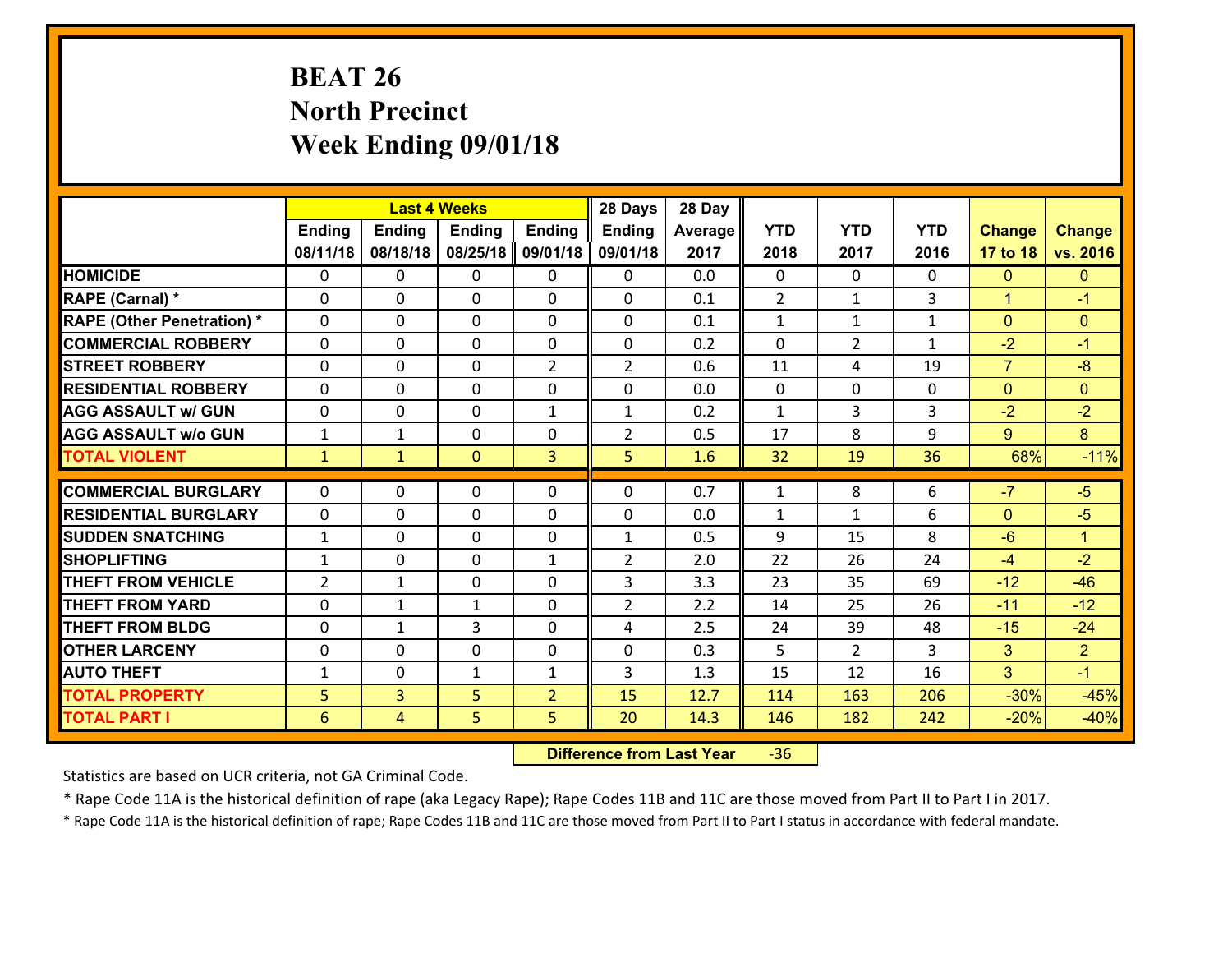# **BEAT 27 North Precinct Week Ending 09/01/18**

|                                   |                |                | <b>Last 4 Weeks</b> |                | 28 Days         | 28 Day  |                |                |                |                |                      |
|-----------------------------------|----------------|----------------|---------------------|----------------|-----------------|---------|----------------|----------------|----------------|----------------|----------------------|
|                                   | <b>Ending</b>  | <b>Ending</b>  | <b>Ending</b>       | <b>Ending</b>  | <b>Ending</b>   | Average | <b>YTD</b>     | <b>YTD</b>     | <b>YTD</b>     | <b>Change</b>  | <b>Change</b>        |
|                                   | 08/11/18       | 08/18/18       | 08/25/18            | 09/01/18       | 09/01/18        | 2017    | 2018           | 2017           | 2016           | 17 to 18       | vs. 2016             |
| <b>HOMICIDE</b>                   | $\Omega$       | 0              | $\Omega$            | 0              | 0               | 0.2     | $\Omega$       | $\overline{2}$ | 0              | $-2$           | $\mathbf{0}$         |
| RAPE (Carnal) *                   | 0              | 0              | $\mathbf{0}$        | 0              | 0               | 0.6     | $\mathbf{0}$   | 6              | $\overline{2}$ | $-6$           | $-2$                 |
| <b>RAPE (Other Penetration) *</b> | $\Omega$       | 0              | $\mathbf{0}$        | $\Omega$       | 0               | 0.2     | $\mathbf{1}$   | $\overline{2}$ | $\Omega$       | $-1$           | $\blacktriangleleft$ |
| <b>COMMERCIAL ROBBERY</b>         | 0              | 0              | 0                   | 0              | 0               | 0.0     | $\overline{2}$ | 0              | $\Omega$       | $\overline{2}$ | $\overline{2}$       |
| <b>STREET ROBBERY</b>             | $\Omega$       | $\mathbf{1}$   | 1                   | 0              | $\overline{2}$  | 1.0     | $\overline{7}$ | 8              | 14             | $-1$           | $-7$                 |
| <b>RESIDENTIAL ROBBERY</b>        | $\Omega$       | $\Omega$       | $\mathbf 0$         | $\Omega$       | 0               | 0.0     | $\mathbf{1}$   | 0              | $\mathbf{1}$   | $\mathbf{1}$   | $\mathbf{0}$         |
| <b>AGG ASSAULT w/ GUN</b>         | 0              | 0              | $\mathbf 0$         | $\overline{2}$ | $\overline{2}$  | 0.5     | 10             | 5              | 4              | 5              | $6\phantom{1}$       |
| <b>AGG ASSAULT w/o GUN</b>        | $\overline{2}$ | 0              | $\mathbf 0$         | 0              | $\overline{2}$  | 2.1     | 9              | 12             | 9              | $-3$           | $\overline{0}$       |
| <b>TOTAL VIOLENT</b>              | 2 <sup>1</sup> | $\mathbf{1}$   | $\mathbf{1}$        | $\overline{2}$ | $6\overline{6}$ | 4.5     | 30             | 35             | 30             | $-14%$         | 0%                   |
| <b>COMMERCIAL BURGLARY</b>        | $\Omega$       | 1              | $\mathbf{0}$        | $\Omega$       | $\mathbf{1}$    | 0.3     | 5              | 3              | 4              | $\overline{2}$ | $\blacktriangleleft$ |
|                                   |                |                |                     |                |                 |         | 7              |                |                |                |                      |
| <b>RESIDENTIAL BURGLARY</b>       | 0              | 0              | $\mathbf{1}$        | 0              | $\mathbf{1}$    | 0.5     |                | 3              | 10             | 4              | $-3$                 |
| <b>SUDDEN SNATCHING</b>           | 0              | 0              | $\mathbf 0$         | 0              | 0               | 2.2     | 6              | 13             | 16             | $-7$           | $-10$                |
| <b>SHOPLIFTING</b>                | $\mathbf{1}$   | 0              | $\mathbf 0$         | 0              | $\mathbf{1}$    | 1.6     | 32             | 14             | 20             | 18             | 12                   |
| <b>THEFT FROM VEHICLE</b>         | $\mathbf{1}$   | 0              | $\mathbf 0$         | $\mathbf{1}$   | $\overline{2}$  | 3.9     | 18             | 31             | 46             | $-13$          | $-28$                |
| <b>THEFT FROM YARD</b>            | 0              | 0              | 1                   | 0              | $\mathbf{1}$    | 1.5     | 13             | 13             | 15             | $\mathbf{0}$   | $-2$                 |
| <b>THEFT FROM BLDG</b>            | $\mathbf{1}$   | 1              | 3                   | 0              | 5               | 4.3     | 27             | 29             | 45             | $-2$           | $-18$                |
| <b>OTHER LARCENY</b>              | 0              | 0              | $\mathbf{1}$        | 0              | $\mathbf{1}$    | 0.2     | $\overline{2}$ | $\overline{2}$ | $\Omega$       | $\overline{0}$ | $\overline{2}$       |
| <b>AUTO THEFT</b>                 | $\mathbf{0}$   | 0              | $\mathbf{0}$        | 0              | 0               | 1.1     | 10             | 9              | 19             | $\mathbf{1}$   | $-9$                 |
| <b>TOTAL PROPERTY</b>             | $\overline{3}$ | $\overline{2}$ | 6                   | $\mathbf{1}$   | 12              | 15.7    | 120            | 117            | 175            | 3%             | $-31%$               |
| <b>TOTAL PART I</b>               | 5              | $\overline{3}$ | $\overline{7}$      | 3              | 18              | 20.3    | 150            | 152            | 205            | $-1%$          | $-27%$               |

 **Difference from Last Year**‐2

Statistics are based on UCR criteria, not GA Criminal Code.

\* Rape Code 11A is the historical definition of rape (aka Legacy Rape); Rape Codes 11B and 11C are those moved from Part II to Part I in 2017.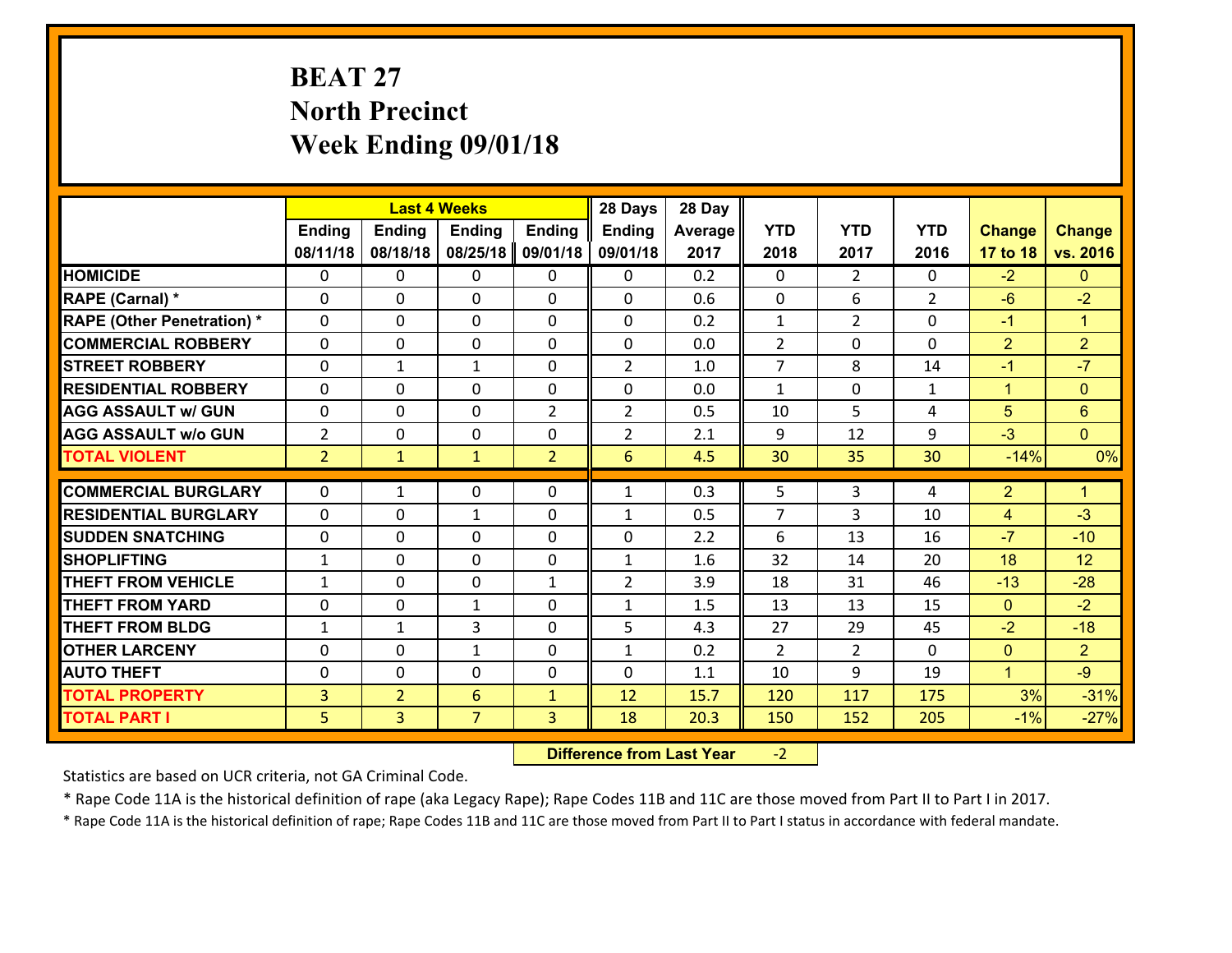

#### **COMPSTATCENTRAL PRECINCTWeek Ending 09/01/18**

**PRECINCT COMMANDER:**

**CAPT. BEN HERRON**



|                                                                                                                                                        | <b>Week</b>             | <b>Week</b>      | Weekly           | 28-Day          | 28-Day                           | Avg                                      |                 |                                              |                  |                  |                     |
|--------------------------------------------------------------------------------------------------------------------------------------------------------|-------------------------|------------------|------------------|-----------------|----------------------------------|------------------------------------------|-----------------|----------------------------------------------|------------------|------------------|---------------------|
|                                                                                                                                                        | <b>Ending</b>           | <b>Ending</b>    | Avg              | <b>Ending</b>   | Ending                           | 28-Day                                   | <b>YTD</b>      | <b>YTD</b>                                   | <b>YTD</b>       | <b>Change</b>    | <b>Change</b>       |
|                                                                                                                                                        | 09/01/18                | 08/25/18         | 2017             | 09/01/18        | 08/25/18                         | 2017                                     | 2018            | 2017                                         | 2016             | 17 to 18         | vs. 2016            |
| <b>HOMICIDE</b>                                                                                                                                        | 0                       | 0                | 0                | 0               |                                  |                                          | 1.              | 6                                            | 18               | -5               | -17                 |
| RAPE (Carnal) *                                                                                                                                        | $\mathbf 0$             | 0                | 0                | 1               | $\overline{2}$                   | 1                                        | 11              | 13                                           | 9                | $-2$             | $\overline{2}$      |
| <b>RAPE (Other Penetration) *</b>                                                                                                                      | $\overline{\mathbf{0}}$ | 0                | $\Omega$         | $\mathbf 0$     | $\mathbf{1}$                     | $\mathbf{1}$                             | $\overline{7}$  | $\overline{6}$                               | $\overline{5}$   | $\overline{1}$   | $\overline{2}$      |
| <b>COMMERCIAL ROBBERY</b>                                                                                                                              | 4                       | 0                | $\mathbf 0$      | $\mathbf{3}$    | $\Omega$                         | $\overline{2}$                           | 6               | $\overline{11}$                              | $\overline{14}$  | $-5$             | $-8$                |
| <b>STREET ROBBERY</b>                                                                                                                                  | 1                       | 0                | $\mathbf 1$      | $\overline{5}$  | $\overline{5}$                   | 5                                        | 36              | 41                                           | 56               | $-5$             | $-20$               |
| <b>RESIDENTIAL ROBBERY</b>                                                                                                                             | 1                       | $\overline{0}$   | $\overline{0}$   | $\overline{1}$  | $\overline{2}$                   | $\mathbf{1}$                             | $\overline{7}$  | $\overline{5}$                               | $\overline{8}$   | $\overline{2}$   | $-1$                |
| <b>AGG ASSAULT w/ GUN</b>                                                                                                                              | $\mathbf{0}$            | 0                | $\overline{2}$   | 3               | 6                                | $\overline{7}$                           | 49              | 75                                           | $\overline{42}$  | $-26$            | $\overline{7}$      |
| <b>AGG ASSAULT W/o GUN</b>                                                                                                                             | 1                       | $\mathbf 1$      | $\overline{0}$   | 3               | $\overline{6}$                   | 6                                        | $\overline{56}$ | 57                                           | 39               | $-1$             | $\overline{17}$     |
| <b>TOTAL VIOLENT</b>                                                                                                                                   | 4                       | $\mathbf{1}$     | 4                | 16              | 23                               | 23                                       | 173             | 214                                          | 191              | $-19%$           | $-9%$               |
| <b>COMMERCIAL BURGLARY</b>                                                                                                                             | 1                       | 3                | 1                | 4               | $\mathbf 1$                      | 4                                        | $\overline{27}$ | $\overline{28}$                              | $\overline{70}$  | -1               | $-43$               |
| <b>RESIDENTIAL BURGLARY</b>                                                                                                                            | $\mathbf{0}$            | 4                | $\overline{4}$   | 10              | $\overline{20}$                  | 17                                       | 144             | 143                                          | $\overline{178}$ | $\overline{1}$   | $-34$               |
| <b>SUDDEN SNATCHING</b>                                                                                                                                | $\mathbf{0}$            | 0                | $\mathbf 0$      | $\mathbf{0}$    | $\blacktriangleleft$             | $\overline{2}$                           | $\overline{7}$  | 19                                           | $\overline{16}$  | $-12$            | $-9$                |
| <b>SHOPLIFTING</b>                                                                                                                                     | 8                       | 8                | 5                | 25              | 23                               | 18                                       | 140             | 178                                          | 110              | $-38$            | 30                  |
| <b>THEFT FROM VEHICLE</b>                                                                                                                              | 4                       | $\overline{7}$   | $\overline{8}$   | 19              | 26                               | $\overline{32}$                          | 210             | 290                                          | 287              | $-80$            | $-77$               |
| <b>THEFT FROM YARD</b>                                                                                                                                 | 5                       | 4                | 4                | 20              | 18                               | 16                                       | 124             | 156                                          | 149              | $-32$            | $-25$               |
| <b>THEFT FROM BLDG</b>                                                                                                                                 | 5                       | $\mathbf{1}$     | 4                | 12              | 15                               | 16                                       | 120             | 139                                          | 187              | $-19$            | $-67$               |
| <b>OTHER LARCENY</b>                                                                                                                                   | 3                       | $\mathbf{1}$     | $\Omega$         | 6               | 4                                | 3                                        | 34              | $\overline{28}$                              | 14               | 6                | $\overline{20}$     |
| <b>AUTO THEFT</b>                                                                                                                                      | 1                       | $\overline{3}$   | 4                | 14              | $\overline{14}$                  | 16                                       | 135             | 151                                          | $\overline{142}$ | $-16$            | $-7$                |
| <b>TOTAL PROPERTY</b>                                                                                                                                  | 27                      | 31               | 30               | 110             | 122                              | 124                                      | 941             | 1132                                         | 1153             | $-17%$           | $-18%$              |
| <b>TOTAL PART I</b>                                                                                                                                    | $\overline{31}$         | 32               | 34               | 126             | $\frac{145}{ }$                  | 147                                      | 1114            | 1346                                         | 1344             | $-17%$           | $-17%$              |
|                                                                                                                                                        |                         |                  |                  |                 | <b>Difference from Last Year</b> |                                          | -232            |                                              |                  | <b>Last Week</b> | <b>Year-to-Date</b> |
| Statistics are based on UCR criteria, not GA Criminal Code, and are<br>preliminary, based on RMS data at the time prepared, and are subject to change. |                         |                  |                  |                 |                                  | <b>At-Fault Police Vehicle Accidents</b> |                 |                                              |                  | $\Omega$         | $\overline{19}$     |
| Cell Shading: white is within 0.6 standard deviation of the mean; red is above; green is below.                                                        |                         |                  |                  |                 |                                  |                                          |                 | <b>Not At-Fault Police Vehicle Accidents</b> |                  | $\overline{2}$   | $\overline{13}$     |
| * Code 11A is the pre-2016 definition of rape; Codes 11B and 11C are by federal mandate in 2016.                                                       |                         |                  |                  |                 |                                  | <b>Total Police Vehicle Accidents</b>    |                 |                                              |                  | $\overline{2}$   | $\overline{32}$     |
|                                                                                                                                                        |                         |                  |                  |                 |                                  |                                          |                 |                                              |                  |                  |                     |
|                                                                                                                                                        | <b>Week</b>             | <b>Week</b>      | Weekly           | 28-Day          | $28-Day$                         | Avg                                      |                 |                                              |                  |                  |                     |
| <b>Citizen Initiated Calls</b>                                                                                                                         | <b>Ending</b>           | <b>Ending</b>    | Avg              | <b>Ending</b>   | Ending                           | 28-Day                                   | <b>YTD</b>      | YTD                                          | <b>YTD</b>       | <b>Change</b>    | <b>Change</b>       |
|                                                                                                                                                        | 09/01/18                | 08/25/18         | 2017             | 09/01/18        | 08/25/18                         | 2017                                     | 2018            | 2017                                         | 2016             | 17 to 18         | vs. 2016            |
| <b>Midnight Shift</b>                                                                                                                                  | 104                     | $\overline{113}$ | 126              | 409             | 421                              | 503                                      | 3615            | 3722                                         | 3839             | $-107$           | $-224$              |
| Day Shift                                                                                                                                              | 245                     | 215              | $\overline{271}$ | 957             | 1062                             | 1085                                     | 8479            | 8790                                         | 9008             | $-311$           | $-529$              |
| <b>Afternoon Shift</b>                                                                                                                                 | $\overline{226}$        | 248              | $\mathbf 0$      | 969             | 987                              | 1176                                     | 8390            | 9528                                         | 9261             | $-1138$          | $-871$              |
| <b>TOTAL CITIZEN CFS</b>                                                                                                                               | 575                     | 576              | 397              | 2335            | 2470                             | 2764                                     | 20484           | 22040                                        | 22108            | $-7.1%$          | $-7.3%$             |
| <b>53S ShotSpotter Calls</b>                                                                                                                           | 5                       | 1                | 9                | 8               | $\overline{17}$                  | $\overline{37}$                          | 137             | 328                                          | 330              | $-191$           | $-193$              |
| Sig 53 Shots Fired Calls                                                                                                                               | $\overline{\mathbf{4}}$ | 6                | 15               | $\overline{22}$ | $\overline{37}$                  | 62                                       | 332             | 555                                          | 583              | $-223$           | $-251$              |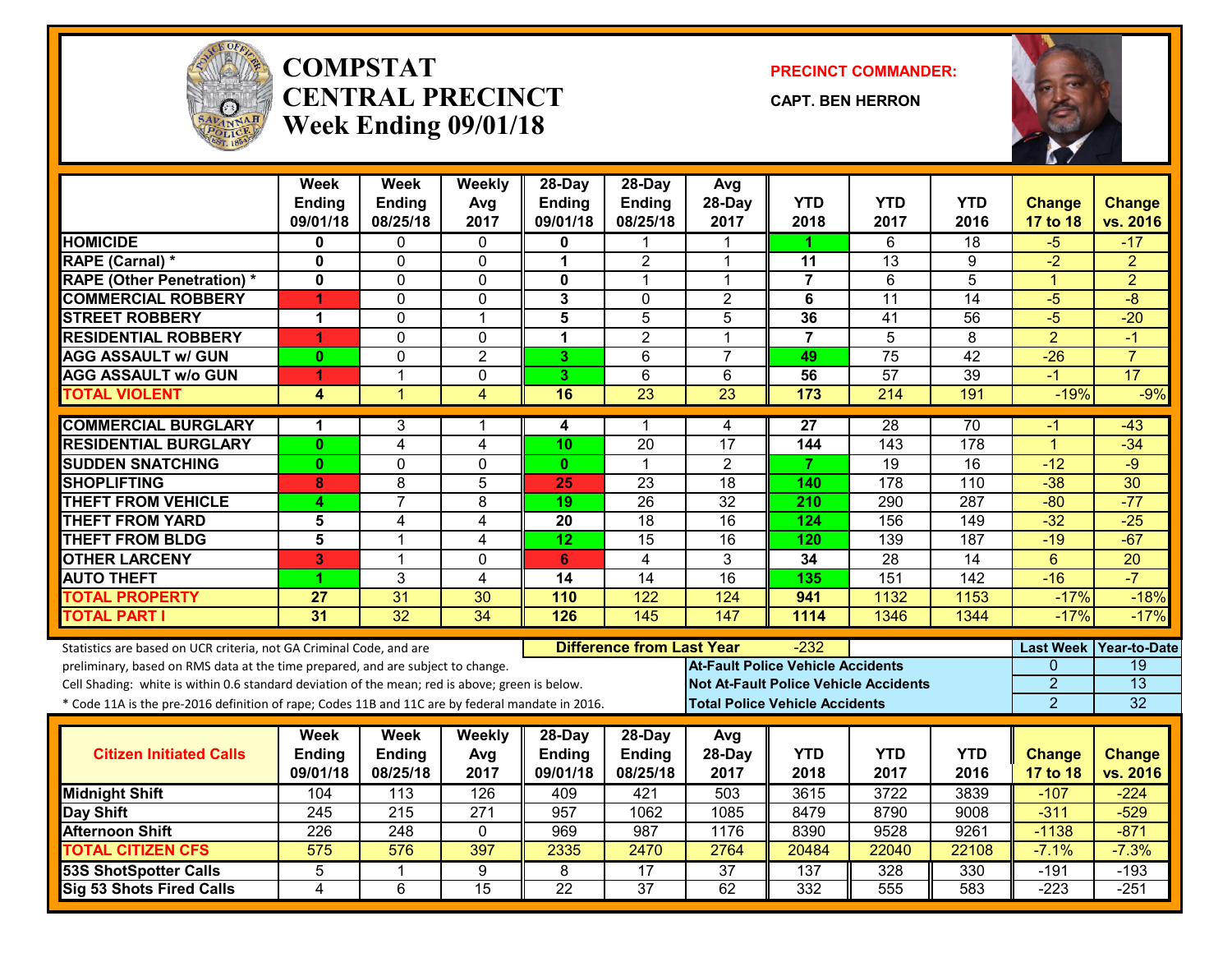# **BEAT 31 Central Precinct Week Ending 09/01/18**

|                                   |                |                | <b>Last 4 Weeks</b> |                | 28 Days        | 28 Day  |                |                |                |                |                |
|-----------------------------------|----------------|----------------|---------------------|----------------|----------------|---------|----------------|----------------|----------------|----------------|----------------|
|                                   | Ending         | <b>Ending</b>  | <b>Ending</b>       | <b>Ending</b>  | <b>Ending</b>  | Average | <b>YTD</b>     | <b>YTD</b>     | <b>YTD</b>     | <b>Change</b>  | <b>Change</b>  |
|                                   | 08/11/18       | 08/18/18       | 08/25/18            | 09/01/18       | 09/01/18       | 2017    | 2018           | 2017           | 2016           | 17 to 18       | vs. 2016       |
| <b>HOMICIDE</b>                   | $\Omega$       | 0              | 0                   | $\Omega$       | $\Omega$       | 0.1     | 0              | $\Omega$       | $\overline{7}$ | $\mathbf{0}$   | $-7$           |
| RAPE (Carnal) *                   | $\mathbf{0}$   | 0              | $\mathbf{0}$        | 0              | $\Omega$       | 0.2     | $\mathbf{0}$   | $\mathbf{1}$   | $\mathbf{1}$   | $-1$           | $-1$           |
| <b>RAPE (Other Penetration) *</b> | $\Omega$       | 0              | $\mathbf{0}$        | $\Omega$       | $\Omega$       | 0.3     | $\mathbf{1}$   | 3              | 0              | $-2$           | $\mathbf{1}$   |
| <b>COMMERCIAL ROBBERY</b>         | $\mathbf{0}$   | 0              | 0                   | 0              | $\Omega$       | 0.0     | $\mathbf{1}$   | 0              | $\mathbf{1}$   | $\mathbf{1}$   | $\mathbf{0}$   |
| <b>STREET ROBBERY</b>             | 0              | 0              | $\mathbf 0$         | $\Omega$       | 0              | 1.1     | 6              | 11             | 11             | $-5$           | $-5$           |
| <b>RESIDENTIAL ROBBERY</b>        | $\Omega$       | $\Omega$       | $\mathbf 0$         | $\Omega$       | 0              | 0.2     | $\mathbf{1}$   | $\overline{2}$ | $\overline{2}$ | $-1$           | $-1$           |
| <b>AGG ASSAULT w/ GUN</b>         | 0              | 0              | $\mathbf 0$         | $\Omega$       | 0              | 1.0     | 6              | 12             | 5              | $-6$           | $\mathbf{1}$   |
| <b>AGG ASSAULT w/o GUN</b>        | 0              | 0              | $\mathbf 0$         | $\mathbf 0$    | 0              | 1.1     | $\overline{7}$ | 9              | 10             | $-2$           | $-3$           |
| <b>TOTAL VIOLENT</b>              | $\mathbf{0}$   | $\overline{0}$ | $\overline{0}$      | $\mathbf{0}$   | $\mathbf{0}$   | 3.8     | 22             | 38             | 37             | $-42%$         | $-41%$         |
| <b>COMMERCIAL BURGLARY</b>        | $\Omega$       | 0              | $\mathbf{0}$        | $\Omega$       | $\Omega$       | 0.5     | $\overline{7}$ | $\mathbf{1}$   | 15             | 6              | $-8$           |
| <b>RESIDENTIAL BURGLARY</b>       | 0              | $\overline{2}$ | $\mathbf{1}$        | 0              | 3              | 2.3     | 21             | 17             | 33             | $\overline{4}$ | $-12$          |
| <b>SUDDEN SNATCHING</b>           | 0              | 0              | $\mathbf 0$         | 0              | 0              | 0.4     | $\mathbf{1}$   | 3              | 5              | $-2$           | $-4$           |
| <b>SHOPLIFTING</b>                | 0              | 0              | $\mathbf 0$         | 0              | 0              | 1.5     | $\overline{2}$ | 13             | 11             | $-11$          | $-9$           |
| <b>THEFT FROM VEHICLE</b>         | $\overline{2}$ | 0              | $\overline{2}$      | $\mathbf{1}$   | 5              | 7.0     | 40             | 64             | 57             | $-24$          | $-17$          |
| <b>THEFT FROM YARD</b>            | $\mathbf{1}$   | 0              | $\mathbf 0$         | $\mathbf{1}$   | $\overline{2}$ | 4.9     | 28             | 42             | 32             | $-14$          | $-4$           |
| <b>THEFT FROM BLDG</b>            | 0              | $\mathbf{1}$   | $\mathbf 0$         | 0              | $\mathbf{1}$   | 2.8     | 19             | 22             | 43             | $-3$           | $-24$          |
| <b>OTHER LARCENY</b>              | 0              | 0              | $\mathbf{1}$        | 0              | $\mathbf{1}$   | 0.7     | 3              | 5              | 3              | $-2$           | $\overline{0}$ |
| <b>AUTO THEFT</b>                 | $\mathbf{1}$   | $\mathbf{1}$   | $\mathbf{0}$        | 0              | $\overline{2}$ | 3.0     | 16             | 32             | 35             | $-16$          | $-19$          |
| <b>TOTAL PROPERTY</b>             | 4              | 4              | 4                   | $\overline{2}$ | 14             | 22.9    | 137            | 199            | 234            | $-31%$         | $-41%$         |
| <b>TOTAL PART I</b>               | $\overline{4}$ | $\overline{4}$ | 4                   | $\overline{2}$ | 14             | 26.8    | 159            | 237            | 271            | $-33%$         | $-41%$         |
|                                   |                |                |                     |                |                |         |                |                |                |                |                |

 **Difference from Last Year**r -78

Statistics are based on UCR criteria, not GA Criminal Code.

\* Rape Code 11A is the historical definition of rape (aka Legacy Rape); Rape Codes 11B and 11C are those moved from Part II to Part I in 2017.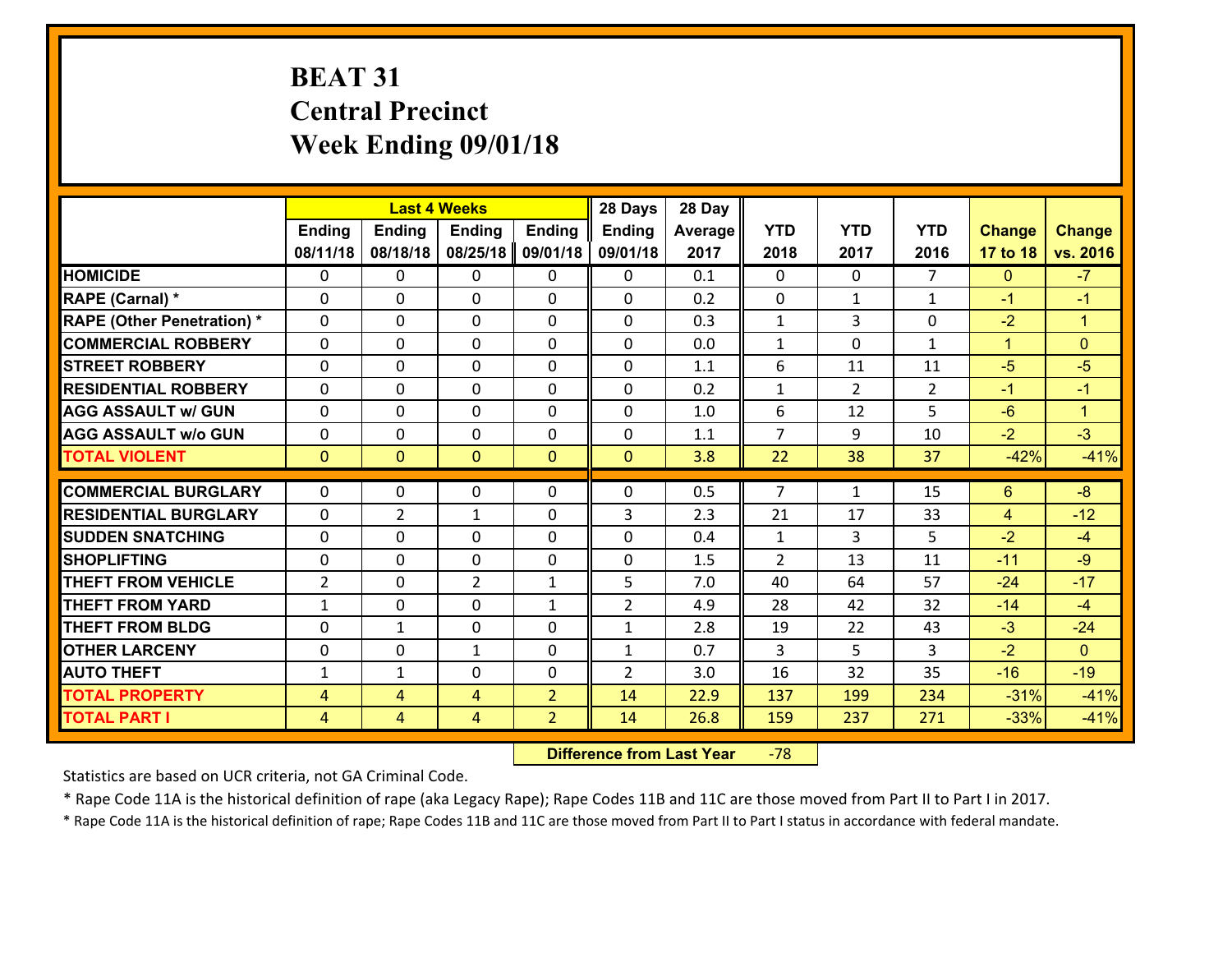# **BEAT 32 Central Precinct Week Ending 09/01/18**

|                                   |                 |                | <b>Last 4 Weeks</b> |                | 28 Days        | 28 Day  |              |                |              |                |                      |
|-----------------------------------|-----------------|----------------|---------------------|----------------|----------------|---------|--------------|----------------|--------------|----------------|----------------------|
|                                   | <b>Ending</b>   | <b>Ending</b>  | <b>Ending</b>       | Ending         | <b>Ending</b>  | Average | <b>YTD</b>   | <b>YTD</b>     | <b>YTD</b>   | <b>Change</b>  | <b>Change</b>        |
|                                   | 08/11/18        | 08/18/18       | 08/25/18            | 09/01/18       | 09/01/18       | 2017    | 2018         | 2017           | 2016         | 17 to 18       | vs. 2016             |
| <b>HOMICIDE</b>                   | $\Omega$        | 0              | 0                   | 0              | 0              | 0.0     | $\Omega$     | $\Omega$       | 0            | $\mathbf{0}$   | $\mathbf{0}$         |
| RAPE (Carnal) *                   | $\Omega$        | 0              | $\mathbf{0}$        | 0              | $\Omega$       | 0.4     | $\mathbf{1}$ | 4              | $\mathbf{1}$ | $-3$           | $\mathbf{0}$         |
| <b>RAPE (Other Penetration) *</b> | 0               | 0              | $\mathbf 0$         | 0              | 0              | 0.2     | $\mathbf{1}$ | $\overline{2}$ | 0            | $-1$           | $\blacktriangleleft$ |
| <b>COMMERCIAL ROBBERY</b>         | 0               | $\mathbf{1}$   | $\mathbf 0$         | 0              | $\mathbf{1}$   | 0.5     | 3            | 4              | 3            | $-1$           | $\mathbf{0}$         |
| <b>STREET ROBBERY</b>             | $\mathbf{1}$    | 0              | $\mathbf 0$         | 0              | $\mathbf{1}$   | 0.5     | 4            | $\overline{2}$ | 5            | $\overline{2}$ | $-1$                 |
| <b>RESIDENTIAL ROBBERY</b>        | 0               | 0              | $\mathbf 0$         | 0              | 0              | 0.0     | $\mathbf 0$  | $\mathbf 0$    | 0            | $\overline{0}$ | $\mathbf{0}$         |
| <b>AGG ASSAULT w/ GUN</b>         | 0               | 0              | $\mathbf 0$         | 0              | 0              | 0.4     | 3            | 5              | $\mathbf{1}$ | $-2$           | $\overline{2}$       |
| <b>AGG ASSAULT w/o GUN</b>        | 0               | 0              | 1                   | 0              | $\mathbf{1}$   | 0.5     | 6            | 3              | 3            | 3              | 3 <sup>1</sup>       |
| <b>TOTAL VIOLENT</b>              | $\mathbf{1}$    | $\mathbf{1}$   | $\mathbf{1}$        | $\mathbf{0}$   | 3              | 2.5     | 18           | 20             | 13           | $-10%$         | 38%                  |
| <b>COMMERCIAL BURGLARY</b>        | $\Omega$        | 0              | $\mathbf{1}$        | 0              | $\mathbf{1}$   | 0.3     | 2            | $\overline{2}$ | 9            | $\mathbf{0}$   | $-7$                 |
|                                   |                 |                |                     |                |                |         |              |                |              |                |                      |
| <b>RESIDENTIAL BURGLARY</b>       | $\mathbf{1}$    | 0              | 0                   | 0              | $\mathbf{1}$   | 2.1     | 20           | 15             | 39           | 5              | $-19$                |
| <b>SUDDEN SNATCHING</b>           | 0               | 0              | $\mathbf 0$         | 0              | 0              | 0.2     | $\mathbf 0$  | $\overline{2}$ | $\mathbf{1}$ | $-2$           | $-1$                 |
| <b>SHOPLIFTING</b>                | $\overline{2}$  | 0              | 3                   | $\overline{2}$ | $\overline{7}$ | 3.8     | 53           | 35             | 28           | 18             | 25                   |
| <b>THEFT FROM VEHICLE</b>         | $\overline{2}$  | $\overline{2}$ | $\mathbf{1}$        | $\mathbf{1}$   | 6              | 8.7     | 50           | 83             | 74           | $-33$          | $-24$                |
| <b>THEFT FROM YARD</b>            | $\mathbf 0$     | $\mathbf 1$    | $\mathbf 0$         | $\overline{2}$ | 3              | 2.8     | 34           | 30             | 27           | $\overline{4}$ | $\overline{7}$       |
| <b>THEFT FROM BLDG</b>            | 0               | 0              | $\mathbf 0$         | $\mathbf{1}$   | $\mathbf{1}$   | 4.1     | 25           | 33             | 47           | $-8$           | $-22$                |
| <b>OTHER LARCENY</b>              | $\mathbf{1}$    | 0              | $\mathbf 0$         | 0              | $\mathbf{1}$   | 1.0     | 15           | $\overline{7}$ | 0            | 8              | 15                   |
| <b>AUTO THEFT</b>                 | 0               | 0              | $\mathbf 0$         | 0              | 0              | 2.3     | 16           | 24             | 19           | $-8$           | $-3$                 |
| <b>TOTAL PROPERTY</b>             | $6\phantom{1}6$ | $\overline{3}$ | 5                   | 6              | 20             | 25.4    | 215          | 231            | 244          | $-7%$          | $-12%$               |
| <b>TOTAL PART I</b>               | $\overline{7}$  | 4              | $6\overline{6}$     | 6              | 23             | 27.8    | 233          | 251            | 257          | $-7%$          | $-9%$                |

 **Difference from Last Year**r -18

Statistics are based on UCR criteria, not GA Criminal Code.

\* Rape Code 11A is the historical definition of rape (aka Legacy Rape); Rape Codes 11B and 11C are those moved from Part II to Part I in 2017.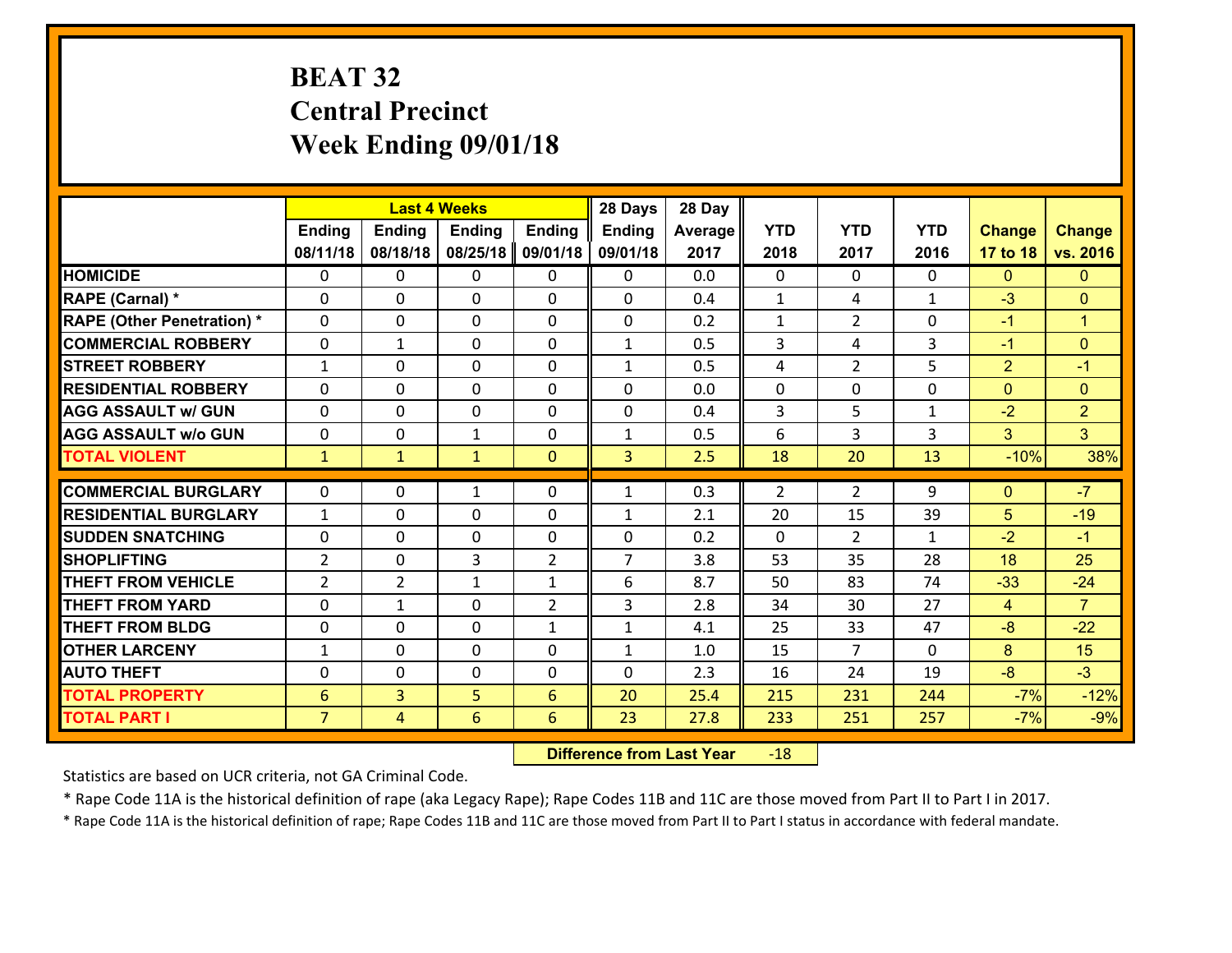# **BEAT 33 Central Precinct Week Ending 09/01/18**

|                                   |                |                | <b>Last 4 Weeks</b> |                   | 28 Days           | 28 Day  |                |                |                |               |                |
|-----------------------------------|----------------|----------------|---------------------|-------------------|-------------------|---------|----------------|----------------|----------------|---------------|----------------|
|                                   | <b>Ending</b>  | <b>Ending</b>  | <b>Ending</b>       | <b>Ending</b>     | <b>Ending</b>     | Average | <b>YTD</b>     | <b>YTD</b>     | <b>YTD</b>     | <b>Change</b> | <b>Change</b>  |
|                                   | 08/11/18       | 08/18/18       | 08/25/18            | 09/01/18          | 09/01/18          | 2017    | 2018           | 2017           | 2016           | 17 to 18      | vs. 2016       |
| <b>HOMICIDE</b>                   | $\Omega$       | 0              | 0                   | 0                 | 0                 | 0.2     | 0              | $\mathbf{1}$   | $\overline{7}$ | $-1$          | $-7$           |
| RAPE (Carnal) *                   | $\Omega$       | 0              | $\Omega$            | 0                 | $\Omega$          | 0.2     | 3              | $\overline{2}$ | 4              | $\mathbf{1}$  | $-1$           |
| <b>RAPE (Other Penetration) *</b> | 0              | 0              | $\mathbf 0$         | 0                 | 0                 | 0.1     | $\mathbf{1}$   | $\mathbf{1}$   | $\mathbf{1}$   | $\mathbf{0}$  | $\mathbf{0}$   |
| <b>COMMERCIAL ROBBERY</b>         | 0              | $\mathbf{1}$   | $\mathbf 0$         | 0                 | $\mathbf{1}$      | 0.5     | $\mathbf{1}$   | 5              | 3              | $-4$          | $-2$           |
| <b>STREET ROBBERY</b>             | $\mathbf{0}$   | $\mathbf{1}$   | $\mathbf 0$         | $\mathbf{1}$      | $\overline{2}$    | 1.5     | 16             | 13             | 17             | 3             | $-1$           |
| <b>RESIDENTIAL ROBBERY</b>        | 0              | 0              | $\mathbf 0$         | 0                 | 0                 | 0.1     | $\mathbf{0}$   | $\mathbf{0}$   | 0              | $\mathbf{0}$  | $\overline{0}$ |
| <b>AGG ASSAULT w/ GUN</b>         | $\mathbf{1}$   | 0              | $\mathbf 0$         | 0                 | $\mathbf{1}$      | 1.4     | $\overline{7}$ | 17             | 6              | $-10$         | $\mathbf{1}$   |
| <b>AGG ASSAULT w/o GUN</b>        | 0              | 0              | 0                   | $\mathbf{0}$      | 0                 | 1.1     | 4              | 12             | 8              | $-8$          | $-4$           |
| <b>TOTAL VIOLENT</b>              | $\mathbf{1}$   | $\overline{2}$ | $\mathbf{0}$        | $\mathbf{1}$      | $\overline{4}$    | 4.9     | 32             | 51             | 46             | $-37%$        | $-30%$         |
| <b>COMMERCIAL BURGLARY</b>        | $\Omega$       | 0              | $\mathbf{1}$        | $\mathbf{1}$      | $\overline{2}$    | 0.6     | 8              | 5.             | 17             | 3             | $-9$           |
| <b>RESIDENTIAL BURGLARY</b>       | $\mathbf{0}$   | 0              |                     | 0                 |                   | 1.7     |                | 9              | 17             | 5             | $-3$           |
| <b>SUDDEN SNATCHING</b>           | $\mathbf{0}$   | 0              | 1<br>$\mathbf 0$    | 0                 | $\mathbf{1}$<br>0 | 0.3     | 14<br>3        | 3              | 3              | $\mathbf{0}$  | $\mathbf{0}$   |
| <b>SHOPLIFTING</b>                | $\overline{2}$ | 3              | 1                   | $\overline{2}$    | 8                 | 5.4     | 34             | 64             | 29             | $-30$         | 5              |
| <b>THEFT FROM VEHICLE</b>         | 0              | 0              | 1                   | 0                 | $\mathbf{1}$      | 5.6     | 30             | 60             | 53             | $-30$         | $-23$          |
| <b>THEFT FROM YARD</b>            | 3              | 1              | $\overline{2}$      | $\mathbf{0}$      | 6                 | 3.2     | 28             | 30             | 52             | $-2$          | $-24$          |
| <b>THEFT FROM BLDG</b>            | $\mathbf{1}$   | 0              | $\mathbf{1}$        | $\overline{2}$    | 4                 | 2.5     | 22             | 23             | 40             | $-1$          | $-18$          |
| <b>OTHER LARCENY</b>              | $\mathbf{1}$   | 0              | $\mathbf 0$         |                   | $\overline{2}$    | 0.8     | $\overline{7}$ | 6              | 6              | $\mathbf{1}$  | $\mathbf{1}$   |
| <b>AUTO THEFT</b>                 | 0              | 3              | $\mathbf 0$         | $\mathbf{1}$<br>0 | 3                 | 3.0     | 30             | 30             | 34             | $\mathbf{0}$  | $-4$           |
| <b>TOTAL PROPERTY</b>             | $\overline{7}$ | $\overline{7}$ | $\overline{7}$      |                   | 27                |         |                |                |                | $-23%$        |                |
|                                   |                |                |                     | 6                 |                   | 23.1    | 176            | 230            | 251            |               | $-30%$         |
| <b>TOTAL PART I</b>               | 8              | 9              | $\overline{7}$      | $\overline{7}$    | 31                | 28.0    | 208            | 281            | 297            | $-26%$        | $-30%$         |

 **Difference from Last Year**‐73

Statistics are based on UCR criteria, not GA Criminal Code.

\* Rape Code 11A is the historical definition of rape (aka Legacy Rape); Rape Codes 11B and 11C are those moved from Part II to Part I in 2017.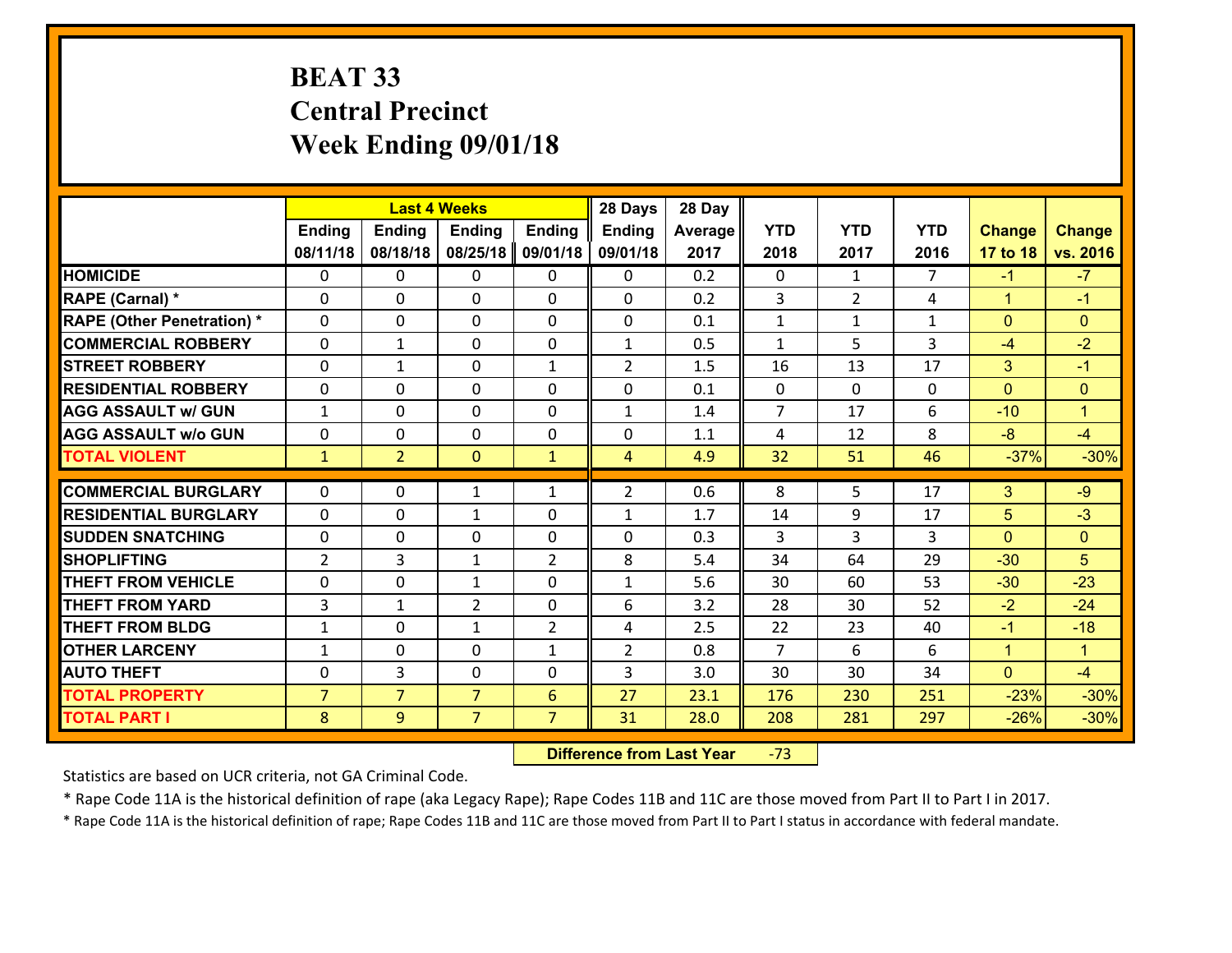# **BEAT 34 Central Precinct Week Ending 09/01/18**

|                                   |               |                | <b>Last 4 Weeks</b> |                | 28 Days        | 28 Day  |                |                |                |                |                      |
|-----------------------------------|---------------|----------------|---------------------|----------------|----------------|---------|----------------|----------------|----------------|----------------|----------------------|
|                                   | <b>Ending</b> | <b>Ending</b>  | <b>Ending</b>       | <b>Ending</b>  | <b>Ending</b>  | Average | <b>YTD</b>     | <b>YTD</b>     | <b>YTD</b>     | <b>Change</b>  | <b>Change</b>        |
|                                   | 08/11/18      | 08/18/18       | 08/25/18            | 09/01/18       | 09/01/18       | 2017    | 2018           | 2017           | 2016           | 17 to 18       | vs. 2016             |
| <b>HOMICIDE</b>                   | $\Omega$      | 0              | 0                   | 0              | $\Omega$       | 0.3     | 1              | 4              | $\mathcal{L}$  | $-3$           | $-1$                 |
| RAPE (Carnal) *                   | $\mathbf{0}$  | 0              | $\mathbf{0}$        | 0              | $\Omega$       | 0.5     | $\mathbf{1}$   | 4              | 0              | $-3$           | $\mathbf{1}$         |
| <b>RAPE (Other Penetration) *</b> | $\Omega$      | 0              | $\mathbf{0}$        | $\Omega$       | $\Omega$       | 0.0     | $\Omega$       | 0              | $\overline{2}$ | $\mathbf{0}$   | $-2$                 |
| <b>COMMERCIAL ROBBERY</b>         | $\mathbf{0}$  | 0              | 0                   | 0              | $\Omega$       | 0.1     | $\mathbf{0}$   | 0              | $\overline{2}$ | $\mathbf{0}$   | $-2$                 |
| <b>STREET ROBBERY</b>             | 0             | $\mathbf{1}$   | $\mathbf 0$         | 0              | $\mathbf{1}$   | 0.7     | 5              | $\overline{7}$ | $\overline{7}$ | $-2$           | $-2$                 |
| <b>RESIDENTIAL ROBBERY</b>        | $\Omega$      | $\Omega$       | $\mathbf 0$         | $\Omega$       | 0              | 0.3     | $\mathbf{1}$   | $\overline{2}$ | $\overline{2}$ | $-1$           | $-1$                 |
| <b>AGG ASSAULT w/ GUN</b>         | 0             | 0              | $\mathbf 0$         | $\Omega$       | 0              | 2.4     | 15             | 25             | 14             | $-10$          | $\blacktriangleleft$ |
| <b>AGG ASSAULT w/o GUN</b>        | 0             | 0              | $\mathbf 0$         | $\mathbf 0$    | 0              | 1.8     | 20             | 16             | 9              | $\overline{4}$ | 11                   |
| <b>TOTAL VIOLENT</b>              | $\mathbf{0}$  | $\mathbf{1}$   | $\overline{0}$      | $\mathbf{0}$   | $\mathbf{1}$   | 6.1     | 43             | 58             | 38             | $-26%$         | 13%                  |
| <b>COMMERCIAL BURGLARY</b>        | $\Omega$      | 0              | $\mathbf{0}$        | $\Omega$       | $\Omega$       | 0.4     | $\mathbf{1}$   | 5              | 4              | -4             | $-3$                 |
| <b>RESIDENTIAL BURGLARY</b>       | 0             | 0              | $\mathbf{1}$        | 0              | 1              | 5.4     | 42             | 53             | 36             | $-11$          | 6                    |
| <b>SUDDEN SNATCHING</b>           | 0             | 0              | $\mathbf 0$         | 0              | 0              | 0.5     | $\overline{2}$ | 6              | 3              | $-4$           | $-1$                 |
| <b>SHOPLIFTING</b>                | $\mathbf{1}$  | 0              | 1                   | $\overline{2}$ | 4              | 2.8     | $\overline{7}$ | 22             | 4              | $-15$          | 3                    |
| <b>THEFT FROM VEHICLE</b>         | $\mathbf{1}$  | 0              | 3                   | 0              | 4              | 3.3     | 28             | 30             | 29             | $-2$           | $-1$                 |
| <b>THEFT FROM YARD</b>            | $\mathbf 1$   | 0              | $\mathbf{1}$        | $\overline{2}$ | 4              | 1.6     | 12             | 18             | 14             | $-6$           | $-2$                 |
| <b>THEFT FROM BLDG</b>            | $\mathbf{1}$  | 0              | $\mathbf 0$         | $\mathbf{1}$   | $\overline{2}$ | 2.3     | 21             | 20             | 16             | $\mathbf{1}$   | 5                    |
| <b>OTHER LARCENY</b>              | 0             | 0              | $\mathbf 0$         | 0              | 0              | 0.2     | $\mathbf{1}$   | $\overline{2}$ | $\overline{2}$ | $-1$           | $-1$                 |
| <b>AUTO THEFT</b>                 | $\mathbf{1}$  | 0              | $\mathbf{0}$        | $\mathbf{1}$   | $\overline{2}$ | 3.2     | 24             | 29             | 26             | $-5$           | $-2$                 |
| <b>TOTAL PROPERTY</b>             | 5             | $\overline{0}$ | 6                   | 6              | 17             | 19.7    | 138            | 185            | 134            | $-25%$         | 3%                   |
| <b>TOTAL PART I</b>               | 5             | $\mathbf{1}$   | 6                   | 6              | 18             | 25.8    | 181            | 243            | 172            | $-26%$         | 5%                   |

 **Difference from Last Year**r -62

Statistics are based on UCR criteria, not GA Criminal Code.

\* Rape Code 11A is the historical definition of rape (aka Legacy Rape); Rape Codes 11B and 11C are those moved from Part II to Part I in 2017.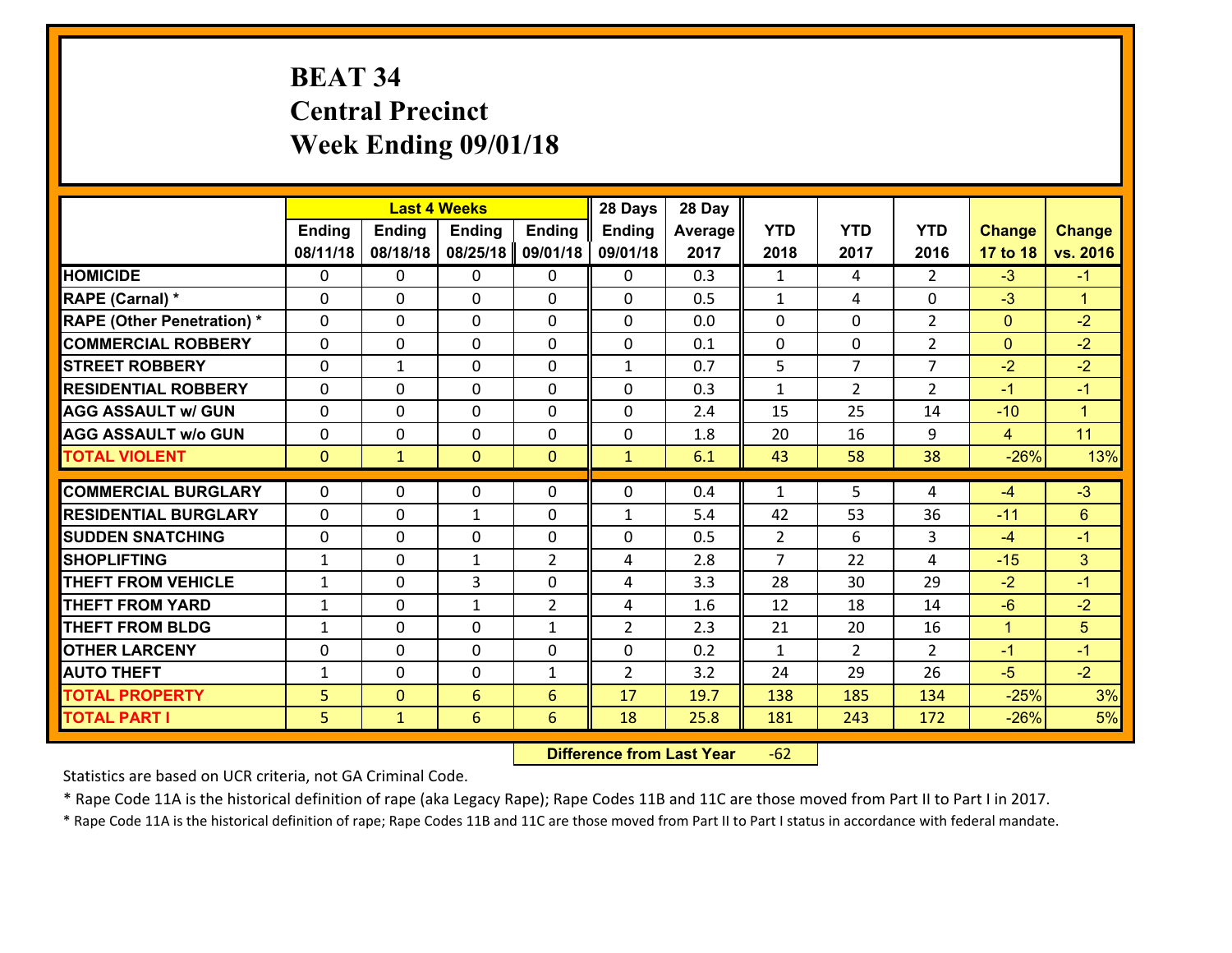# **BEAT 35 Central Precinct Week Ending 09/01/18**

|                                              |                     |              | <b>Last 4 Weeks</b> |                     | 28 Days        | 28 Day       |                |                |                |                |                      |
|----------------------------------------------|---------------------|--------------|---------------------|---------------------|----------------|--------------|----------------|----------------|----------------|----------------|----------------------|
|                                              | <b>Ending</b>       | Ending       | <b>Ending</b>       | <b>Ending</b>       | <b>Ending</b>  | Average      | <b>YTD</b>     | <b>YTD</b>     | <b>YTD</b>     | <b>Change</b>  | <b>Change</b>        |
|                                              | 08/11/18            | 08/18/18     | 08/25/18            | 09/01/18            | 09/01/18       | 2017         | 2018           | 2017           | 2016           | 17 to 18       | vs. 2016             |
| <b>HOMICIDE</b>                              | 0                   | 0            | $\mathbf{0}$        | 0                   | 0              | 0.1          | $\Omega$       | $\mathbf{1}$   | $\overline{2}$ | $-1$           | $-2$                 |
| RAPE (Carnal) *                              | $\mathbf{1}$        | 0            | $\mathbf{0}$        | 0                   | $\mathbf{1}$   | 0.0          | 3              | $\Omega$       | $\overline{2}$ | 3              | $\blacktriangleleft$ |
| <b>RAPE (Other Penetration) *</b>            | $\Omega$            | $\Omega$     | $\Omega$            | $\Omega$            | $\Omega$       | 0.0          | 4              | $\Omega$       | $\mathbf{1}$   | $\overline{4}$ | 3                    |
| <b>COMMERCIAL ROBBERY</b>                    | 0                   | 0            | $\mathbf 0$         | $\mathbf{1}$        | $\mathbf{1}$   | 0.4          | $\mathbf{1}$   | $\overline{2}$ | 3              | $-1$           | $-2$                 |
| <b>STREET ROBBERY</b>                        | $\Omega$            | 1            | $\mathbf{0}$        | $\Omega$            | $\mathbf{1}$   | 0.6          | $\overline{2}$ | 5              | 14             | $-3$           | $-12$                |
| <b>RESIDENTIAL ROBBERY</b>                   | $\Omega$            | $\Omega$     | $\mathbf 0$         | $\Omega$            | 0              | 0.1          | $\Omega$       | $\mathbf{1}$   | 3              | $-1$           | $-3$                 |
| <b>AGG ASSAULT w/ GUN</b>                    | $\mathbf{1}$        | 0            | $\mathbf 0$         | $\Omega$            | $\mathbf{1}$   | 1.3          | 14             | 12             | 12             | $\overline{2}$ | $\overline{2}$       |
| <b>AGG ASSAULT w/o GUN</b>                   | 0                   | 0            | $\mathbf 0$         | $\mathbf{1}$        | $\mathbf{1}$   | 1.2          | 13             | 11             | 6              | $\overline{2}$ | $\overline{7}$       |
| <b>TOTAL VIOLENT</b>                         | 2 <sup>2</sup>      | $\mathbf{1}$ | $\mathbf{0}$        | $\overline{2}$      | 5              | 3.6          | 37             | 32             | 43             | 16%            | $-14%$               |
| <b>COMMERCIAL BURGLARY</b>                   | $\Omega$            | 0            | 1                   | 0                   | $\mathbf{1}$   | 1.0          | 4              | $\overline{7}$ | 19             | $-3$           | $-15$                |
|                                              |                     |              |                     |                     |                |              |                |                |                |                |                      |
|                                              |                     |              |                     |                     |                |              |                |                |                |                |                      |
| <b>RESIDENTIAL BURGLARY</b>                  | $\Omega$            | 3            | 1                   | 0                   | 4              | 3.7          | 32             | 33             | 38             | $-1$           | $-6$                 |
| <b>SUDDEN SNATCHING</b>                      | 0                   | 0            | $\mathbf{0}$        | $\Omega$            | $\Omega$       | 0.2          | $\mathbf{1}$   | 3.             | 3              | $-2$           | $-2$                 |
| <b>SHOPLIFTING</b>                           | $\mathbf{1}$        | 0            | $\mathbf 0$         | $\mathbf{1}$        | $\overline{2}$ | 2.2          | 20             | 20             | 22             | $\mathbf{0}$   | $-2$                 |
| <b>THEFT FROM VEHICLE</b>                    | $\mathbf{1}$        | 0            | $\mathbf{0}$        | $\overline{2}$      | 3              | 3.6          | 32             | 30             | 37             | $\overline{2}$ | $-5$                 |
| <b>THEFT FROM YARD</b>                       | $\mathbf{1}$        | 1            | 1                   | 0                   | 3              | 2.2          | 16             | 22             | 19             | $-6$           | $-3$                 |
| <b>THEFT FROM BLDG</b>                       | $\overline{2}$      | 0            | $\mathbf 0$         | $\mathbf{1}$        | 3              | 2.6          | 15             | 27             | 30             | $-12$          | $-15$                |
| <b>OTHER LARCENY</b>                         | 0                   | 0            | $\mathbf 0$         | $\mathbf{1}$        | $\mathbf{1}$   | 0.5          | 6              | 6              | $\overline{2}$ | $\overline{0}$ | $\overline{4}$       |
| <b>AUTO THEFT</b>                            | $\overline{2}$      | $\mathbf{1}$ | 1                   | 0                   | 4              | 2.5          | 36             | 23             | 22             | 13             | 14                   |
| <b>TOTAL PROPERTY</b><br><b>TOTAL PART I</b> | $\overline{7}$<br>9 | 5<br>6       | 4<br>$\overline{4}$ | 5<br>$\overline{7}$ | 21<br>26       | 18.6<br>22.2 | 162<br>199     | 171<br>203     | 192<br>235     | $-5%$<br>$-2%$ | $-16%$<br>$-15%$     |

 **Difference from Last Year**‐4

Statistics are based on UCR criteria, not GA Criminal Code.

\* Rape Code 11A is the historical definition of rape (aka Legacy Rape); Rape Codes 11B and 11C are those moved from Part II to Part I in 2017.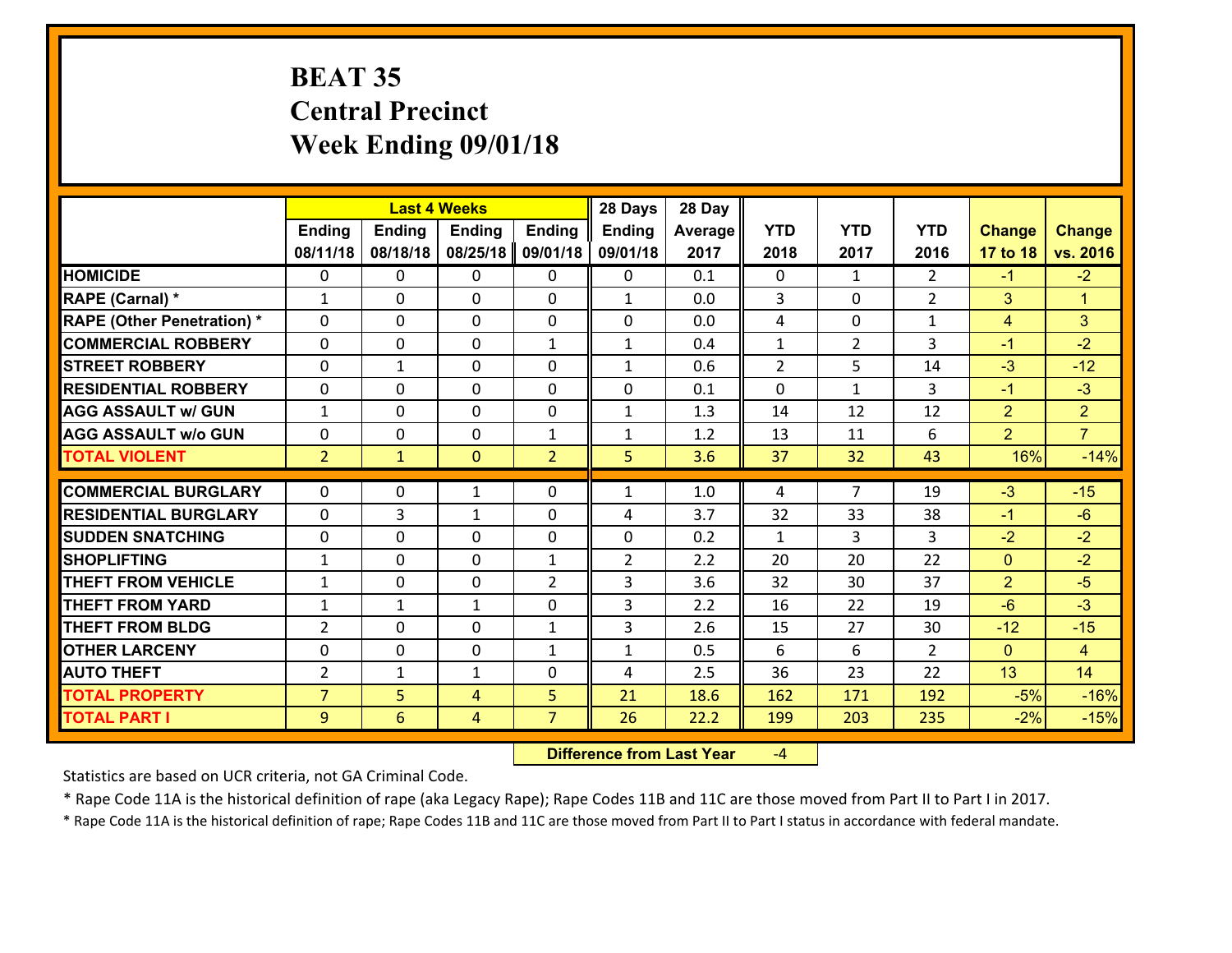# **BEAT 36 Central Precinct Week Ending 09/01/18**

|                                   |                | <b>Last 4 Weeks</b> |                |                | 28 Days        | 28 Day  |            |                |                |                |                      |
|-----------------------------------|----------------|---------------------|----------------|----------------|----------------|---------|------------|----------------|----------------|----------------|----------------------|
|                                   | <b>Ending</b>  | <b>Ending</b>       | <b>Ending</b>  | <b>Ending</b>  | <b>Ending</b>  | Average | <b>YTD</b> | <b>YTD</b>     | <b>YTD</b>     | <b>Change</b>  | <b>Change</b>        |
|                                   | 08/11/18       | 08/18/18            | 08/25/18       | 09/01/18       | 09/01/18       | 2017    | 2018       | 2017           | 2016           | 17 to 18       | vs. 2016             |
| <b>HOMICIDE</b>                   | 0              | 0                   | 0              | 0              | 0              | 0.0     | $\Omega$   | $\Omega$       | 0              | $\mathbf{0}$   | $\mathbf{0}$         |
| RAPE (Carnal) *                   | 0              | 0                   | $\mathbf{0}$   | 0              | $\Omega$       | 0.2     | 3          | $\overline{2}$ | $\mathbf{1}$   | $\mathbf{1}$   | $\overline{2}$       |
| <b>RAPE (Other Penetration) *</b> | $\Omega$       | 0                   | $\mathbf{0}$   | $\Omega$       | $\Omega$       | 0.0     | 0          | $\Omega$       | $\mathbf{1}$   | $\mathbf{0}$   | $-1$                 |
| <b>COMMERCIAL ROBBERY</b>         | 0              | 0                   | $\mathbf{0}$   | $\Omega$       | $\Omega$       | 0.2     | 0          | 0              | $\overline{2}$ | $\mathbf{0}$   | $-2$                 |
| <b>STREET ROBBERY</b>             | 0              | 0                   | $\mathbf 0$    | 0              | 0              | 0.4     | 3          | 3              | $\overline{2}$ | $\mathbf{0}$   | $\blacktriangleleft$ |
| <b>RESIDENTIAL ROBBERY</b>        | $\Omega$       | 0                   | $\mathbf{0}$   | $\mathbf{1}$   | $\mathbf{1}$   | 0.1     | 5          | 0              | $\mathbf{1}$   | 5              | $\overline{4}$       |
| <b>AGG ASSAULT w/ GUN</b>         | $\mathbf{1}$   | 0                   | $\mathbf 0$    | $\Omega$       | $\mathbf{1}$   | 0.6     | 4          | 4              | 4              | $\mathbf{0}$   | $\mathbf{0}$         |
| <b>AGG ASSAULT w/o GUN</b>        | $\mathbf{1}$   | 0                   | $\mathbf 0$    | 0              | $\mathbf{1}$   | 0.7     | 6          | 6              | 3              | $\mathbf{0}$   | 3 <sup>1</sup>       |
| <b>TOTAL VIOLENT</b>              | 2 <sup>1</sup> | $\mathbf{0}$        | $\mathbf{0}$   | $\mathbf{1}$   | $\overline{3}$ | 2.1     | 21         | 15             | 14             | 40%            | 50%                  |
|                                   |                |                     |                |                |                |         |            |                |                |                |                      |
| <b>COMMERCIAL BURGLARY</b>        | $\mathbf 0$    | 0                   | $\mathbf{0}$   | 0              | $\Omega$       | 0.8     | 5          | 8              | 6              | $-3$           | $-1$                 |
| <b>RESIDENTIAL BURGLARY</b>       | $\Omega$       | 0                   | $\mathbf{0}$   | 0              | 0              | 1.7     | 15         | 16             | 15             | $-1$           | $\mathbf{0}$         |
| <b>SUDDEN SNATCHING</b>           | 0              | 0                   | 0              | 0              | $\Omega$       | 0.2     | $\Omega$   | $\overline{2}$ | $\mathbf{1}$   | $-2$           | $-1$                 |
| <b>SHOPLIFTING</b>                | 0              | 0                   | 3              | $\mathbf{1}$   | 4              | 2.6     | 24         | 24             | 16             | $\mathbf{0}$   | 8                    |
| <b>THEFT FROM VEHICLE</b>         | 0              | 0                   | $\mathbf{0}$   | 0              | 0              | 3.3     | 30         | 23             | 37             | $\overline{7}$ | $-7$                 |
| <b>THEFT FROM YARD</b>            | 1              | 1                   | $\mathbf{0}$   | $\Omega$       | $\overline{2}$ | 1.5     | 6          | 14             | 5.             | $-8$           | $\blacktriangleleft$ |
| <b>THEFT FROM BLDG</b>            | $\mathbf{1}$   | 0                   | $\mathbf{0}$   | 0              | $\mathbf{1}$   | 1.5     | 18         | 14             | 11             | $\overline{4}$ | $\overline{7}$       |
| <b>OTHER LARCENY</b>              |                | 0                   | $\mathbf{0}$   | $\mathbf{1}$   | $\mathbf{1}$   | 0.3     | 2          | $\overline{2}$ | $\mathbf{1}$   | $\mathbf{0}$   | $\mathbf{1}$         |
|                                   | $\mathbf{0}$   |                     |                |                |                |         |            |                |                |                |                      |
| <b>AUTO THEFT</b>                 | 1              | 0                   | $\overline{2}$ | 0              | 3              | 2.0     | 13         | 13             | 6              | $\mathbf{0}$   | $\overline{7}$       |
| <b>TOTAL PROPERTY</b>             | $\overline{3}$ | $\mathbf{1}$        | 5              | $\overline{2}$ | 11             | 13.8    | 113        | 116            | 98             | $-3%$          | 15%                  |

 **Difference from Last Year**r 3

Statistics are based on UCR criteria, not GA Criminal Code.

\* Rape Code 11A is the historical definition of rape (aka Legacy Rape); Rape Codes 11B and 11C are those moved from Part II to Part I in 2017.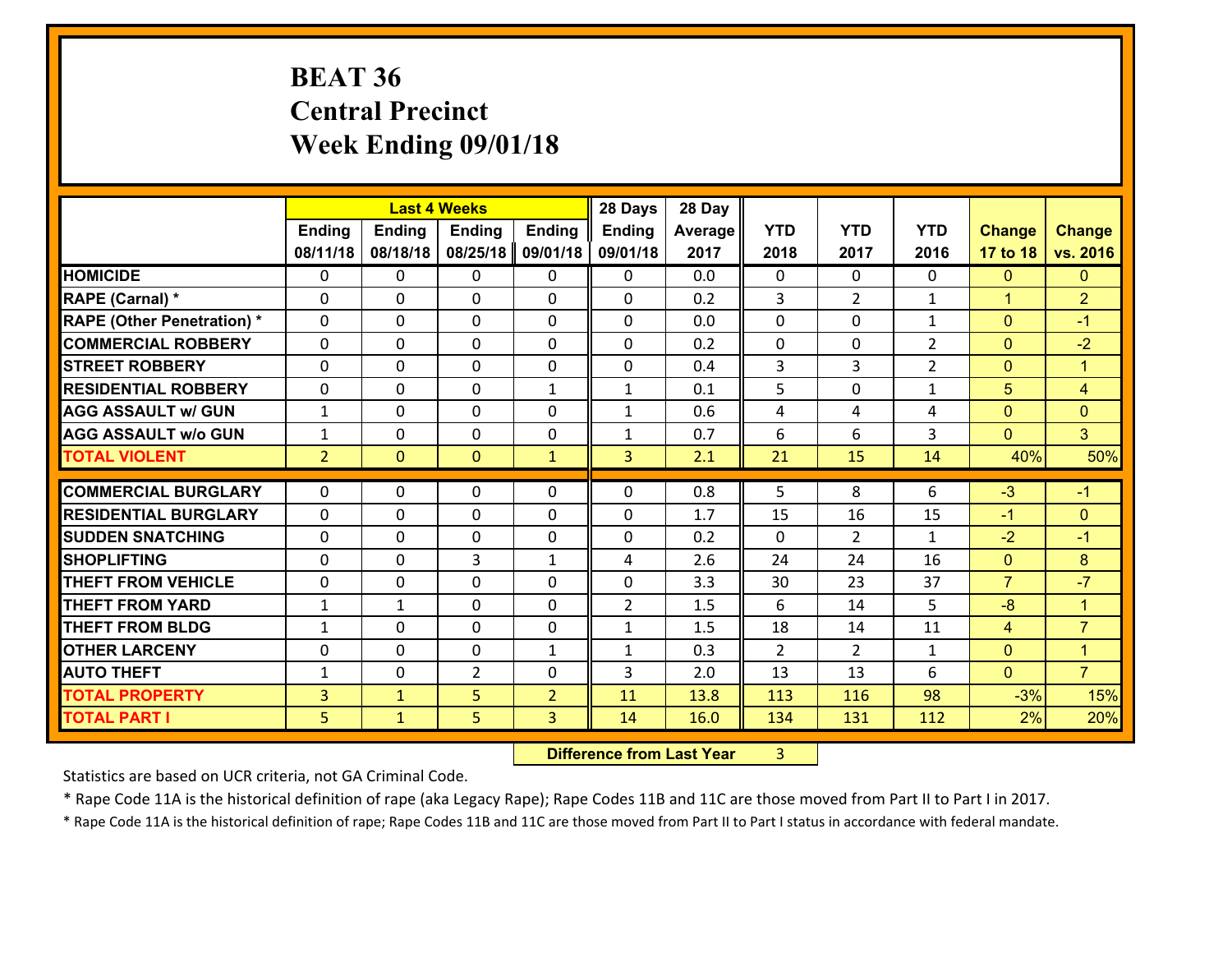

#### **COMPSTATSOUTH PRECINCT** CAPT. JOY GELLATLY **Week Ending 09/01/18**

**PRECINCT COMMANDER:**



|                                                                                                  | <b>Week</b><br><b>Ending</b> | <b>Week</b><br><b>Ending</b> | Weekly<br>Avg        | 28-Day<br><b>Ending</b> | $28$ -Day<br>Ending              | Avg<br>28-Day                                | <b>YTD</b> | <b>YTD</b>      | <b>YTD</b>      | <b>Change</b>    | <b>Change</b>   |
|--------------------------------------------------------------------------------------------------|------------------------------|------------------------------|----------------------|-------------------------|----------------------------------|----------------------------------------------|------------|-----------------|-----------------|------------------|-----------------|
|                                                                                                  | 09/01/18                     | 08/25/18                     | 2017                 | 09/01/18                | 08/25/18                         | 2017                                         | 2018       | 2017            | 2016            | 17 to 18         | vs. 2016        |
| <b>HOMICIDE</b>                                                                                  | 0                            | 0                            | 0                    | 0                       | 1                                | 0                                            | 3          | $\overline{2}$  | 5               | 1                | $-2$            |
| RAPE (Carnal) *                                                                                  | $\mathbf{0}$                 | $\Omega$                     | $\mathbf 0$          | $\blacktriangleleft$    | $\Omega$                         | $\mathbf 1$                                  | 8          | 5               | 9               | 3                | $-1$            |
| <b>RAPE (Other Penetration) *</b>                                                                | $\mathbf{0}$                 | 0                            | $\mathbf 0$          | $\mathbf{0}$            | 1                                | $\Omega$                                     | 13         | 3               | $\overline{6}$  | 10               | $\overline{7}$  |
| <b>COMMERCIAL ROBBERY</b>                                                                        | 0                            | 0                            | $\overline{1}$       | $\mathbf{0}$            | 3                                | $\overline{2}$                               | 8          | 22              | 23              | $-14$            | $-15$           |
| <b>STREET ROBBERY</b>                                                                            | $\overline{2}$               | $\Omega$                     | $\overline{1}$       | 4                       | 3                                | $\overline{2}$                               | 26         | 18              | 22              | 8                | 4               |
| <b>RESIDENTIAL ROBBERY</b>                                                                       | 4                            | 1                            | $\mathbf 0$          | $\overline{2}$          | 4                                | $\Omega$                                     | 8          | $\mathbf 1$     | 4               | $\overline{7}$   | 4               |
| <b>AGG ASSAULT w/ GUN</b>                                                                        | $\overline{2}$               | $\mathbf{1}$                 | $\overline{1}$       | 3                       | 4                                | 3                                            | 15         | 27              | 17              | $-12$            | $-2$            |
| <b>AGG ASSAULT w/o GUN</b>                                                                       | $\overline{2}$               | 0                            | 0                    | $\overline{\mathbf{4}}$ | 5                                | $\overline{3}$                               | 29         | $\overline{24}$ | 30              | 5                | $-1$            |
| <b>TOTAL VIOLENT</b>                                                                             | $\overline{7}$               | $\overline{2}$               | $\overline{2}$       | 14                      | $\overline{21}$                  | 12                                           | 110        | 102             | 116             | 8%               | $-5%$           |
| <b>COMMERCIAL BURGLARY</b>                                                                       | 3                            | 3                            | -1                   | 10                      |                                  | 4                                            | 38         | 43              | 31              | $-5$             |                 |
| <b>RESIDENTIAL BURGLARY</b>                                                                      | 3                            | 6                            | 4                    | 14                      | 14                               | 14                                           | 138        | 129             | 146             | 9                | -8              |
| <b>SUDDEN SNATCHING</b>                                                                          | $\overline{\mathbf{0}}$      | $\Omega$                     | $\mathbf{0}$         | $\mathbf 1$             | 2                                | 1                                            | 8          | 3               | 8               | $\overline{5}$   | $\Omega$        |
| <b>SHOPLIFTING</b>                                                                               | 16                           | 13                           | $\overline{7}$       | 48                      | 66                               | 28                                           | 443        | 493             | 436             | $-50$            | $\overline{7}$  |
| <b>THEFT FROM VEHICLE</b>                                                                        | 4                            | $\overline{2}$               | $\overline{7}$       | 23                      | 45                               | $\overline{30}$                              | 243        | 293             | 189             | $-50$            | 54              |
| <b>THEFT FROM YARD</b>                                                                           | $\mathbf{2}$                 | $\mathbf{1}$                 | $\overline{2}$       | $\overline{7}$          | 18                               | 8                                            | 73         | 68              | 86              | $\overline{5}$   | $-13$           |
| <b>THEFT FROM BLDG</b>                                                                           | 4                            | 8                            | 3                    | 20                      | $\overline{17}$                  | 13                                           | 101        | 161             | 115             | $-60$            | $-14$           |
| <b>OTHER LARCENY</b>                                                                             | 1                            | 1                            | $\mathbf 0$          | 4                       | $\blacktriangleleft$             | 3                                            | 20         | $\overline{28}$ | 13              | $-\frac{8}{3}$   | $\overline{7}$  |
| <b>AUTO THEFT</b>                                                                                | $\bf{0}$                     | 0                            | $\overline{3}$       | 7                       | $\overline{15}$                  | $\overline{13}$                              | 101        | 109             | $\overline{88}$ | $-8$             | 13              |
| <b>TOTAL PROPERTY</b>                                                                            | 33                           | 34                           | 28                   | 134                     | 185                              | 113                                          | 1165       | 1327            | 1112            | $-12%$           | 5%              |
| <b>TOTAL PART I</b>                                                                              | 40                           | $\overline{36}$              | $\overline{30}$      | 148                     | $\overline{206}$                 | $\overline{125}$                             | 1275       | 1429            | 1228            | $-11%$           | 4%              |
| Statistics are based on UCR criteria, not GA Criminal Code, and are                              |                              |                              |                      |                         | <b>Difference from Last Year</b> |                                              | $-154$     |                 |                 | <b>Last Week</b> | Year-to-Date    |
| preliminary, based on RMS data at the time prepared, and are subject to change.                  |                              |                              |                      |                         |                                  | <b>At-Fault Police Vehicle Accidents</b>     |            |                 |                 | 0                | 5               |
| Cell Shading: white is within 0.6 standard deviation of the mean; red is above; green is below.  |                              |                              |                      |                         |                                  | <b>Not At-Fault Police Vehicle Accidents</b> |            |                 |                 | 0                | $\overline{11}$ |
| * Code 11A is the pre-2016 definition of rape; Codes 11B and 11C are by federal mandate in 2016. |                              |                              |                      |                         |                                  | <b>Total Police Vehicle Accidents</b>        |            |                 |                 | $\overline{0}$   | 16              |
|                                                                                                  | Week                         | <b>Week</b>                  |                      | 28-Day                  |                                  |                                              |            |                 |                 |                  |                 |
| <b>Citizen Initiated Calls</b>                                                                   | Ending                       | <b>Ending</b>                | <b>Weekly</b><br>Avg | <b>Ending</b>           | $28$ -Day<br>Ending              | Avg<br>28-Day                                | <b>YTD</b> | <b>YTD</b>      | <b>YTD</b>      | <b>Change</b>    | <b>Change</b>   |
|                                                                                                  | 09/01/18                     | 08/25/18                     | 2017                 | 09/01/18                | 08/25/18                         | 2017                                         | 2018       | 2017            | 2016            | 17 to 18         | vs. 2016        |
| <b>Midnight Shift</b>                                                                            | $\overline{81}$              | $\overline{78}$              | 91                   | 357                     | 394                              | 364                                          | 3019       | 3284            | 3227            | $-265$           | $-208$          |
| Day Shift                                                                                        | 239                          | 234                          | 247                  | 1005                    | 1120                             | 986                                          | 8655       | 9058            | 9008            | $-403$           | $-353$          |
| <b>Afternoon Shift</b>                                                                           | 227                          | 249                          | $\Omega$             | 965                     | 1095                             | 982                                          | 8443       | 8949            | 8838            | $-506$           | $-395$          |
| <b>TOTAL CITIZEN CFS</b>                                                                         | $\overline{547}$             | 561                          | 338                  | 2327                    | 2609                             | 2332                                         | 20117      | 21291           | 21073           | $-5.5%$          | $-4.5%$         |
| <b>53S ShotSpotter Calls</b>                                                                     | $\Omega$                     | 0                            | $\mathbf{0}$         | $\Omega$                | $\mathbf{0}$                     | $\mathbf{0}$                                 | $\Omega$   | $\mathbf{0}$    | $\Omega$        | $\mathbf{0}$     | $\Omega$        |
| Sig 53 Shots Fired Calls                                                                         | $\overline{10}$              | $\overline{6}$               | 8                    | $\overline{22}$         | $\overline{27}$                  | $\overline{33}$                              | 281        | 291             | 327             | $-10$            | $-46$           |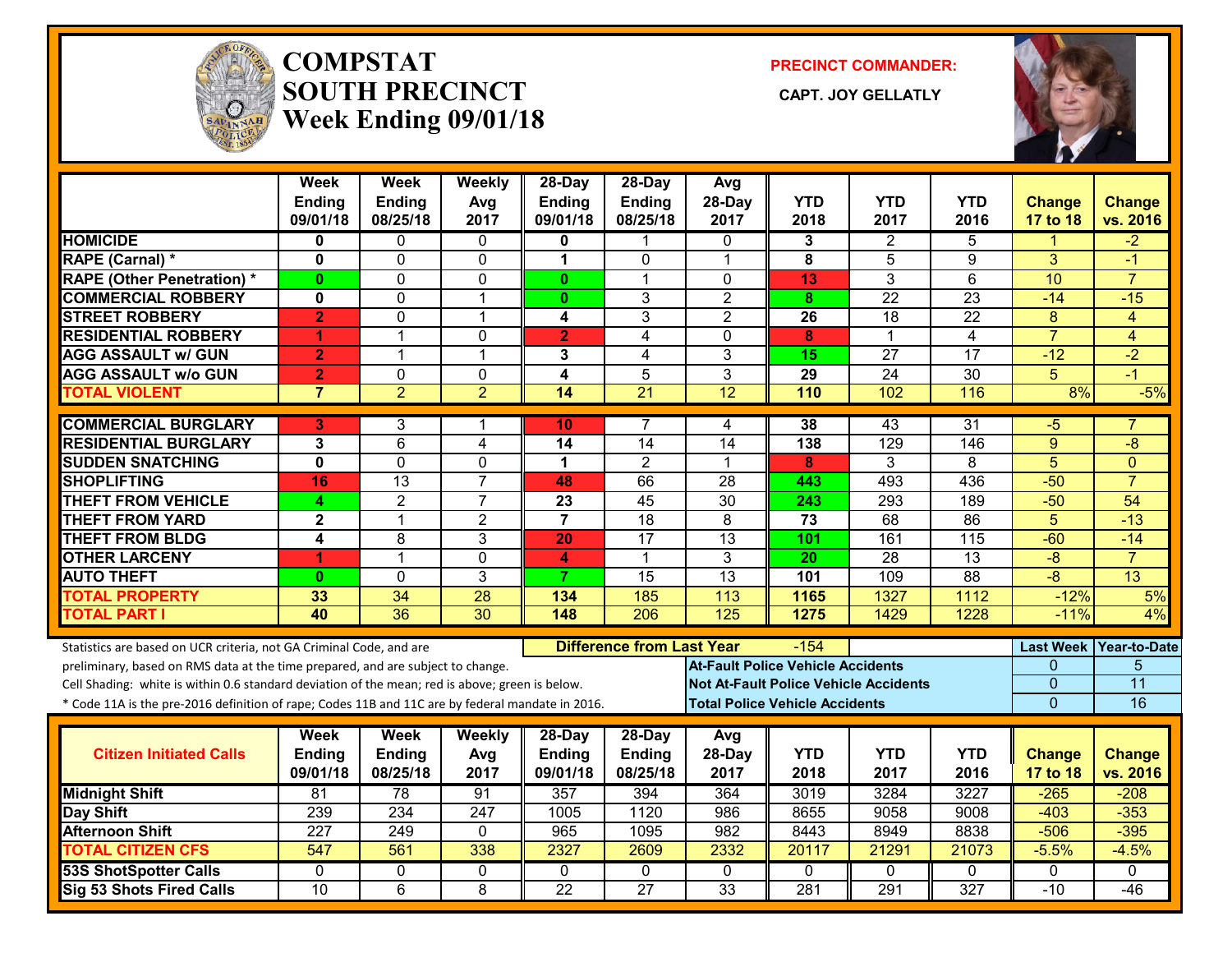# **BEAT 41 South Precinct Week Ending 09/01/18**

|                                                 |                |                | <b>Last 4 Weeks</b>         |                   | 28 Days        | 28 Day     |                |                    |                    |                         |                         |
|-------------------------------------------------|----------------|----------------|-----------------------------|-------------------|----------------|------------|----------------|--------------------|--------------------|-------------------------|-------------------------|
|                                                 | Ending         | <b>Ending</b>  | <b>Ending</b>               | <b>Ending</b>     | <b>Ending</b>  | Average    | <b>YTD</b>     | <b>YTD</b>         | <b>YTD</b>         | <b>Change</b>           | <b>Change</b>           |
|                                                 | 08/11/18       | 08/18/18       | 08/25/18                    | 09/01/18          | 09/01/18       | 2017       | 2018           | 2017               | 2016               | 17 to 18                | vs. 2016                |
| <b>HOMICIDE</b>                                 | 0              | $\Omega$       | $\mathbf{0}$                | $\Omega$          | $\mathbf{0}$   | 0.0        | $\Omega$       | $\Omega$           | $\Omega$           | $\mathbf{0}$            | $\mathbf{0}$            |
| RAPE (Carnal) *                                 | 0              | $\Omega$       | $\mathbf 0$                 | $\Omega$          | 0              | 0.1        | $\mathbf{0}$   | $\Omega$           | $\overline{2}$     | $\mathbf{0}$            | $-2$                    |
| <b>RAPE (Other Penetration) *</b>               | $\Omega$       | $\Omega$       | $\Omega$                    | $\Omega$          | $\Omega$       | 0.0        | $\mathbf{1}$   | $\Omega$           | $\Omega$           | $\mathbf{1}$            | $\blacktriangleleft$    |
| <b>COMMERCIAL ROBBERY</b>                       | 0              | 0              | $\mathbf 0$                 | $\Omega$          | 0              | 1.2        | $\mathbf 0$    | 8                  | 5                  | $-8$                    | $-5$                    |
| <b>STREET ROBBERY</b>                           | $\mathbf{1}$   | 0              | $\mathbf{0}$                | $\Omega$          | $\mathbf{1}$   | 0.3        | 4              | $\overline{2}$     | 4                  | $\overline{2}$          | $\mathbf{0}$            |
| <b>RESIDENTIAL ROBBERY</b>                      | $\Omega$       | $\Omega$       | $\mathbf{1}$                | 0                 | $\mathbf{1}$   | 0.1        | $\mathbf{1}$   | $\Omega$           | $\Omega$           | $\mathbf{1}$            | $\blacktriangleleft$    |
| <b>AGG ASSAULT w/ GUN</b>                       | $\Omega$       | 0              | $\Omega$                    | $\Omega$          | $\Omega$       | 0.2        | $\Omega$       | $\overline{2}$     | $\mathcal{L}$      | $-2$                    | $-2$                    |
| <b>AGG ASSAULT w/o GUN</b>                      | 0              | 0              | $\mathbf 0$                 | $\Omega$          | 0              | 0.3        | $\overline{2}$ | $\overline{3}$     | 5                  | $-1$                    | $-3$                    |
| <b>TOTAL VIOLENT</b>                            | $\mathbf{1}$   | $\mathbf{0}$   | $\mathbf{1}$                | $\mathbf{0}$      | $\overline{2}$ | 2.1        | 8              | 15                 | 18                 | $-47%$                  | $-56%$                  |
| <b>COMMERCIAL BURGLARY</b>                      | 1              | 1              | $\mathbf{0}$                | 0                 | $\overline{2}$ | 1.4        | 6              | 10                 | 11                 | $-4$                    | $-5$                    |
| <b>RESIDENTIAL BURGLARY</b>                     |                |                |                             |                   |                |            |                |                    |                    |                         |                         |
|                                                 | $\Omega$       | 0              | $\mathbf{1}$                | 0                 | $\mathbf{1}$   | 2.1        | 11             | 17                 | 24                 | $-6$                    | $-13$                   |
| <b>ISUDDEN SNATCHING</b><br><b>ISHOPLIFTING</b> | 0<br>$\Omega$  | 0<br>0         | $\mathbf 0$<br>$\mathbf{1}$ | 0<br>$\mathbf{1}$ | 0              | 0.2<br>4.4 | 3<br>17        | $\mathbf{1}$<br>44 | $\mathbf{1}$<br>27 | $\overline{2}$<br>$-27$ | $\overline{2}$<br>$-10$ |
| <b>THEFT FROM VEHICLE</b>                       | $\overline{2}$ | $\overline{2}$ | $\mathbf{1}$                | $\mathbf{1}$      | 2<br>6         | 3.5        | 27             | 31                 | 42                 | $-4$                    | $-15$                   |
| <b>THEFT FROM YARD</b>                          |                | $\Omega$       | $\Omega$                    |                   |                |            |                | 15                 | 17                 |                         | $-6$                    |
|                                                 | 0              |                |                             | $\mathbf{1}$      | $\mathbf{1}$   | 1.8        | 11             |                    |                    | $-4$                    |                         |
| <b>THEFT FROM BLDG</b>                          | 3              | 0              | $\mathbf{0}$                | $\mathbf{1}$      | 4              | 3.1        | 17             | 29                 | 18                 | $-12$                   | $-1$                    |
| <b>OTHER LARCENY</b>                            | 0              | 0              | $\mathbf 0$                 | 0                 | 0              | 0.4        | $\overline{2}$ | 3                  | $\Omega$           | $-1$                    | $\overline{2}$          |
| <b>AUTO THEFT</b>                               | 0              | 0              | $\mathbf 0$                 | $\Omega$          | $\Omega$       | 1.7        | $\overline{7}$ | 16                 | 20                 | $-9$                    | $-13$                   |
| <b>TOTAL PROPERTY</b>                           | 6              | $\overline{3}$ | $\overline{3}$              | $\overline{4}$    | 16             | 18.6       | 101            | 166                | 160                | $-39%$                  | $-37%$                  |
| <b>TOTAL PART I</b>                             | $\overline{7}$ | $\overline{3}$ | $\overline{4}$              | 4                 | 18             | 20.8       | 109            | 181                | 178                | $-40%$                  | $-39%$                  |

 **Difference from Last Year**r -72

Statistics are based on UCR criteria, not GA Criminal Code.

\* Rape Code 11A is the historical definition of rape (aka Legacy Rape); Rape Codes 11B and 11C are those moved from Part II to Part I in 2017.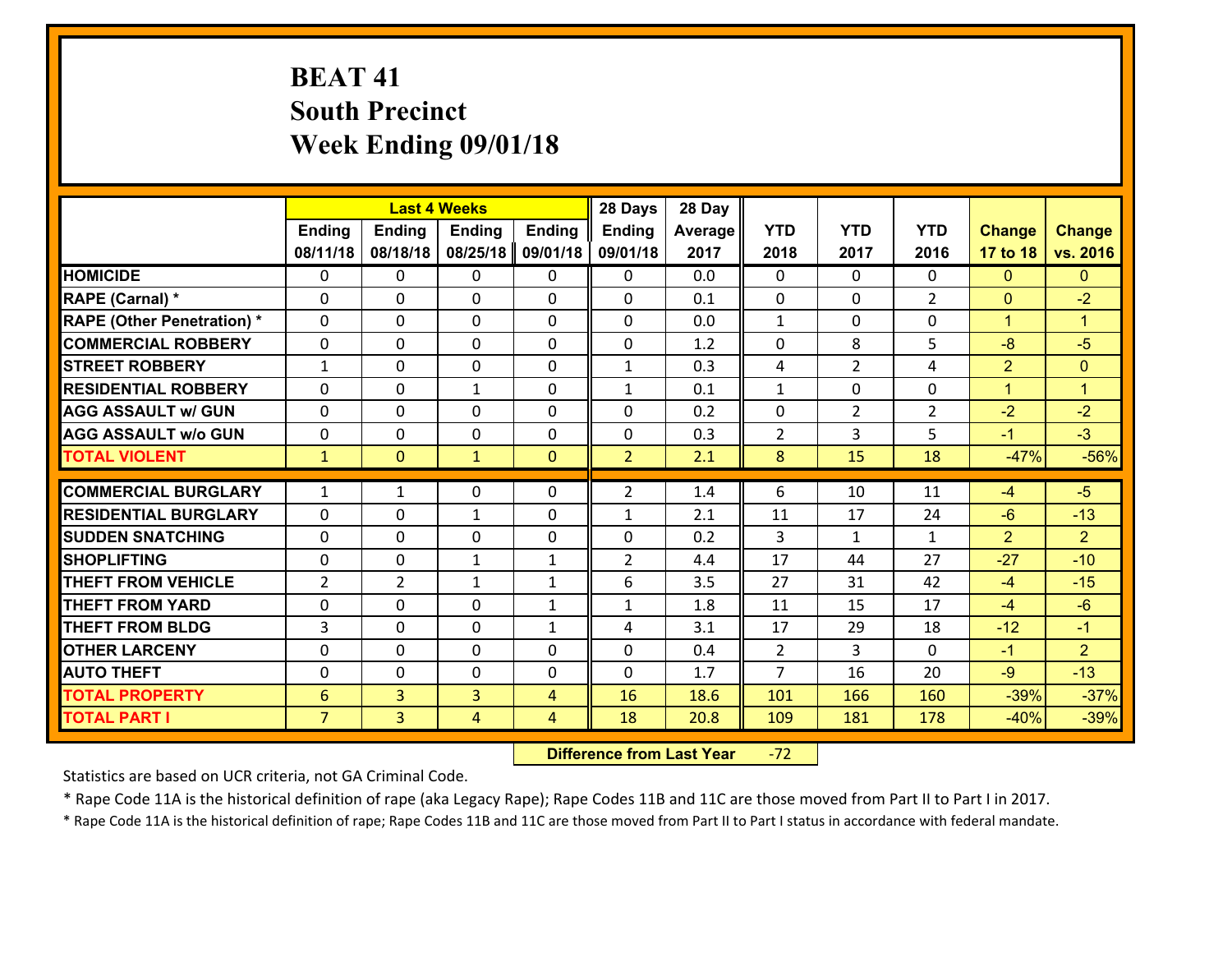# **BEAT 42 South Precinct Week Ending 09/01/18**

|                                   |              |                | <b>Last 4 Weeks</b> |                | 28 Days        | 28 Day  |                |                |                |                      |                      |
|-----------------------------------|--------------|----------------|---------------------|----------------|----------------|---------|----------------|----------------|----------------|----------------------|----------------------|
|                                   | Ending       | Ending         | <b>Ending</b>       | <b>Ending</b>  | <b>Ending</b>  | Average | <b>YTD</b>     | <b>YTD</b>     | <b>YTD</b>     | <b>Change</b>        | <b>Change</b>        |
|                                   | 08/11/18     | 08/18/18       | 08/25/18            | 09/01/18       | 09/01/18       | 2017    | 2018           | 2017           | 2016           | 17 to 18             | vs. 2016             |
| <b>HOMICIDE</b>                   | $\Omega$     | 0              | 0                   | $\Omega$       | 0              | 0.0     | 0              | $\Omega$       | 0              | $\Omega$             | $\mathbf{0}$         |
| RAPE (Carnal) *                   | $\mathbf{0}$ | 0              | $\mathbf{0}$        | 0              | $\Omega$       | 0.0     | $\mathbf{1}$   | $\mathbf{1}$   | $\mathbf{1}$   | $\mathbf{0}$         | $\mathbf{0}$         |
| <b>RAPE (Other Penetration) *</b> | $\mathbf{0}$ | 0              | $\mathbf{0}$        | $\Omega$       | $\Omega$       | 0.0     | 3              | 0              | 0              | 3                    | 3                    |
| <b>COMMERCIAL ROBBERY</b>         | $\mathbf{0}$ | 0              | 0                   | $\Omega$       | $\Omega$       | 0.0     | 1              | 4              | 5              | $-3$                 | $-4$                 |
| <b>STREET ROBBERY</b>             | $\mathbf{0}$ | 0              | $\mathbf{0}$        | 0              | $\Omega$       | 0.0     | 4              | 3              | $\overline{2}$ | $\mathbf{1}$         | $\overline{2}$       |
| <b>RESIDENTIAL ROBBERY</b>        | $\Omega$     | 0              | $\mathbf 0$         | 0              | 0              | 0.0     | 0              | 0              | $\mathbf{1}$   | $\mathbf{0}$         | $-1$                 |
| <b>AGG ASSAULT w/ GUN</b>         | 0            | 0              | $\mathbf 0$         | 0              | 0              | 0.0     | $\overline{2}$ | $\overline{3}$ | 3              | $-1$                 | $-1$                 |
| <b>AGG ASSAULT W/o GUN</b>        | 0            | 0              | $\mathbf 0$         | 0              | 0              | 0.0     | 4              | $\mathbf{1}$   | 4              | 3                    | $\overline{0}$       |
| <b>TOTAL VIOLENT</b>              | $\mathbf{0}$ | $\overline{0}$ | $\mathbf{0}$        | $\mathbf{0}$   | $\mathbf{0}$   | 0.0     | 15             | 12             | 16             | 25%                  | $-6%$                |
| <b>COMMERCIAL BURGLARY</b>        | $\mathbf{0}$ | 0              | 0                   | 0              | $\Omega$       | 0.0     | $\overline{7}$ | 9              | 9              | $-2$                 | $-2$                 |
| <b>RESIDENTIAL BURGLARY</b>       | $\Omega$     | 0              | 1                   | $\mathbf{1}$   | $\overline{2}$ | 0.0     | 4              | 5              | 5              | $-1$                 | $-1$                 |
| <b>SUDDEN SNATCHING</b>           | $\mathbf{0}$ | 0              | 0                   | 0              | $\Omega$       | 0.0     | $\mathbf{1}$   | 0              | $\mathbf{1}$   | $\blacktriangleleft$ | $\Omega$             |
| <b>SHOPLIFTING</b>                | 9            | $\overline{2}$ | 8                   | $\overline{7}$ | 26             | 0.0     | 220            | 233            | 224            | $-13$                | $-4$                 |
| <b>THEFT FROM VEHICLE</b>         | 3            | $\overline{2}$ | $\mathbf{1}$        | $\Omega$       | 6              | 0.0     | 31             | 37             | 26             | $-6$                 | 5                    |
| <b>THEFT FROM YARD</b>            | 0            | 0              | $\mathbf 0$         | 0              | 0              | 0.0     | 10             | 10             | 14             | $\Omega$             | $-4$                 |
| <b>THEFT FROM BLDG</b>            | $\mathbf{1}$ | 0              | $\overline{2}$      | $\mathbf{1}$   | 4              | 0.0     | 13             | 31             | 23             | $-18$                | $-10$                |
| <b>OTHER LARCENY</b>              | 0            | 0              | $\mathbf 0$         | 0              | 0              | 0.0     | $\mathbf{1}$   | 4              | $\overline{2}$ | $-3$                 | $-1$                 |
| <b>AUTO THEFT</b>                 | $\mathbf{0}$ | 0              | $\mathbf{0}$        | 0              | 0              | 0.0     | 15             | 13             | 14             | $\overline{2}$       | $\blacktriangleleft$ |
| <b>TOTAL PROPERTY</b>             | 13           | 4              | 12                  | 9              | 38             | 0.0     | 302            | 342            | 318            | $-12%$               | $-5%$                |
| <b>TOTAL PART I</b>               | 13           | $\overline{4}$ | 12                  | 9              | 38             | 0.0     | 317            | 354            | 334            | $-10%$               | $-5%$                |

 **Difference from Last Year**‐37

Statistics are based on UCR criteria, not GA Criminal Code.

\* Rape Code 11A is the historical definition of rape (aka Legacy Rape); Rape Codes 11B and 11C are those moved from Part II to Part I in 2017.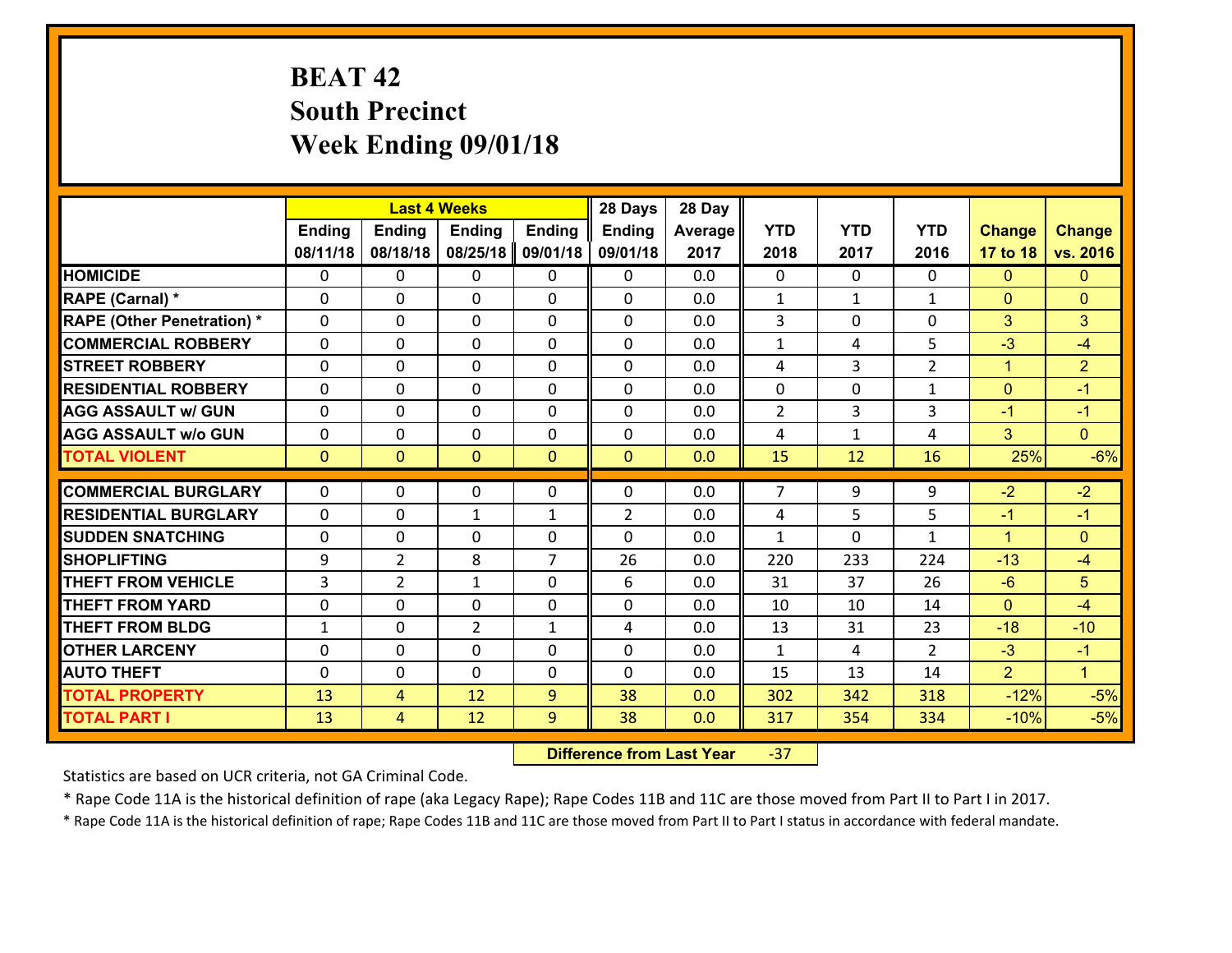# **BEAT 43 South Precinct Week Ending 09/01/18**

|                                   |                |                | <b>Last 4 Weeks</b> |                | 28 Days        | 28 Day  |              |                |                |                |                      |
|-----------------------------------|----------------|----------------|---------------------|----------------|----------------|---------|--------------|----------------|----------------|----------------|----------------------|
|                                   | <b>Ending</b>  | <b>Ending</b>  | <b>Ending</b>       | <b>Ending</b>  | <b>Ending</b>  | Average | <b>YTD</b>   | <b>YTD</b>     | <b>YTD</b>     | <b>Change</b>  | <b>Change</b>        |
|                                   | 08/11/18       | 08/18/18       | 08/25/18            | 09/01/18       | 09/01/18       | 2017    | 2018         | 2017           | 2016           | 17 to 18       | vs. 2016             |
| <b>HOMICIDE</b>                   | $\Omega$       | 0              | $\Omega$            | 0              | 0              | 0.0     | 1            | $\Omega$       | 3              | $\mathbf{1}$   | $-2$                 |
| RAPE (Carnal) *                   | 0              | 0              | $\mathbf{0}$        | 0              | 0              | 0.0     | 2            | 0              | $\mathbf{1}$   | 2              | $\blacktriangleleft$ |
| <b>RAPE (Other Penetration) *</b> | $\Omega$       | 0              | $\mathbf{0}$        | $\Omega$       | 0              | 0.1     | 0            | $\mathbf{1}$   | $\Omega$       | $-1$           | $\mathbf{0}$         |
| <b>COMMERCIAL ROBBERY</b>         | 0              | 0              | 0                   | 0              | 0              | 0.4     | $\mathbf{1}$ | $\overline{2}$ | 5              | $-1$           | $-4$                 |
| <b>STREET ROBBERY</b>             | $\Omega$       | 0              | $\mathbf 0$         | $\overline{2}$ | $\overline{2}$ | 0.5     | 6            | $\overline{2}$ | 6              | $\overline{4}$ | $\mathbf{0}$         |
| <b>RESIDENTIAL ROBBERY</b>        | $\Omega$       | $\Omega$       | $\mathbf 0$         | $\mathbf{1}$   | $\mathbf{1}$   | 0.1     | 3            | 0              | $\Omega$       | 3              | 3                    |
| <b>AGG ASSAULT w/ GUN</b>         | $\Omega$       | 0              | $\mathbf 0$         | 0              | 0              | 0.5     | 3            | $\overline{2}$ | 0              | $\mathbf{1}$   | 3                    |
| <b>AGG ASSAULT w/o GUN</b>        | 0              | 0              | $\mathbf 0$         | $\mathbf{1}$   | $\mathbf{1}$   | 0.6     | 4            | 4              | 8              | $\overline{0}$ | $-4$                 |
| <b>TOTAL VIOLENT</b>              | $\mathbf{0}$   | $\overline{0}$ | $\overline{0}$      | $\overline{4}$ | $\overline{4}$ | 2.1     | 20           | 11             | 23             | 82%            | $-13%$               |
| <b>COMMERCIAL BURGLARY</b>        | $\Omega$       | 1              | 3                   | $\overline{2}$ | 6              | 1.2     | 13           | 10             | $\overline{7}$ | 3              | $6\phantom{1}$       |
|                                   |                |                |                     |                |                |         |              |                |                |                |                      |
| <b>RESIDENTIAL BURGLARY</b>       | 0              | 0              | $\mathbf{1}$        | 0              | $\mathbf{1}$   | 2.6     | 28           | 25             | 26             | 3              | $\overline{2}$       |
| <b>SUDDEN SNATCHING</b>           | $\mathbf{1}$   | 0              | $\mathbf 0$         | 0              | $\mathbf{1}$   | 0.2     | 3            | $\mathbf{1}$   | $\overline{2}$ | $\overline{2}$ | $\blacktriangleleft$ |
| <b>SHOPLIFTING</b>                | 0              | 3              | $\mathbf 0$         | 3              | 6              | 3.5     | 35           | 43             | 78             | $-8$           | $-43$                |
| <b>THEFT FROM VEHICLE</b>         | 0              | 0              | $\mathbf 0$         | 0              | 0              | 4.6     | 28           | 53             | 22             | $-25$          | $6\phantom{a}$       |
| <b>THEFT FROM YARD</b>            | $\mathbf{1}$   | $\mathbf{1}$   | 1                   | $\mathbf{1}$   | 4              | 1.2     | 15           | 10             | 14             | 5              | $\mathbf{1}$         |
| <b>THEFT FROM BLDG</b>            | 0              | 0              | 3                   | $\mathbf{1}$   | 4              | 2.8     | 23           | 29             | 21             | $-6$           | $\overline{2}$       |
| <b>OTHER LARCENY</b>              | 0              | 0              | $\mathbf 0$         | 0              | 0              | 0.2     | 2            | 3              | $\overline{2}$ | $-1$           | $\overline{0}$       |
| <b>AUTO THEFT</b>                 | 0              | $\overline{2}$ | $\mathbf{0}$        | 0              | $\overline{2}$ | 2.1     | 16           | 18             | 14             | $-2$           | $\overline{2}$       |
| <b>TOTAL PROPERTY</b>             | $\overline{2}$ | $\overline{7}$ | 8                   | $\overline{7}$ | 24             | 18.3    | 163          | 192            | 186            | $-15%$         | $-12%$               |
| <b>TOTAL PART I</b>               | $\overline{2}$ | $\overline{7}$ | 8                   | 11             | 28             | 20.5    | 183          | 203            | 209            | $-10%$         | $-12%$               |

 **Difference from Last Year**‐20

Statistics are based on UCR criteria, not GA Criminal Code.

\* Rape Code 11A is the historical definition of rape (aka Legacy Rape); Rape Codes 11B and 11C are those moved from Part II to Part I in 2017.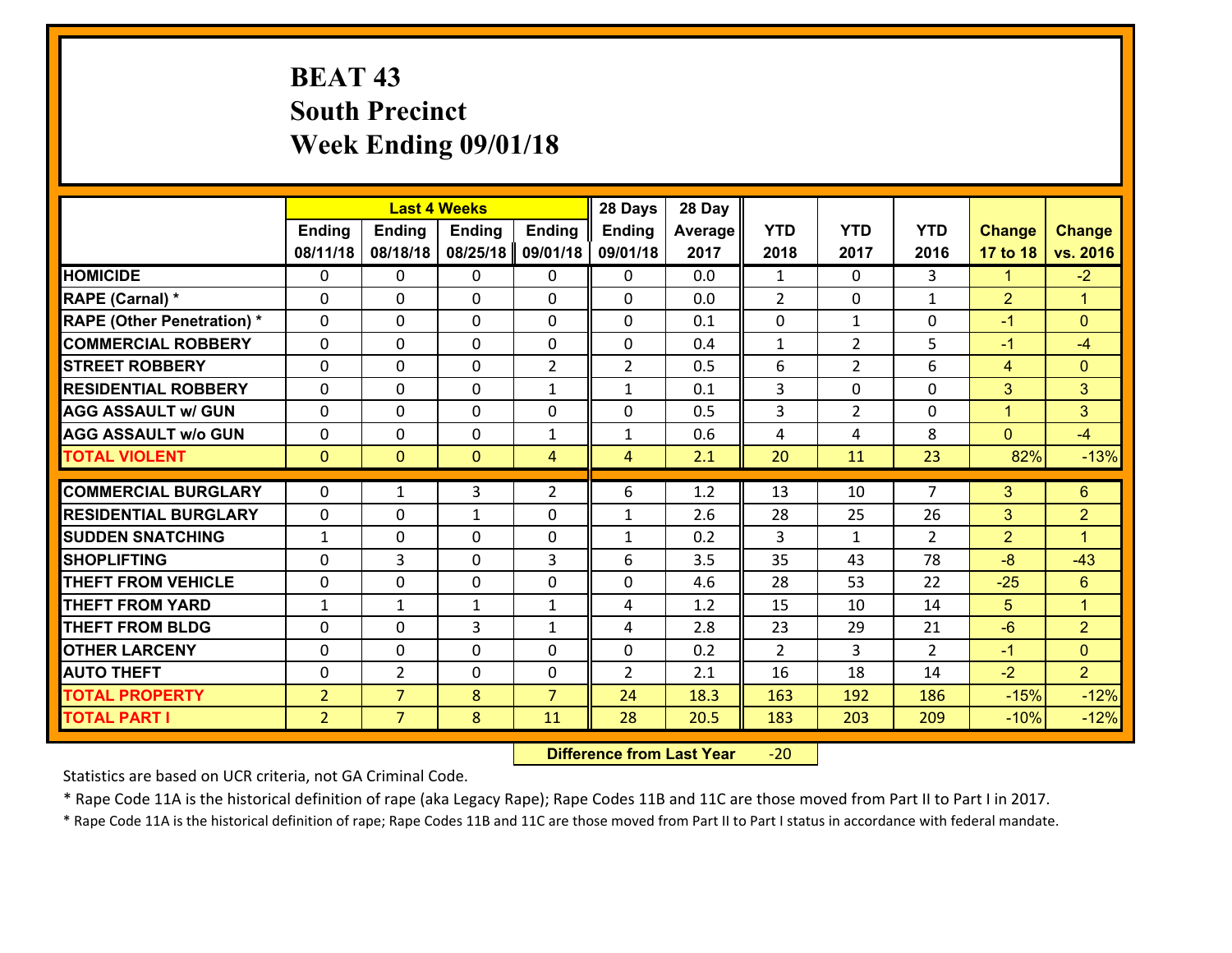# **BEAT 44 South Precinct Week Ending 09/01/18**

|                                   |                |                | <b>Last 4 Weeks</b> |                | 28 Days        | 28 Day  |                |                |                |                |                      |
|-----------------------------------|----------------|----------------|---------------------|----------------|----------------|---------|----------------|----------------|----------------|----------------|----------------------|
|                                   | Ending         | <b>Ending</b>  | <b>Ending</b>       | <b>Ending</b>  | <b>Ending</b>  | Average | <b>YTD</b>     | <b>YTD</b>     | <b>YTD</b>     | <b>Change</b>  | <b>Change</b>        |
|                                   | 08/11/18       | 08/18/18       | 08/25/18            | 09/01/18       | 09/01/18       | 2017    | 2018           | 2017           | 2016           | 17 to 18       | vs. 2016             |
| <b>HOMICIDE</b>                   | 0              | 0              | $\mathbf{0}$        | 0              | $\mathbf{0}$   | 0.1     | 1              | $\mathbf{1}$   | $\mathbf{1}$   | $\mathbf{0}$   | $\mathbf{0}$         |
| RAPE (Carnal) *                   | 0              | $\Omega$       | $\mathbf{0}$        | 0              | 0              | 0.1     | 1              | $\mathbf{1}$   | 3              | $\mathbf{0}$   | $-2$                 |
| <b>RAPE (Other Penetration) *</b> | $\Omega$       | $\Omega$       | $\Omega$            | $\Omega$       | $\Omega$       | 0.0     | $\overline{2}$ | $\Omega$       | $\mathbf{1}$   | $\overline{2}$ | $\blacktriangleleft$ |
| <b>COMMERCIAL ROBBERY</b>         | 0              | 0              | $\mathbf 0$         | $\Omega$       | 0              | 0.2     | $\mathbf{1}$   | $\overline{2}$ | 0              | $-1$           | $\mathbf{1}$         |
| <b>STREET ROBBERY</b>             | $\Omega$       | $\Omega$       | $\mathbf{0}$        | $\Omega$       | $\mathbf{0}$   | 0.6     | 4              | $\overline{2}$ | 4              | $\overline{2}$ | $\mathbf{0}$         |
| <b>RESIDENTIAL ROBBERY</b>        | $\Omega$       | $\Omega$       | $\mathbf 0$         | $\Omega$       | $\Omega$       | 0.0     | 4              | $\Omega$       | $\mathbf{1}$   | $\overline{4}$ | 3                    |
| <b>AGG ASSAULT w/ GUN</b>         | 0              | 0              | $\mathbf{1}$        | $\Omega$       | $\mathbf{1}$   | 0.7     | 5              | 8              | $\overline{2}$ | $-3$           | 3                    |
| <b>AGG ASSAULT w/o GUN</b>        | 0              | 0              | $\mathbf 0$         | $\mathbf{1}$   | $\mathbf{1}$   | 0.5     | 6              | 3              | $\overline{7}$ | 3              | $-1$                 |
| <b>TOTAL VIOLENT</b>              | $\mathbf{0}$   | $\overline{0}$ | $\mathbf{1}$        | $\mathbf{1}$   | $\overline{2}$ | 2.1     | 24             | 17             | 19             | 41%            | 26%                  |
| <b>COMMERCIAL BURGLARY</b>        | 0              | 0              | $\mathbf{0}$        | $\Omega$       | 0              | 0.5     | 1              | $\mathbf{1}$   | $\mathbf{1}$   | $\mathbf{0}$   | $\mathbf{0}$         |
| <b>RESIDENTIAL BURGLARY</b>       | 1              | 1              | $\mathbf{0}$        | 0              | 2              | 3.9     | 23             | 25             | 38             | $-2$           | $-15$                |
| <b>ISUDDEN SNATCHING</b>          | $\Omega$       | $\Omega$       | $\mathbf{0}$        | 0              | 0              | 0.0     | $\Omega$       | $\Omega$       | $\mathbf{1}$   | $\mathbf{0}$   | $-1$                 |
| <b>SHOPLIFTING</b>                | $\overline{2}$ | 0              | $\mathbf 0$         | 0              | $\overline{2}$ | 3.4     | 47             | 14             | 6              | 33             | 41                   |
| <b>THEFT FROM VEHICLE</b>         | $\Omega$       | 3              | $\mathbf{0}$        | $\mathbf{1}$   | 4              | 8.6     | 53             | 51             | 35             | $\overline{2}$ | 18                   |
| <b>THEFT FROM YARD</b>            | 0              | $\mathbf{1}$   | $\mathbf 0$         | 0              | $\mathbf{1}$   | 1.7     | 9              | 10             | 12             | $-1$           | $-3$                 |
| <b>THEFT FROM BLDG</b>            | $\mathbf{1}$   | 0              | $\mathbf 0$         | 0              | $\mathbf{1}$   | 2.7     | 9              | 21             | 22             | $-12$          | $-13$                |
| <b>OTHER LARCENY</b>              | 0              | 0              | $\mathbf{1}$        | $\mathbf{1}$   | $\overline{2}$ | 0.5     | 6              | 3              | 4              | 3              | $\overline{2}$       |
| <b>AUTO THEFT</b>                 | $\overline{2}$ | 0              | 0                   | $\Omega$       | $\overline{2}$ | 3.0     | 18             | 17             | 17             | $\mathbf{1}$   | $\blacktriangledown$ |
| <b>TOTAL PROPERTY</b>             | 6              | 5              | $\mathbf{1}$        | $\overline{2}$ | 14             | 24.2    | 166            | 142            | 136            | 17%            | 22%                  |
| <b>TOTAL PART I</b>               | 6              | 5              | $\overline{2}$      | 3              | 16             | 26.4    | 190            | 159            | 155            | 19%            | 23%                  |

 **Difference from Last Year**r 31

Statistics are based on UCR criteria, not GA Criminal Code.

\* Rape Code 11A is the historical definition of rape (aka Legacy Rape); Rape Codes 11B and 11C are those moved from Part II to Part I in 2017.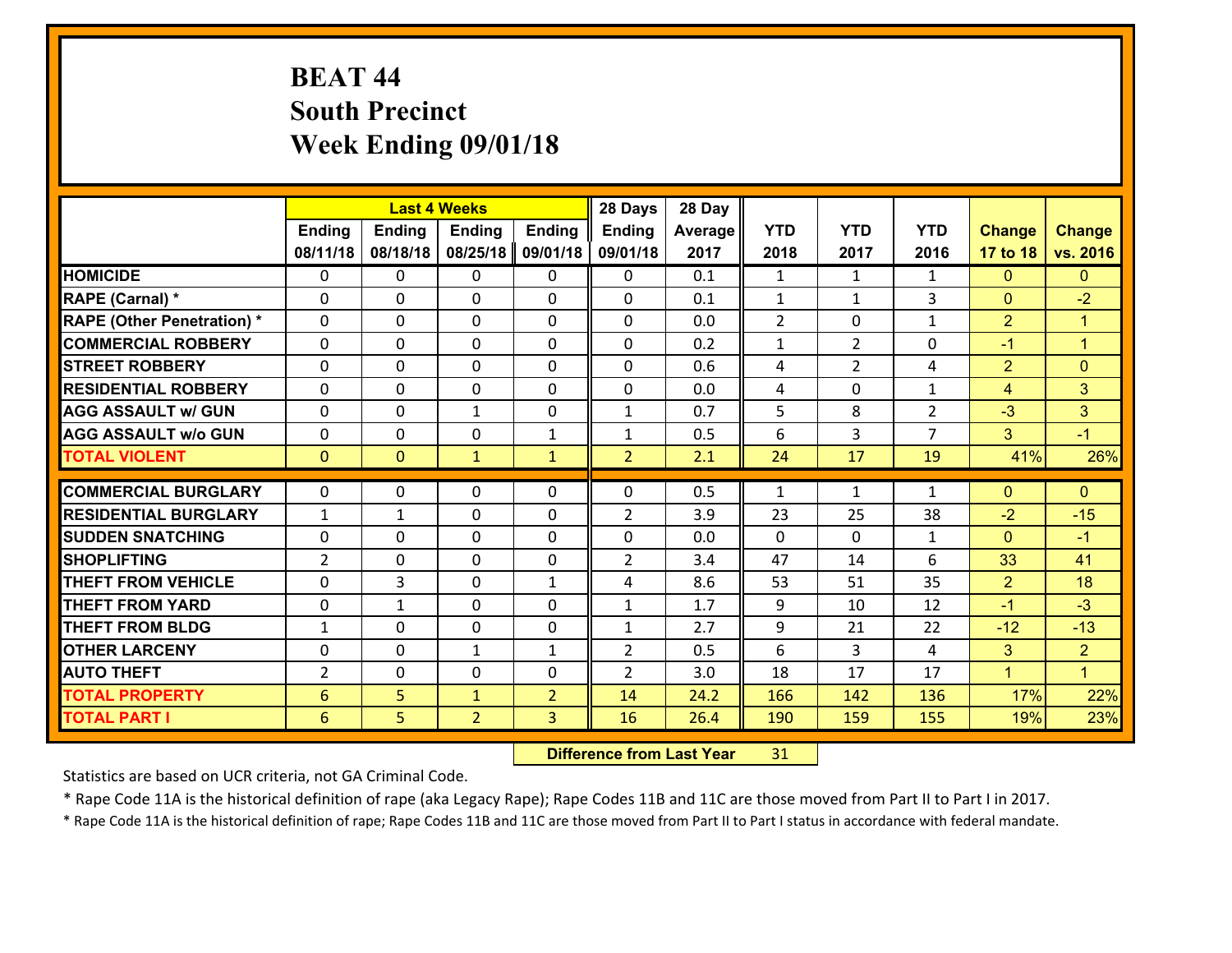# **BEAT 45 South Precinct Week Ending 09/01/18**

|                                   |                 |                | <b>Last 4 Weeks</b> |                | 28 Days        | 28 Day  |                |                |                |                |                      |
|-----------------------------------|-----------------|----------------|---------------------|----------------|----------------|---------|----------------|----------------|----------------|----------------|----------------------|
|                                   | <b>Ending</b>   | <b>Ending</b>  | <b>Ending</b>       | <b>Ending</b>  | <b>Ending</b>  | Average | <b>YTD</b>     | <b>YTD</b>     | <b>YTD</b>     | <b>Change</b>  | <b>Change</b>        |
|                                   | 08/11/18        | 08/18/18       | 08/25/18            | 09/01/18       | 09/01/18       | 2017    | 2018           | 2017           | 2016           | 17 to 18       | vs. 2016             |
| <b>HOMICIDE</b>                   | 0               | 0              | $\mathbf{0}$        | 0              | 0              | 0.1     | 1              | $\mathbf{1}$   | $\mathbf{1}$   | $\mathbf{0}$   | $\mathbf{0}$         |
| RAPE (Carnal) *                   | $\Omega$        | 1              | $\mathbf{0}$        | 0              | $\mathbf{1}$   | 0.1     | 3              | $\Omega$       | $\mathbf{1}$   | 3              | $\overline{2}$       |
| <b>RAPE (Other Penetration) *</b> | $\Omega$        | $\Omega$       | $\Omega$            | $\Omega$       | $\Omega$       | 0.1     | 3              | $\mathbf{1}$   | $\mathbf{1}$   | $\overline{2}$ | $\overline{2}$       |
| <b>COMMERCIAL ROBBERY</b>         | 0               | 0              | $\mathbf 0$         | 0              | 0              | 0.2     | 2              | $\overline{2}$ | $\overline{2}$ | $\mathbf{0}$   | $\mathbf{0}$         |
| <b>STREET ROBBERY</b>             | $\Omega$        | 1              | $\mathbf 0$         | $\Omega$       | $\mathbf{1}$   | 0.5     | 3              | 4              | $\Omega$       | $-1$           | 3                    |
| <b>RESIDENTIAL ROBBERY</b>        | $\Omega$        | $\Omega$       | $\mathbf 0$         | $\Omega$       | 0              | 0.1     | 0              | $\Omega$       | $\Omega$       | $\mathbf{0}$   | $\mathbf{0}$         |
| <b>AGG ASSAULT w/ GUN</b>         | $\Omega$        | 0              | $\mathbf 0$         | $\mathbf{1}$   | $\mathbf{1}$   | 0.6     | $\overline{3}$ | 8              | $\overline{2}$ | $-5$           | $\blacktriangleleft$ |
| <b>AGG ASSAULT w/o GUN</b>        | 0               | 1              | $\mathbf 0$         | 0              | $\mathbf{1}$   | 0.2     | $\overline{7}$ | $\overline{2}$ | 3              | 5              | $\overline{4}$       |
| <b>TOTAL VIOLENT</b>              | $\mathbf{0}$    | $\overline{3}$ | $\mathbf{0}$        | $\mathbf{1}$   | $\overline{4}$ | 1.8     | 22             | 18             | 10             | 22%            | 120%                 |
| <b>COMMERCIAL BURGLARY</b>        | $\mathbf{0}$    | 1              | 0                   | $\mathbf{1}$   | $\overline{2}$ | 0.3     | 3              | 5              | 2              | $-2$           | $\blacklozenge$      |
|                                   |                 |                |                     |                |                |         |                |                | 26             |                |                      |
| <b>RESIDENTIAL BURGLARY</b>       | $\overline{2}$  | 0              | 1                   | $\mathbf{1}$   | 4              | 2.8     | 24             | 34             |                | $-10$          | $-2$                 |
| <b>SUDDEN SNATCHING</b>           | $\Omega$        | 0              | $\mathbf{0}$        | $\Omega$       | $\Omega$       | 0.0     | $\Omega$       | $\Omega$       | $\mathbf{1}$   | $\Omega$       | $-1$                 |
| <b>SHOPLIFTING</b>                | 0               | 0              | $\mathbf{1}$        | 4              | 5              | 5.8     | 36             | 56             | 56             | $-20$          | $-20$                |
| <b>THEFT FROM VEHICLE</b>         | $\mathbf{1}$    | 0              | $\mathbf{0}$        | $\Omega$       | $\mathbf{1}$   | 4.4     | 35             | 60             | 25             | $-25$          | 10                   |
| <b>THEFT FROM YARD</b>            | 0               | 1              | $\mathbf 0$         | 0              | $\mathbf{1}$   | 1.1     | 17             | 9              | 12             | 8              | $5\phantom{.}$       |
| <b>THEFT FROM BLDG</b>            | $\overline{2}$  | 0              | $\mathbf 0$         | 0              | $\overline{2}$ | 1.2     | 10             | 18             | 10             | $-8$           | $\mathbf{0}$         |
| <b>OTHER LARCENY</b>              | 0               | 1              | $\mathbf 0$         | 0              | $\mathbf{1}$   | 0.6     | $\overline{4}$ | 6              | $\overline{2}$ | $-2$           | $\overline{2}$       |
| <b>AUTO THEFT</b>                 | $\mathbf{1}$    | 0              | $\mathbf 0$         | 0              | $\mathbf{1}$   | 1.8     | 13             | 16             | 9              | $-3$           | $\overline{4}$       |
| <b>TOTAL PROPERTY</b>             | $6\phantom{1}6$ | $\overline{3}$ | $\overline{2}$      | 6              | 17             | 18.0    | 142            | 204            | 143            | $-30%$         | $-1%$                |
| <b>TOTAL PART I</b>               | 6               | 6              | $\overline{2}$      | $\overline{7}$ | 21             | 19.8    | 164            | 222            | 153            | $-26%$         | 7%                   |

 **Difference from Last Year**‐58

Statistics are based on UCR criteria, not GA Criminal Code.

\* Rape Code 11A is the historical definition of rape (aka Legacy Rape); Rape Codes 11B and 11C are those moved from Part II to Part I in 2017.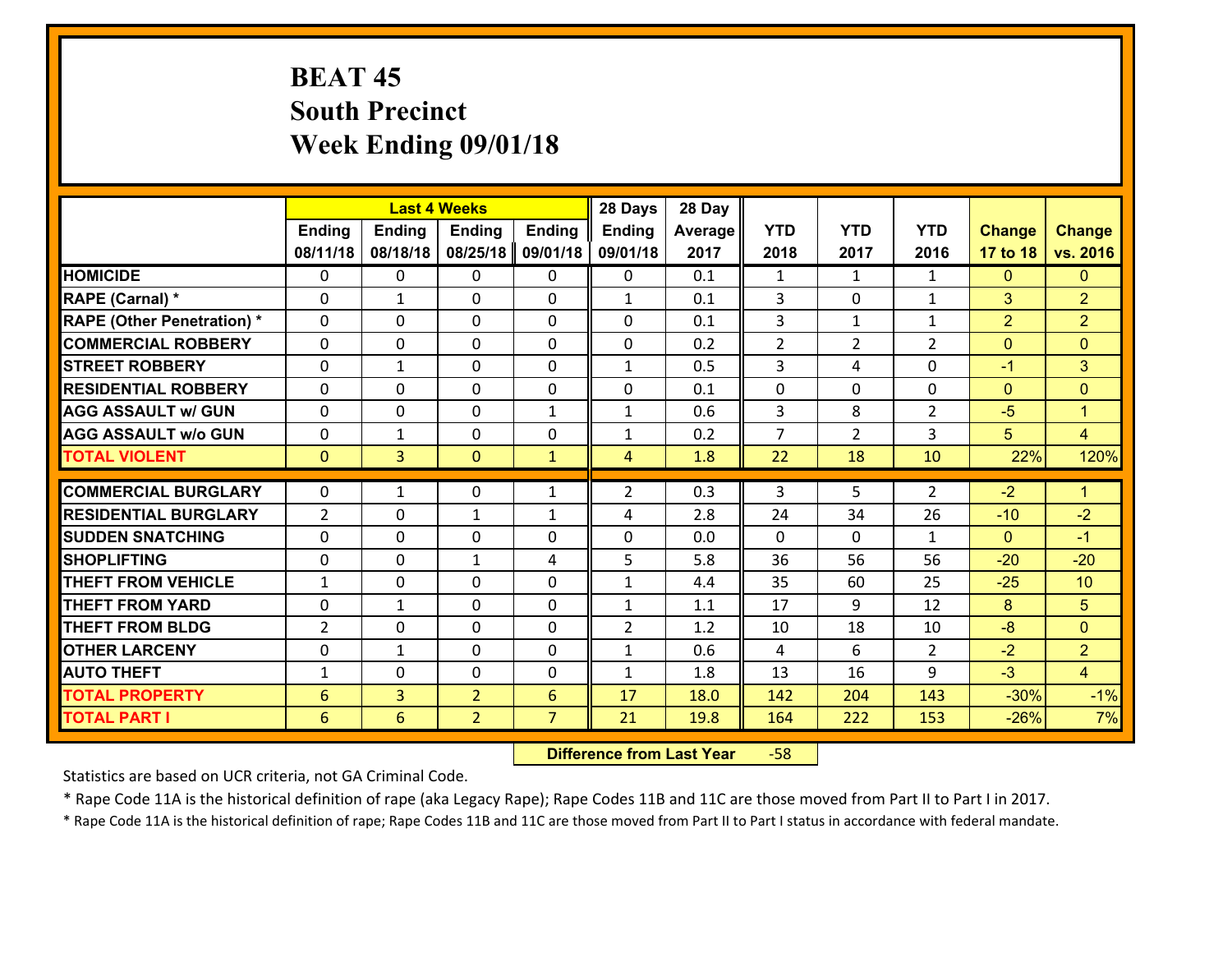# **BEAT 46 South Precinct Week Ending 09/01/18**

|                                   |                |                | <b>Last 4 Weeks</b> |                | 28 Days        | 28 Day  |                |                |                |                |                |
|-----------------------------------|----------------|----------------|---------------------|----------------|----------------|---------|----------------|----------------|----------------|----------------|----------------|
|                                   | <b>Ending</b>  | <b>Ending</b>  | <b>Ending</b>       | <b>Ending</b>  | <b>Ending</b>  | Average | <b>YTD</b>     | <b>YTD</b>     | <b>YTD</b>     | <b>Change</b>  | <b>Change</b>  |
|                                   | 08/11/18       | 08/18/18       | 08/25/18            | 09/01/18       | 09/01/18       | 2017    | 2018           | 2017           | 2016           | 17 to 18       | vs. 2016       |
| <b>HOMICIDE</b>                   | $\Omega$       | 0              | 0                   | 0              | 0              | 0.2     | $\Omega$       | $\Omega$       | 0              | $\mathbf{0}$   | $\mathbf{0}$   |
| RAPE (Carnal) *                   | 0              | 0              | $\mathbf{0}$        | 0              | 0              | 0.2     | $\mathbf{1}$   | $\overline{2}$ | 1              | $-1$           | $\mathbf{0}$   |
| <b>RAPE (Other Penetration) *</b> | $\Omega$       | 0              | $\mathbf{0}$        | $\Omega$       | 0              | 0.2     | 3              | $\mathbf{1}$   | 3              | $\overline{2}$ | $\mathbf{0}$   |
| <b>COMMERCIAL ROBBERY</b>         | $\Omega$       | 0              | $\mathbf{0}$        | $\Omega$       | 0              | 0.4     | 3              | 4              | 6              | $-1$           | $-3$           |
| <b>STREET ROBBERY</b>             | $\Omega$       | 0              | $\mathbf{0}$        | 0              | 0              | 0.5     | 5              | 5              | 6              | $\mathbf 0$    | $-1$           |
| <b>RESIDENTIAL ROBBERY</b>        | $\Omega$       | 0              | $\mathbf{0}$        | 0              | 0              | 0.1     | 0              | $\mathbf 1$    | $\overline{2}$ | $-1$           | $-2$           |
| <b>AGG ASSAULT w/ GUN</b>         | $\Omega$       | 0              | $\Omega$            | $\mathbf{1}$   | $\mathbf{1}$   | 0.5     | $\overline{2}$ | 3              | $\overline{7}$ | $-1$           | $-5$           |
| <b>AGG ASSAULT w/o GUN</b>        | $\mathbf{1}$   | 0              | $\mathbf 0$         | 0              | $\mathbf{1}$   | 1.2     | 6              | 9              | 3              | $-3$           | 3 <sup>°</sup> |
| <b>TOTAL VIOLENT</b>              | $\mathbf{1}$   | $\mathbf{0}$   | $\mathbf{0}$        | $\mathbf{1}$   | $\overline{2}$ | 3.2     | 20             | 25             | 28             | $-20%$         | $-29%$         |
|                                   |                |                |                     |                |                |         |                |                |                |                |                |
|                                   |                |                |                     |                |                |         |                |                |                |                |                |
| <b>COMMERCIAL BURGLARY</b>        | $\mathbf{0}$   | 0              | 0                   | 0              | 0              | 0.5     | 8              | $\overline{7}$ | $\mathbf{1}$   | $\mathbf 1$    | $\overline{7}$ |
| <b>RESIDENTIAL BURGLARY</b>       | $\Omega$       | 1              | $\overline{2}$      | 1              | 4              | 2.4     | 38             | 15             | 19             | 23             | 19             |
| <b>SUDDEN SNATCHING</b>           | $\Omega$       | 0              | $\mathbf 0$         | $\Omega$       | 0              | 0.2     | 1              | $\mathbf{1}$   | $\overline{2}$ | $\mathbf{0}$   | $-1$           |
| <b>SHOPLIFTING</b>                | $\mathbf{1}$   | $\overline{2}$ | 3                   | 1              | $\overline{7}$ | 10.0    | 87             | 98             | 45             | $-11$          | 42             |
| <b>THEFT FROM VEHICLE</b>         | $\overline{2}$ | $\overline{2}$ | $\mathbf 0$         | $\overline{2}$ | 6              | 6.2     | 52             | 54             | 31             | $-2$           | 21             |
| <b>THEFT FROM YARD</b>            | 0              | 0              | $\mathbf{0}$        | $\Omega$       | 0              | 1.1     | 8              | 9              | 14             | $-1$           | $-6$           |
| <b>THEFT FROM BLDG</b>            | 0              | $\mathbf{1}$   | $\overline{2}$      | 0              | 3              | 2.5     | 24             | 25             | 20             | $-1$           | $\overline{4}$ |
| <b>OTHER LARCENY</b>              | 0              | 0              | $\mathbf{0}$        | 0              | 0              | 0.5     | 4              | 6              | $\mathcal{P}$  | $-2$           | $\overline{2}$ |
| <b>AUTO THEFT</b>                 | 0              | $\overline{2}$ | $\mathbf{0}$        | $\Omega$       | $\overline{2}$ | 3.0     | 27             | 28             | 8              | $-1$           | 19             |
| <b>TOTAL PROPERTY</b>             | $\overline{3}$ | 8              | $\overline{7}$      | 4              | 22             | 26.3    | 249            | 243            | 142            | 2%             | 75%            |
| <b>TOTAL PART I</b>               | 4              | 8              | $\overline{7}$      | 5              | 24             | 29.5    | 269            | 268            | 170            | 0%             | 58%            |

 **Difference from Last Year**r <u>1</u>

Statistics are based on UCR criteria, not GA Criminal Code.

\* Rape Code 11A is the historical definition of rape (aka Legacy Rape); Rape Codes 11B and 11C are those moved from Part II to Part I in 2017.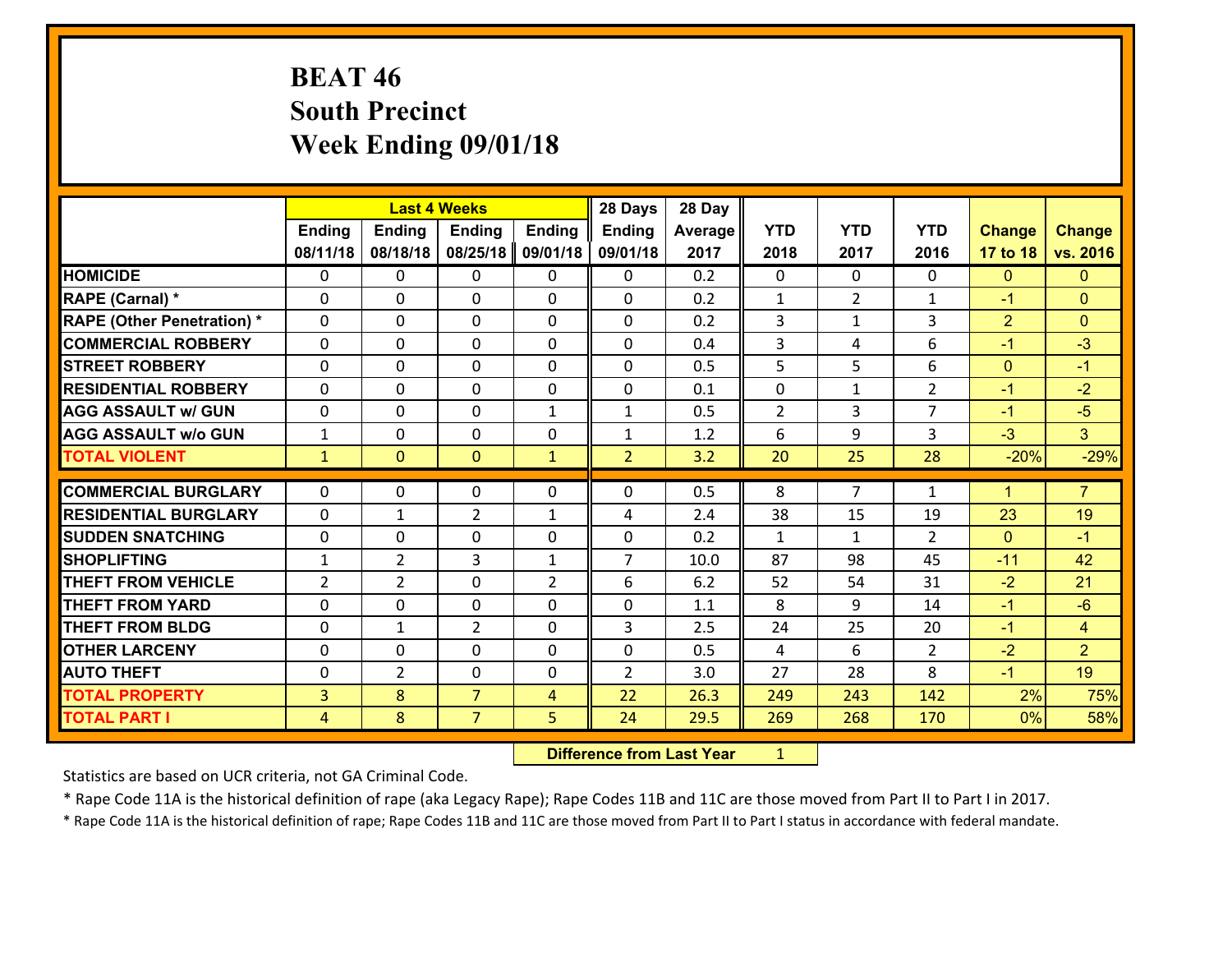# **BEAT 47 South Precinct Week Ending 09/01/18**

|                                   |               |               | <b>Last 4 Weeks</b> |               | 28 Days        | 28 Day  |              |                |                |                |                |
|-----------------------------------|---------------|---------------|---------------------|---------------|----------------|---------|--------------|----------------|----------------|----------------|----------------|
|                                   | <b>Ending</b> | <b>Ending</b> | <b>Ending</b>       | <b>Ending</b> | <b>Ending</b>  | Average | <b>YTD</b>   | <b>YTD</b>     | <b>YTD</b>     | <b>Change</b>  | <b>Change</b>  |
|                                   | 08/11/18      | 08/18/18      | 08/25/18            | 09/01/18      | 09/01/18       | 2017    | 2018         | 2017           | 2016           | 17 to 18       | vs. 2016       |
| <b>HOMICIDE</b>                   | $\Omega$      | 0             | 0                   | 0             | 0              | 0.0     | $\Omega$     | $\Omega$       | 0              | $\mathbf{0}$   | $\mathbf{0}$   |
| RAPE (Carnal) *                   | $\Omega$      | 0             | $\mathbf{0}$        | 0             | 0              | 0.2     | $\mathbf{0}$ | $\mathbf{1}$   | 0              | $-1$           | $\mathbf{0}$   |
| <b>RAPE (Other Penetration) *</b> | $\Omega$      | 0             | $\mathbf 0$         | $\Omega$      | $\Omega$       | 0.0     | $\mathbf{1}$ | $\Omega$       | $\mathbf{1}$   | $\mathbf{1}$   | $\mathbf{0}$   |
| <b>COMMERCIAL ROBBERY</b>         | 0             | 0             | $\mathbf 0$         | 0             | 0              | 0.1     | 0            | 0              | 0              | $\mathbf{0}$   | $\mathbf{0}$   |
| <b>STREET ROBBERY</b>             | $\Omega$      | 0             | $\Omega$            | $\Omega$      | $\Omega$       | 0.0     | $\Omega$     | $\Omega$       | $\Omega$       | $\mathbf{0}$   | $\mathbf{0}$   |
| <b>RESIDENTIAL ROBBERY</b>        | 0             | 0             | $\mathbf{0}$        | 0             | $\Omega$       | 0.0     | $\mathbf{0}$ | 0              | $\Omega$       | $\mathbf{0}$   | $\mathbf{0}$   |
| <b>AGG ASSAULT w/ GUN</b>         | $\Omega$      | 0             | $\Omega$            | $\Omega$      | $\Omega$       | 0.2     | $\Omega$     | $\mathbf{1}$   | $\mathbf{1}$   | $-1$           | $-1$           |
| <b>AGG ASSAULT w/o GUN</b>        | 0             | 0             | $\mathbf 0$         | $\Omega$      | 0              | 0.3     | 0            | $\overline{2}$ | 0              | $-2$           | $\Omega$       |
| <b>TOTAL VIOLENT</b>              | $\mathbf{0}$  | $\mathbf{0}$  | $\mathbf{0}$        | $\mathbf{0}$  | $\mathbf{0}$   | 0.7     | $\mathbf{1}$ | 4              | $\overline{2}$ | $-75%$         | $-50%$         |
|                                   |               |               |                     |               |                |         |              |                |                |                |                |
| <b>COMMERCIAL BURGLARY</b>        | 0             | 0             | 0                   | 0             | 0              | 0.3     | 0            | $\mathbf{1}$   | 0              | $-1$           | $\mathbf{0}$   |
| <b>RESIDENTIAL BURGLARY</b>       | $\Omega$      | 0             | $\mathbf{0}$        | $\Omega$      | 0              | 0.7     | 10           | 8              | 8              | $\overline{2}$ | $\overline{2}$ |
| <b>SUDDEN SNATCHING</b>           | 0             | 0             | $\mathbf 0$         | 0             | 0              | 0.0     | $\mathbf{0}$ | 0              | 0              | $\overline{0}$ | $\mathbf{0}$   |
| <b>SHOPLIFTING</b>                | 0             | 0             | $\mathbf 0$         | $\Omega$      | 0              | 0.9     | $\mathbf{1}$ | 5              | 0              | $-4$           | $\overline{1}$ |
| <b>THEFT FROM VEHICLE</b>         | 0             | 0             | $\mathbf 0$         | 0             | 0              | 2.7     | 17           | $\overline{7}$ | 8              | 10             | $\overline{9}$ |
|                                   |               |               |                     |               |                |         |              |                |                |                |                |
| <b>THEFT FROM YARD</b>            | 0             | 0             | $\mathbf{0}$        | 0             | $\Omega$       | 0.7     | 3            | 5              | 3              | $-2$           | $\mathbf{0}$   |
| <b>THEFT FROM BLDG</b>            | 0             | 0             | $\mathbf{1}$        | $\mathbf{1}$  | $\overline{2}$ | 0.9     | 5            | 8              | $\mathbf{1}$   | $-3$           | $\overline{4}$ |
| <b>OTHER LARCENY</b>              | $\mathbf{0}$  | 1             | $\mathbf{0}$        | 0             | $\mathbf{1}$   | 0.3     | $\mathbf{1}$ | 3              | $\mathbf{1}$   | $-2$           | $\mathbf{0}$   |
| <b>AUTO THEFT</b>                 | 0             | 0             | $\mathbf{0}$        | 0             | $\Omega$       | 0.9     | 5            | $\mathbf{1}$   | 6              | $\overline{4}$ | $-1$           |
| <b>TOTAL PROPERTY</b>             | $\Omega$      | $\mathbf{1}$  | $\mathbf{1}$        | $\mathbf{1}$  | 3              | 7.4     | 42           | 38             | 27             | 11%            | 56%            |
| <b>TOTAL PART I</b>               | $\mathbf{0}$  | $\mathbf{1}$  | $\mathbf{1}$        | $\mathbf{1}$  | 3              | 8.1     | 43           | 42             | 29             | 2%             | 48%            |

 **Difference from Last Year**r <u>1</u>

Statistics are based on UCR criteria, not GA Criminal Code.

\* Rape Code 11A is the historical definition of rape (aka Legacy Rape); Rape Codes 11B and 11C are those moved from Part II to Part I in 2017.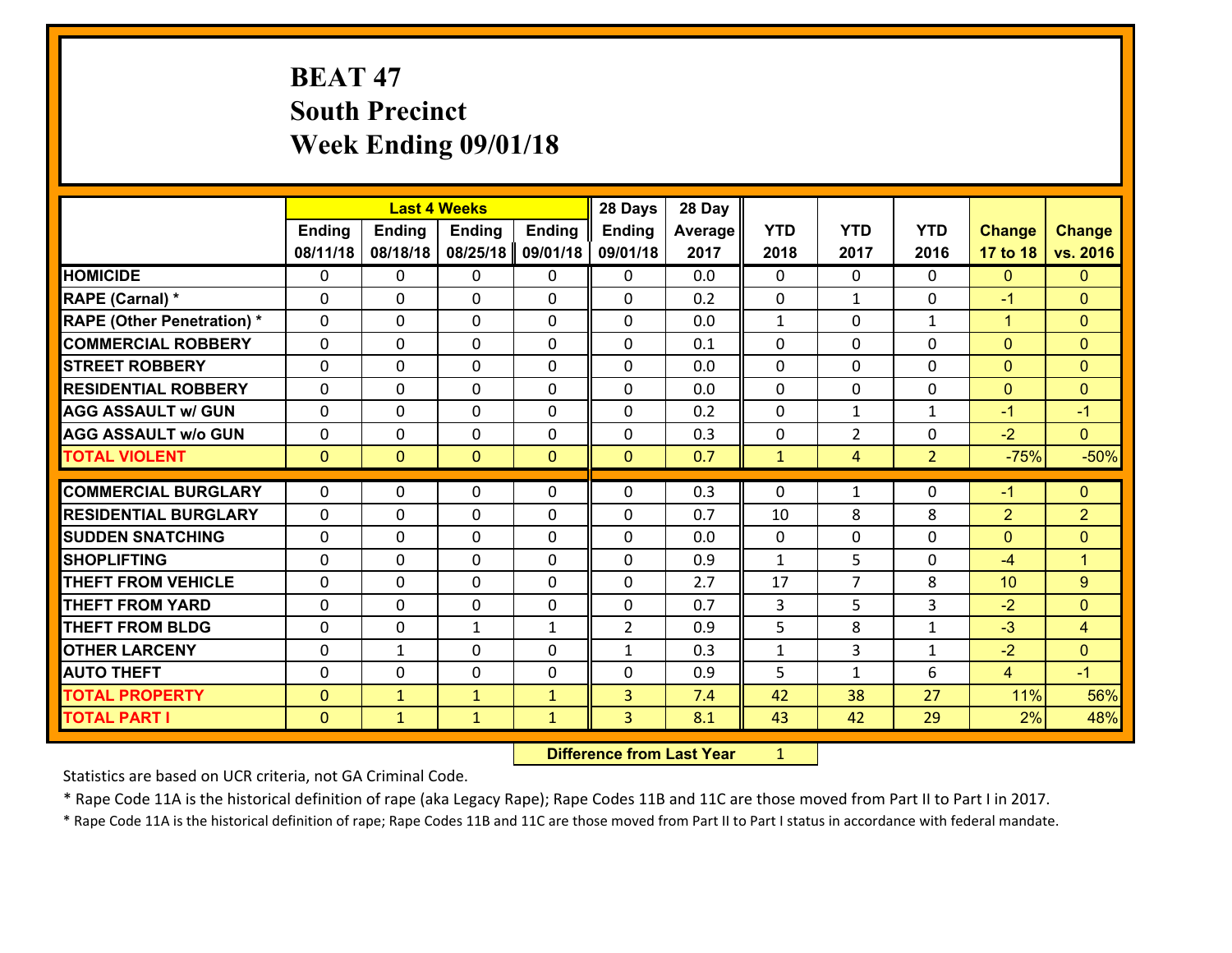

#### **COMPSTATEAST PRECINCTWeek Ending 09/01/18**

**PRECINCT COMMANDER:**

**CAPT. GEORGE GUNDICH**



|                                                                                                  | <b>Week</b><br><b>Ending</b> | <b>Week</b><br><b>Ending</b> | Weekly<br>Avg           | 28-Day<br><b>Ending</b> | $28$ -Day<br>Ending              | Avg<br>28-Day                            | <b>YTD</b>   | <b>YTD</b>                                   | <b>YTD</b>       | <b>Change</b>   | <b>Change</b>            |
|--------------------------------------------------------------------------------------------------|------------------------------|------------------------------|-------------------------|-------------------------|----------------------------------|------------------------------------------|--------------|----------------------------------------------|------------------|-----------------|--------------------------|
|                                                                                                  | 09/01/18                     | 08/25/18                     | 2017                    | 09/01/18                | 08/25/18                         | 2017                                     | 2018         | 2017                                         | 2016             | 17 to 18        | vs. 2016                 |
| <b>HOMICIDE</b>                                                                                  | 0                            | 0                            | $\Omega$                | $\mathbf{0}$            | 2                                | 1                                        | 9            | 9                                            | 8                | $\Omega$        |                          |
| RAPE (Carnal) *                                                                                  | $\mathbf{0}$                 | $\Omega$                     | $\mathbf{0}$            | $\mathbf{0}$            | 1                                | $\mathbf{0}$                             | 8            | 4                                            | 5                | 4               | 3                        |
| <b>RAPE (Other Penetration) *</b>                                                                | $\bf{0}$                     | 0                            | $\mathbf 0$             | 0                       | 1                                | $\mathbf{1}$                             | 5            | 9                                            | 7                | $-4$            | $-2$                     |
| <b>COMMERCIAL ROBBERY</b>                                                                        | $\mathbf{0}$                 | 0                            | $\overline{\mathbf{1}}$ | $\mathbf 1$             | $\overline{2}$                   | $\overline{2}$                           | 5            | $\overline{22}$                              | 5                | $-17$           | $\Omega$                 |
| <b>STREET ROBBERY</b>                                                                            | $\mathbf 0$                  | $\Omega$                     | $\overline{1}$          | $\overline{\mathbf{2}}$ | 3                                | 3                                        | 28           | 33                                           | 55               | $-5$            | $-27$                    |
| <b>RESIDENTIAL ROBBERY</b>                                                                       | $\mathbf 0$                  | 0                            | $\Omega$                | $\mathbf{0}$            | 1                                | $\mathbf 1$                              | $\mathbf{2}$ | $\overline{7}$                               | 8                | $-5$            | $-6$                     |
| <b>AGG ASSAULT w/ GUN</b>                                                                        | $\overline{2}$               | $\overline{2}$               | $\overline{1}$          | $6\phantom{1}$          | 9                                | $\overline{4}$                           | 45           | $\overline{51}$                              | 62               | $-\overline{6}$ | $-17$                    |
| <b>AGG ASSAULT w/o GUN</b>                                                                       | $\overline{2}$               | 0                            | $\mathbf{0}$            | 5                       | 9                                | 5                                        | 62           | 55                                           | $\overline{38}$  | $\overline{7}$  | 24                       |
| <b>TOTAL VIOLENT</b>                                                                             | 4                            | $\overline{2}$               | 3                       | 14                      | 28                               | 17                                       | 164          | 190                                          | 188              | $-14%$          | $-13%$                   |
| <b>COMMERCIAL BURGLARY</b>                                                                       | 0                            | 0                            | 0                       | 1.                      | 2                                | $\overline{2}$                           | 16           | 10                                           | 41               | 6               | $-25$                    |
| <b>RESIDENTIAL BURGLARY</b>                                                                      | 3                            | $\overline{6}$               | $\overline{5}$          | $\overline{22}$         | $\overline{17}$                  | 18                                       | 163          | 181                                          | 285              | $-18$           | $-122$                   |
| <b>SUDDEN SNATCHING</b>                                                                          | $\mathbf 0$                  | 0                            | $\mathbf{0}$            | $\mathbf{0}$            | $\overline{2}$                   | $\mathbf{1}$                             | 8            | $\overline{11}$                              | 5                | $-3$            | 3                        |
| <b>SHOPLIFTING</b>                                                                               | 5                            | 6                            | 5                       | 24                      | 16                               | $\overline{22}$                          | 219          | 201                                          | 180              | 18              | 39                       |
| <b>THEFT FROM VEHICLE</b>                                                                        | $\overline{10}$              | $\overline{10}$              | $\overline{7}$          | 42                      | $\overline{34}$                  | $\overline{27}$                          | 228          | 261                                          | $\overline{225}$ | $-33$           | $\overline{3}$           |
| <b>THEFT FROM YARD</b>                                                                           | $\overline{1}$               | 0                            | 3                       | 6                       | $\overline{16}$                  | 10                                       | 101          | 101                                          | $\overline{81}$  | $\mathbf{0}$    | $\overline{20}$          |
| <b>THEFT FROM BLDG</b>                                                                           | 1                            | $\overline{2}$               | 3                       | $\overline{11}$         | 11                               | $\overline{12}$                          | 112          | 132                                          | 165              | $-20$           | $-53$                    |
| <b>OTHER LARCENY</b>                                                                             | 1                            | $\overline{2}$               | $\mathbf 0$             | 6                       | 5                                | $\overline{2}$                           | 43           | $\overline{26}$                              | $\overline{11}$  | 17              | $\overline{32}$          |
| <b>AUTO THEFT</b>                                                                                | 3                            | $\overline{2}$               | 3                       | 14                      | 14                               | 11                                       | 110          | 113                                          | 139              | $-3$            | $-29$                    |
| <b>TOTAL PROPERTY</b>                                                                            | 24                           | $\overline{28}$              | 26                      | 126                     | 117                              | 106                                      | 1000         | 1036                                         | 1132             | $-3%$           | $-12%$                   |
| <b>TOTAL PART I</b>                                                                              | $\overline{28}$              | $\overline{30}$              | 29                      | 140                     | 145                              | 123                                      | 1164         | 1226                                         | 1320             | $-5%$           | $-12%$                   |
| Statistics are based on UCR criteria, not GA Criminal Code, and are                              |                              |                              |                         |                         | <b>Difference from Last Year</b> |                                          | $-62$        |                                              |                  |                 | Last Week   Year-to-Date |
| preliminary, based on RMS data at the time prepared, and are subject to change.                  |                              |                              |                         |                         |                                  | <b>At-Fault Police Vehicle Accidents</b> |              |                                              |                  | 0               | 6                        |
| Cell Shading: white is within 0.6 standard deviation of the mean; red is above; green is below.  |                              |                              |                         |                         |                                  |                                          |              | <b>Not At-Fault Police Vehicle Accidents</b> |                  | 1               | $\overline{3}$           |
| * Code 11A is the pre-2016 definition of rape; Codes 11B and 11C are by federal mandate in 2016. |                              |                              |                         |                         |                                  | <b>Total Police Vehicle Accidents</b>    |              |                                              |                  | 1               | $\overline{9}$           |
|                                                                                                  | Week                         | <b>Week</b>                  | <b>Weekly</b>           | $28$ -Day               | $28-Day$                         | Avg                                      |              |                                              |                  |                 |                          |
| <b>Citizen Initiated Calls</b>                                                                   | Ending                       | Ending                       | Avg                     | <b>Ending</b>           | Ending                           | 28-Day                                   | <b>YTD</b>   | <b>YTD</b>                                   | <b>YTD</b>       | <b>Change</b>   | <b>Change</b>            |
|                                                                                                  | 09/01/18                     | 08/25/18                     | 2017                    | 09/01/18                | 08/04/18                         | 2017                                     | 2018         | 2017                                         | 2016             | 17 to 18        | vs. 2016                 |
| <b>Midnight Shift</b>                                                                            | 62                           | 74                           | 114                     | 330                     | 417                              | 455                                      | 3130         | 3469                                         | 3496             | $-339$          | $-366$                   |
| Day Shift                                                                                        | $\overline{228}$             | 197                          | 282                     | 963                     | 1033                             | 1127                                     | 8657         | 8552                                         | 8737             | 105             | $-80$                    |
| <b>Afternoon Shift</b>                                                                           | 242                          | 246                          | $\mathbf{0}$            | 992                     | 1144                             | 1177                                     | 9162         | 9438                                         | 9532             | $-276$          | $-370$                   |
| <b>TOTAL CITIZEN CFS</b>                                                                         | 532                          | 532                          | 395                     | 2285                    | 2594                             | 2758                                     | 20949        | 21459                                        | 21765            | $-2.4%$         | $-3.7%$                  |
| <b>53S ShotSpotter Calls</b>                                                                     | 5                            | 5                            | 8                       | 16                      | $\overline{22}$                  | $\overline{31}$                          | 198          | 263                                          | 376              | $-65$           | $-178$                   |
| <b>Sig 53 Shots Fired Calls</b>                                                                  | $\overline{2}$               | $\overline{7}$               | 16                      | 24                      | 44                               | 64                                       | 0            | 606                                          | 760              | $-606$          | $-760$                   |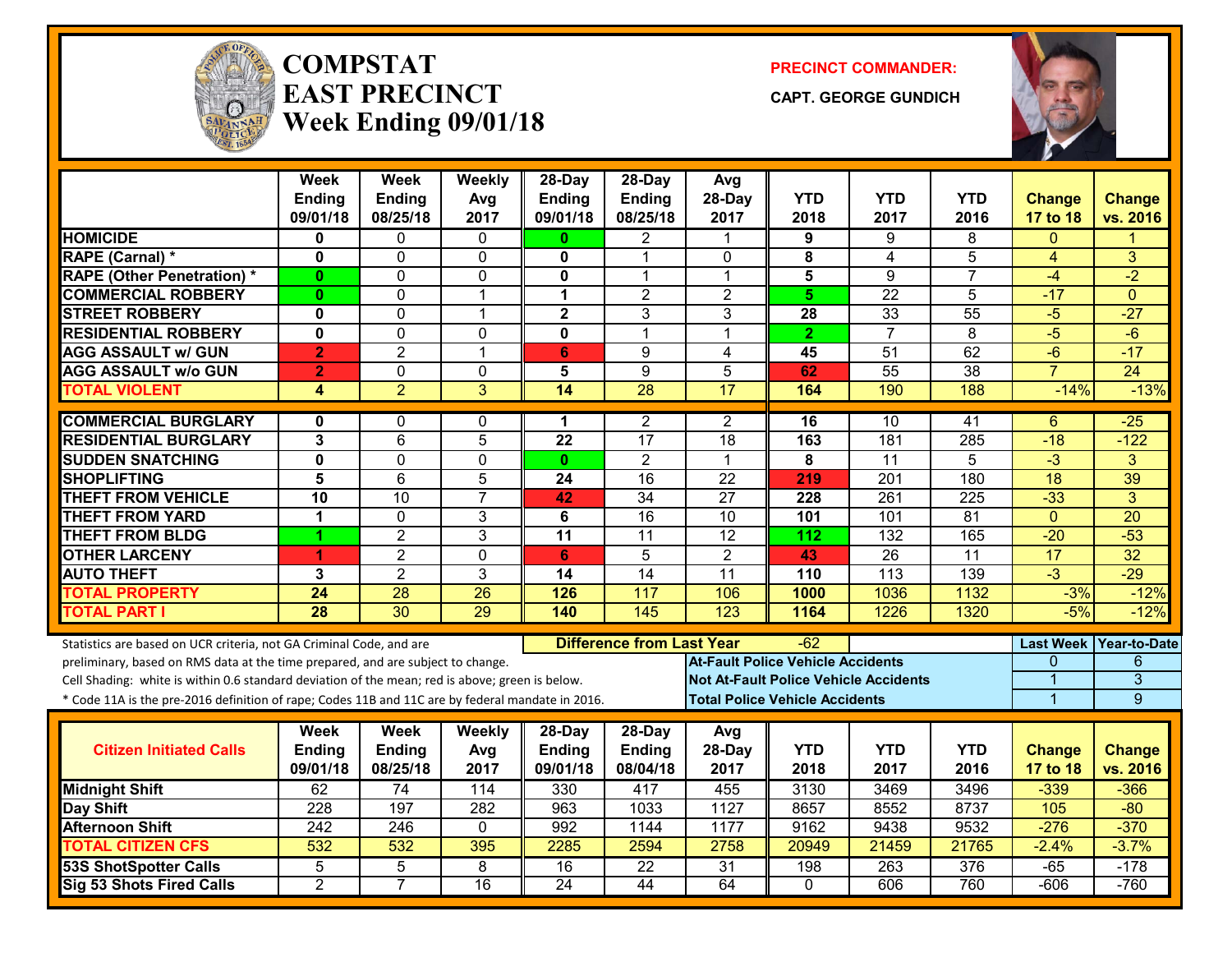# **BEAT 51 East Precinct Week Ending 09/01/18**

|                                   |                |                | <b>Last 4 Weeks</b> |                | 28 Days        | 28 Day  |                |                |                |                      |                |
|-----------------------------------|----------------|----------------|---------------------|----------------|----------------|---------|----------------|----------------|----------------|----------------------|----------------|
|                                   | <b>Ending</b>  | <b>Ending</b>  | <b>Ending</b>       | <b>Ending</b>  | <b>Ending</b>  | Average | <b>YTD</b>     | <b>YTD</b>     | <b>YTD</b>     | <b>Change</b>        | <b>Change</b>  |
|                                   | 08/11/18       | 08/18/18       | 08/25/18            | 09/01/18       | 09/01/18       | 2017    | 2018           | 2017           | 2016           | 17 to 18             | vs. 2016       |
| <b>HOMICIDE</b>                   | $\Omega$       | 0              | $\Omega$            | 0              | $\Omega$       | 0.0     | $\overline{2}$ | $\overline{2}$ | $\mathbf{1}$   | $\mathbf{0}$         | 1              |
| RAPE (Carnal) *                   | 0              | 0              | $\mathbf{0}$        | 0              | $\Omega$       | 0.0     | 3              | $\mathbf{1}$   | $\Omega$       | $\overline{2}$       | 3              |
| <b>RAPE (Other Penetration) *</b> | $\Omega$       | 0              | $\mathbf{0}$        | $\Omega$       | $\Omega$       | 0.0     | $\overline{2}$ | $\overline{2}$ | $\Omega$       | $\mathbf{0}$         | $\overline{2}$ |
| <b>COMMERCIAL ROBBERY</b>         | 0              | 0              | 0                   | 0              | 0              | 0.0     | $\mathbf{1}$   | $\mathbf{1}$   | $\mathbf{1}$   | $\mathbf{0}$         | $\mathbf{0}$   |
| <b>STREET ROBBERY</b>             | $\mathbf{1}$   | 0              | $\mathbf 0$         | 0              | $\mathbf{1}$   | 0.1     | 6              | $\overline{7}$ | 5              | $-1$                 | $\mathbf{1}$   |
| <b>RESIDENTIAL ROBBERY</b>        | $\Omega$       | $\Omega$       | $\mathbf 0$         | $\Omega$       | 0              | 0.0     | $\Omega$       | $\mathbf{1}$   | $\Omega$       | $-1$                 | $\overline{0}$ |
| <b>AGG ASSAULT w/ GUN</b>         | $\overline{2}$ | 0              | $\mathbf 0$         | $\mathbf{1}$   | 3              | 0.1     | 11             | 8              | 18             | 3                    | $-7$           |
| <b>AGG ASSAULT w/o GUN</b>        | 0              | 0              | $\mathbf 0$         | $\mathbf{1}$   | $\mathbf{1}$   | 0.2     | 19             | 14             | 14             | 5                    | 5              |
| <b>TOTAL VIOLENT</b>              | $\overline{3}$ | $\overline{0}$ | $\mathbf{O}$        | $\overline{2}$ | 5              | 0.6     | 44             | 36             | 39             | 22%                  | 13%            |
| <b>COMMERCIAL BURGLARY</b>        | $\Omega$       | 0              | $\mathbf{0}$        | $\Omega$       | $\Omega$       | 0.1     | 4              | 3              | 9              | $\blacktriangleleft$ | $-5$           |
|                                   |                |                |                     |                |                |         |                |                |                |                      |                |
| <b>RESIDENTIAL BURGLARY</b>       | 0              | 0              | $\mathbf{1}$        | $\mathbf{1}$   | $\overline{2}$ | 0.5     | 14             | 24             | 25             | $-10$                | $-11$          |
| <b>SUDDEN SNATCHING</b>           | 0              | 0              | $\mathbf 0$         | 0              | 0              | 0.1     | 3              | $\overline{2}$ | 0              | $\mathbf{1}$         | 3              |
| <b>SHOPLIFTING</b>                | $\Omega$       | 0              | $\mathbf 0$         | $\mathbf{1}$   | $\mathbf{1}$   | 0.4     | 19             | 26             | 24             | $-7$                 | $-5$           |
| <b>THEFT FROM VEHICLE</b>         | $\Omega$       | $\overline{2}$ | $\overline{2}$      | 0              | 4              | 0.4     | 38             | 17             | 26             | 21                   | 12             |
| <b>THEFT FROM YARD</b>            | 0              | 0              | $\mathbf 0$         | 0              | 0              | 0.2     | 12             | 16             | 22             | $-4$                 | $-10$          |
| <b>THEFT FROM BLDG</b>            | 0              | 1              | 1                   | 0              | $\overline{2}$ | 0.4     | 16             | 25             | 23             | $-9$                 | $-7$           |
| <b>OTHER LARCENY</b>              | $\mathbf{1}$   | 0              | $\mathbf 0$         | 0              | $\mathbf{1}$   | 0.1     | 10             | 3              | $\overline{2}$ | $\overline{7}$       | 8              |
| <b>AUTO THEFT</b>                 | 2              | 0              | $\mathbf{1}$        | $\mathbf{1}$   | 4              | 0.3     | 20             | 16             | 17             | $\overline{4}$       | 3 <sup>1</sup> |
| <b>TOTAL PROPERTY</b>             | $\overline{3}$ | 3              | 5                   | 3              | 14             | 2.5     | 136            | 132            | 148            | 3%                   | $-8%$          |
| <b>TOTAL PART I</b>               | 6              | $\overline{3}$ | 5                   | 5              | 19             | 3.1     | 180            | 168            | 187            | 7%                   | $-4%$          |

 **Difference from Last Year**r 12

Statistics are based on UCR criteria, not GA Criminal Code.

\* Rape Code 11A is the historical definition of rape (aka Legacy Rape); Rape Codes 11B and 11C are those moved from Part II to Part I in 2017.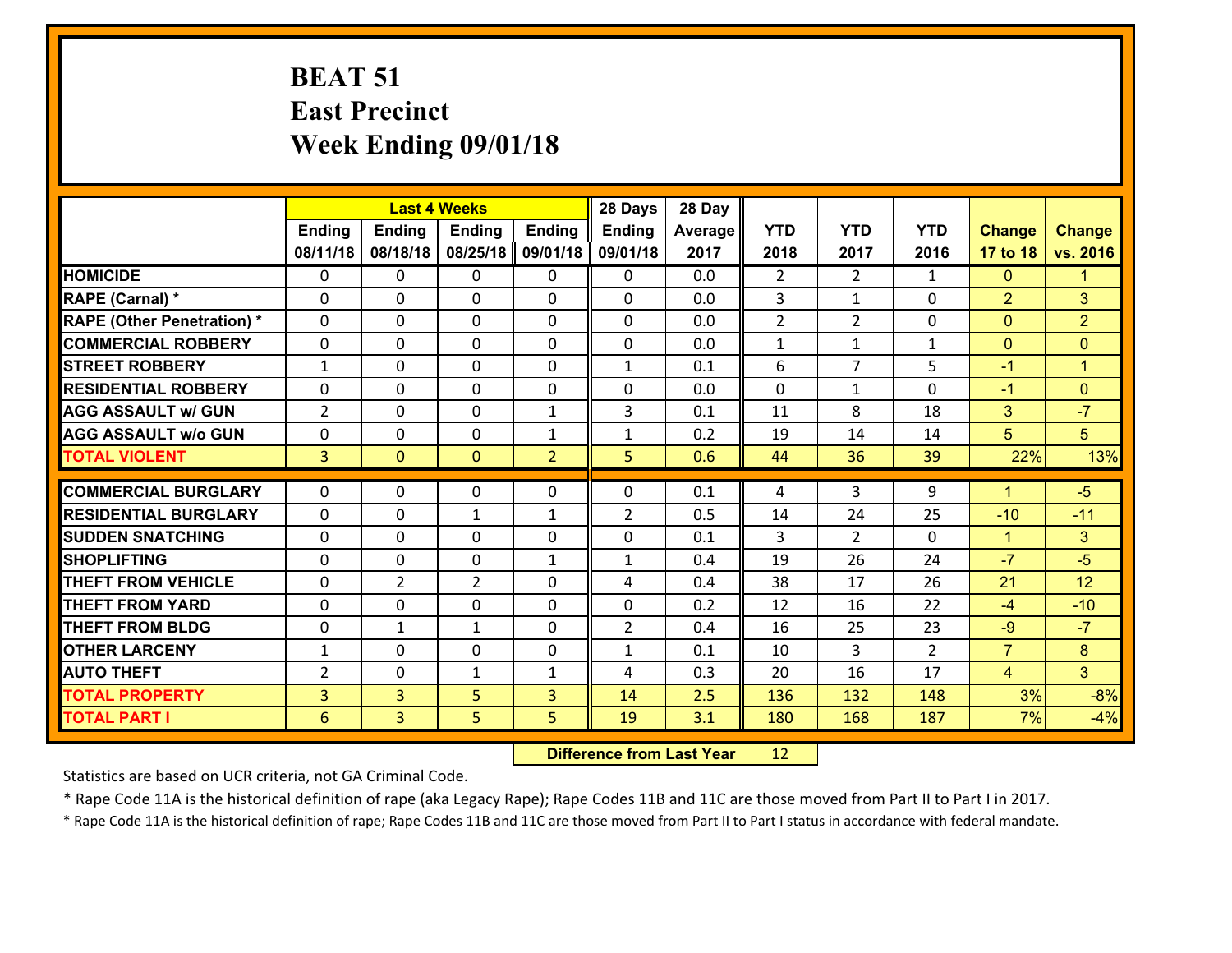# **BEAT 52 East Precinct Week Ending 09/01/18**

|                                   |                |               | <b>Last 4 Weeks</b> |                | 28 Days       | 28 Day  |                |              |                |                |                      |
|-----------------------------------|----------------|---------------|---------------------|----------------|---------------|---------|----------------|--------------|----------------|----------------|----------------------|
|                                   | Ending         | <b>Ending</b> | <b>Ending</b>       | <b>Ending</b>  | <b>Ending</b> | Average | <b>YTD</b>     | <b>YTD</b>   | <b>YTD</b>     | <b>Change</b>  | <b>Change</b>        |
|                                   | 08/11/18       | 08/18/18      | 08/25/18            | 09/01/18       | 09/01/18      | 2017    | 2018           | 2017         | 2016           | 17 to 18       | vs. 2016             |
| <b>HOMICIDE</b>                   | $\Omega$       | 0             | 0                   | 0              | $\Omega$      | 0.0     | 1              | $\Omega$     | $\mathcal{L}$  | 1.             | $-1$                 |
| RAPE (Carnal) *                   | $\mathbf{0}$   | 0             | $\mathbf{0}$        | 0              | $\Omega$      | 0.1     | 2              | $\mathbf{1}$ | 0              | $\mathbf{1}$   | $\overline{2}$       |
| <b>RAPE (Other Penetration) *</b> | $\Omega$       | 0             | $\mathbf{0}$        | $\Omega$       | $\Omega$      | 0.2     | $\mathbf{0}$   | $\mathbf{1}$ | 0              | $-1$           | $\mathbf{0}$         |
| <b>COMMERCIAL ROBBERY</b>         | 0              | 0             | 0                   | 0              | 0             | 0.0     | $\mathbf{1}$   | 0            | 0              | $\mathbf{1}$   | $\mathbf{1}$         |
| <b>STREET ROBBERY</b>             | $\mathbf{1}$   | 0             | $\mathbf 0$         | 0              | $\mathbf{1}$  | 1.1     | 4              | 9            | 14             | $-5$           | $-10$                |
| <b>RESIDENTIAL ROBBERY</b>        | $\Omega$       | $\Omega$      | $\mathbf 0$         | $\Omega$       | 0             | 0.3     | 0              | 3            | $\mathbf{1}$   | $-3$           | $-1$                 |
| <b>AGG ASSAULT w/ GUN</b>         | 0              | 0             | $\mathbf{1}$        | 0              | $\mathbf{1}$  | 0.5     | 6              | 6            | 15             | $\mathbf{0}$   | $-9$                 |
| <b>AGG ASSAULT w/o GUN</b>        | $\mathbf{1}$   | 0             | $\mathbf 0$         | $\mathbf 0$    | $\mathbf{1}$  | 1.2     | 10             | 13           | 5              | $-3$           | 5                    |
| <b>TOTAL VIOLENT</b>              | $\overline{2}$ | $\mathbf{0}$  | $\mathbf{1}$        | $\mathbf{0}$   | 3             | 3.4     | 24             | 33           | 37             | $-27%$         | $-35%$               |
| <b>COMMERCIAL BURGLARY</b>        | $\mathbf{1}$   | 0             | $\mathbf{0}$        | $\Omega$       | $\mathbf{1}$  | 0.2     | $\overline{2}$ | $\mathbf{1}$ | 4              | 1              | $-2$                 |
| <b>RESIDENTIAL BURGLARY</b>       | $\overline{2}$ | 0             | $\overline{2}$      | 0              | 4             | 2.6     | 37             | 23           | 40             | 14             | $-3$                 |
| <b>SUDDEN SNATCHING</b>           | 0              | 0             | 0                   | 0              | 0             | 0.3     | $\mathbf{1}$   | 3            | 0              | $-2$           | $\mathbf{1}$         |
| <b>SHOPLIFTING</b>                | 0              | 0             | $\mathbf 0$         | 0              | 0             | 0.3     | $\overline{2}$ | 3            | $\overline{2}$ | $-1$           | $\overline{0}$       |
| <b>THEFT FROM VEHICLE</b>         | 4              | 3             | 3                   | $\mathbf{1}$   | 11            | 7.2     | 32             | 68           | 33             | $-36$          | $-1$                 |
| <b>THEFT FROM YARD</b>            | 0              | $\mathbf{1}$  | $\mathbf 0$         | 0              | $\mathbf{1}$  | 1.8     | 14             | 16           | 10             | $-2$           | $\overline{4}$       |
| <b>THEFT FROM BLDG</b>            | 3              | 0             | $\mathbf 0$         | $\mathbf{1}$   | 4             | 1.3     | 16             | 12           | 22             | $\overline{4}$ | $-6$                 |
| <b>OTHER LARCENY</b>              | 0              | 0             | $\mathbf{1}$        | 0              | $\mathbf{1}$  | 0.5     | 8              | 5            | 4              | 3              | $\overline{4}$       |
| <b>AUTO THEFT</b>                 | $\mathbf{0}$   | $\mathbf{1}$  | $\mathbf{0}$        | 0              | $\mathbf{1}$  | 2.5     | 21             | 19           | 20             | $\overline{2}$ | $\blacktriangleleft$ |
| <b>TOTAL PROPERTY</b>             | 10             | 5             | 6                   | $\overline{2}$ | 23            | 16.6    | 133            | 150          | 135            | $-11%$         | $-1%$                |
| <b>TOTAL PART I</b>               | 12             | 5             | $\overline{7}$      | $\overline{2}$ | 26            | 20.0    | 157            | 183          | 172            | $-14%$         | $-9%$                |

 **Difference from Last Year**‐26

Statistics are based on UCR criteria, not GA Criminal Code.

\* Rape Code 11A is the historical definition of rape (aka Legacy Rape); Rape Codes 11B and 11C are those moved from Part II to Part I in 2017.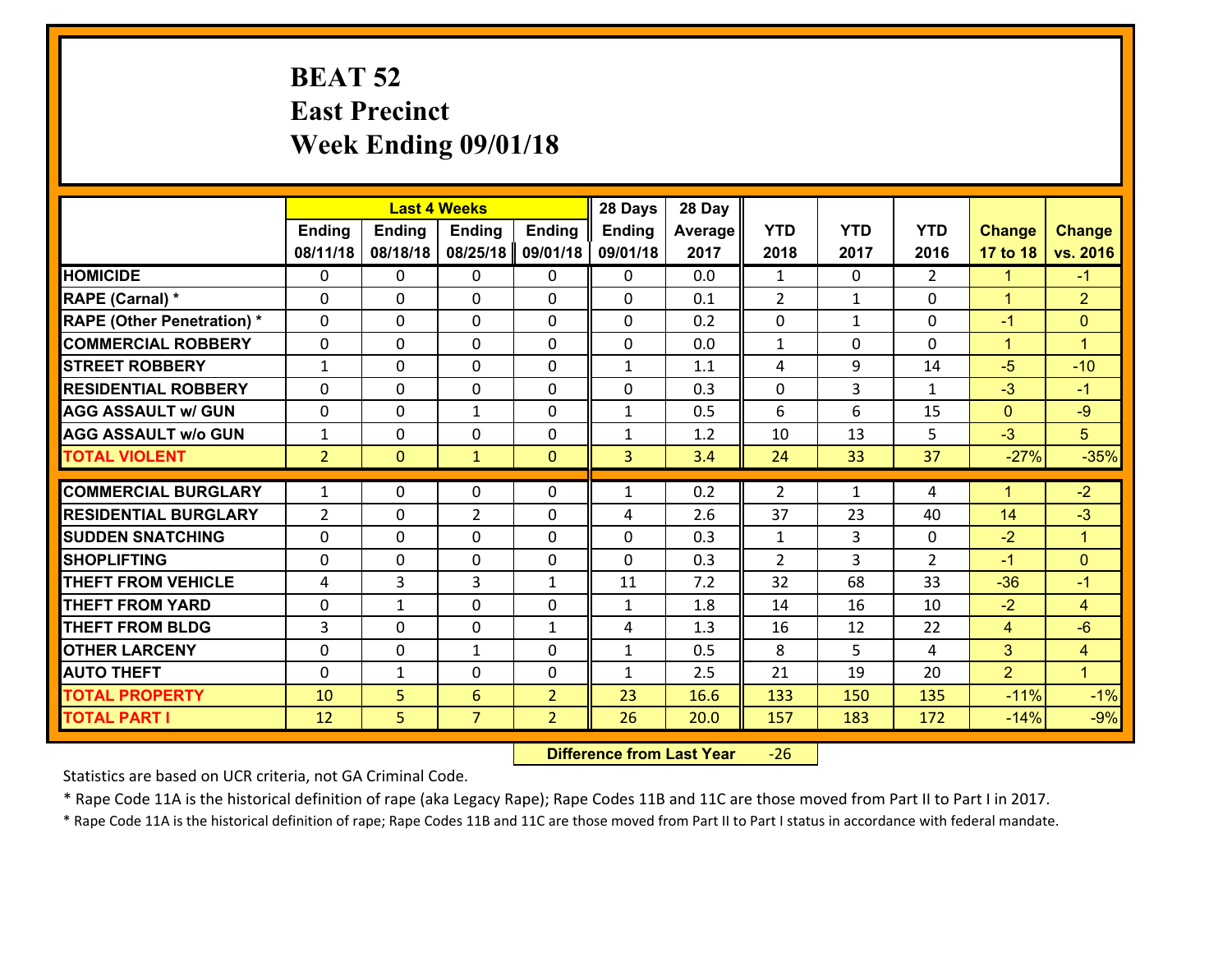# **BEAT 53 East Precinct Week Ending 09/01/18**

|                                              |                   |                   | <b>Last 4 Weeks</b> |                              | 28 Days        | 28 Day     |              |                |                |                |                      |
|----------------------------------------------|-------------------|-------------------|---------------------|------------------------------|----------------|------------|--------------|----------------|----------------|----------------|----------------------|
|                                              | <b>Ending</b>     | <b>Ending</b>     | <b>Ending</b>       | <b>Ending</b>                | <b>Ending</b>  | Average    | <b>YTD</b>   | <b>YTD</b>     | <b>YTD</b>     | <b>Change</b>  | <b>Change</b>        |
|                                              | 08/11/18          | 08/18/18          | 08/25/18            | 09/01/18                     | 09/01/18       | 2017       | 2018         | 2017           | 2016           | 17 to 18       | vs. 2016             |
| <b>HOMICIDE</b>                              | 0                 | 0                 | $\mathbf{0}$        | 0                            | 0              | 0.5        | $\Omega$     | 4              | $\mathbf{1}$   | $-4$           | $-1$                 |
| RAPE (Carnal) *                              | $\Omega$          | 0                 | $\mathbf{0}$        | 0                            | $\Omega$       | 0.1        | 2            | $\mathbf{1}$   | $\overline{2}$ | $\mathbf{1}$   | $\mathbf{0}$         |
| <b>RAPE (Other Penetration) *</b>            | $\Omega$          | $\Omega$          | $\Omega$            | $\Omega$                     | $\Omega$       | 0.2        | $\Omega$     | 3              | 3              | $-3$           | $-3$                 |
| <b>COMMERCIAL ROBBERY</b>                    | 0                 | 0                 | $\mathbf 0$         | 0                            | 0              | 0.1        | 0            | $\mathbf{1}$   | $\Omega$       | $-1$           | $\mathbf{0}$         |
| <b>STREET ROBBERY</b>                        | $\Omega$          | 0                 | $\mathbf 0$         | $\Omega$                     | 0              | 0.3        | 4            | 3              | 9              | $\mathbf{1}$   | $-5$                 |
| <b>RESIDENTIAL ROBBERY</b>                   | $\Omega$          | $\Omega$          | $\mathbf 0$         | $\Omega$                     | 0              | 0.2        | $\Omega$     | $\overline{2}$ | $\overline{2}$ | $-2$           | $-2$                 |
| <b>AGG ASSAULT w/ GUN</b>                    | $\Omega$          | 0                 | $\mathbf{1}$        | $\Omega$                     | $\mathbf{1}$   | 1.7        | 12           | 17             | 6              | $-5$           | $6\phantom{1}$       |
| <b>AGG ASSAULT w/o GUN</b>                   | 0                 | 1                 | $\mathbf 0$         | 0                            | $\mathbf{1}$   | 1.2        | 10           | 13             | 4              | $-3$           | $6\overline{6}$      |
| <b>TOTAL VIOLENT</b>                         | $\mathbf{0}$      | $\mathbf{1}$      | $\mathbf{1}$        | $\overline{0}$               | $\overline{2}$ | 4.3        | 28           | 44             | 27             | $-36%$         | 4%                   |
| <b>COMMERCIAL BURGLARY</b>                   | $\Omega$          | 0                 | 0                   | 0                            | $\Omega$       | 0.1        | 3            | $\mathbf{1}$   | 2              | $\overline{2}$ | $\blacktriangleleft$ |
|                                              |                   |                   |                     |                              |                |            |              |                |                |                |                      |
|                                              |                   |                   |                     |                              |                |            |              |                |                |                |                      |
| <b>RESIDENTIAL BURGLARY</b>                  | 4                 | 1                 | $\overline{2}$      | 0                            | $\overline{7}$ | 2.5        | 31           | 20             | 58             | 11             | $-27$                |
| <b>SUDDEN SNATCHING</b>                      | 0                 | 0                 | $\mathbf{0}$        | $\Omega$                     | 0              | 0.2        | $\mathbf{1}$ | $\overline{2}$ | 3              | $-1$           | $-2$                 |
| <b>SHOPLIFTING</b>                           | $\mathbf{1}$      | 0                 | $\mathbf 0$         | 0                            | $\mathbf{1}$   | 0.1        | 10           | $\Omega$       | 4              | 10             | 6                    |
| <b>THEFT FROM VEHICLE</b>                    | $\overline{2}$    | 1                 | $\overline{2}$      | $\mathbf{1}$                 | 6              | 6.3        | 46           | 54             | 39             | $-8$           | $\overline{7}$       |
| <b>THEFT FROM YARD</b>                       | $\overline{2}$    | 0                 | $\mathbf 0$         | 0                            | $\overline{2}$ | 2.2        | 22           | 20             | 13             | $\overline{2}$ | 9                    |
| <b>THEFT FROM BLDG</b>                       | 0                 | $\overline{2}$    | $\mathbf 0$         | 0                            | $\overline{2}$ | 4.4        | 28           | 42             | 49<br>$\Omega$ | $-14$          | $-21$                |
| <b>OTHER LARCENY</b><br><b>AUTO THEFT</b>    | 0<br>$\mathbf{1}$ | 0<br>$\mathbf{1}$ | $\mathbf{1}$        | 0<br>0                       | $\mathbf{1}$   | 0.3<br>2.7 | 9            | 3<br>17        | 26             | $6^{\circ}$    | 9<br>$-6$            |
|                                              |                   |                   | $\mathbf 0$         |                              | $\overline{2}$ | 18.7       | 20           |                |                | 3<br>7%        |                      |
| <b>TOTAL PROPERTY</b><br><b>TOTAL PART I</b> | 10<br>10          | 5<br>6            | 5<br>6              | $\mathbf{1}$<br>$\mathbf{1}$ | 21<br>23       | 23.0       | 170<br>198   | 159<br>203     | 194<br>221     | $-2%$          | $-12%$<br>$-10%$     |

 **Difference from Last Year**‐5

Statistics are based on UCR criteria, not GA Criminal Code.

\* Rape Code 11A is the historical definition of rape (aka Legacy Rape); Rape Codes 11B and 11C are those moved from Part II to Part I in 2017.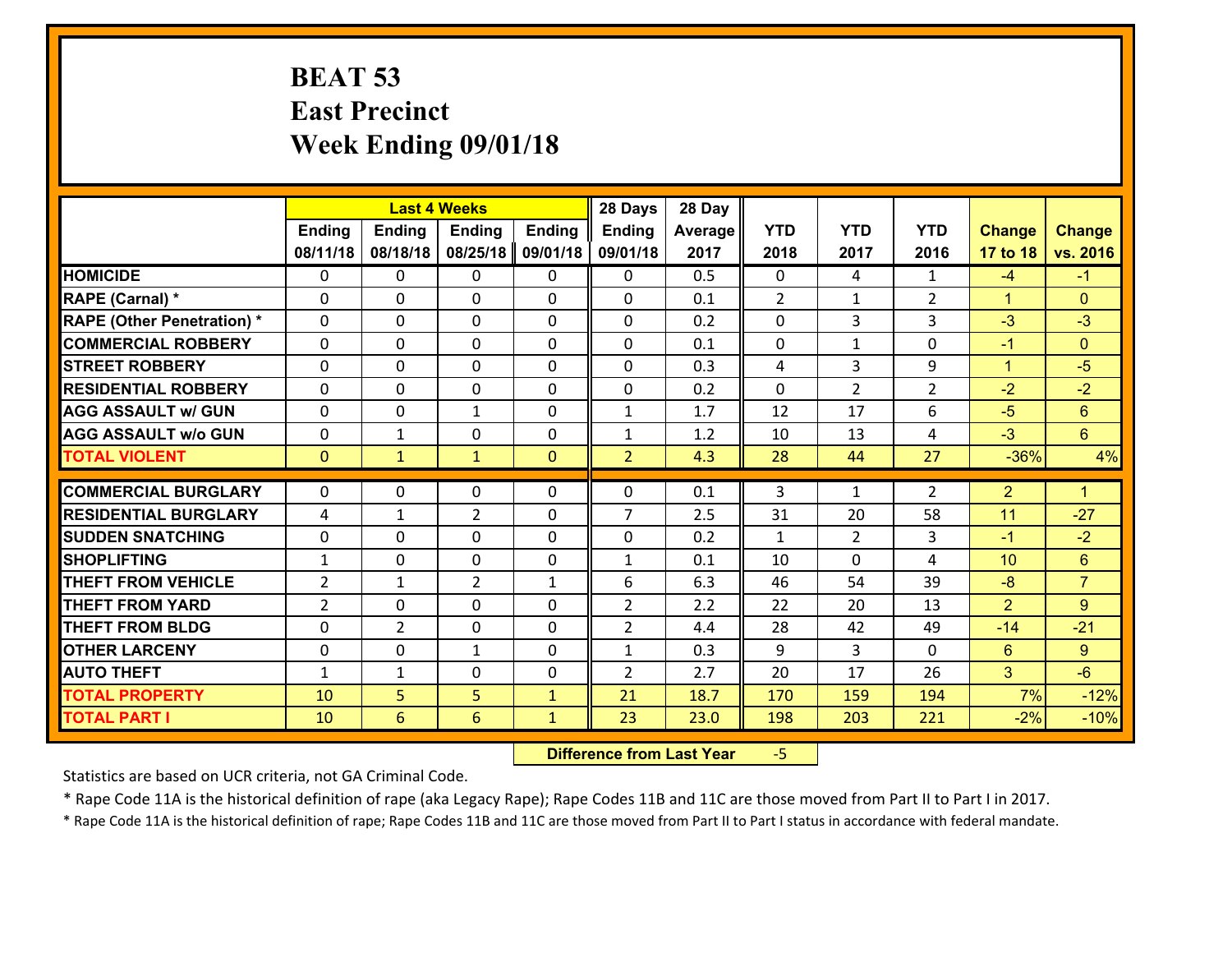# **BEAT 54 East Precinct Week Ending 09/01/18**

|                                              |                     | <b>Last 4 Weeks</b> |                                  |                                  | 28 Days        | 28 Day       |                |                |              |                |                  |
|----------------------------------------------|---------------------|---------------------|----------------------------------|----------------------------------|----------------|--------------|----------------|----------------|--------------|----------------|------------------|
|                                              | <b>Ending</b>       | <b>Ending</b>       | <b>Ending</b>                    | <b>Ending</b>                    | <b>Ending</b>  | Average      | <b>YTD</b>     | <b>YTD</b>     | <b>YTD</b>   | <b>Change</b>  | <b>Change</b>    |
|                                              | 08/11/18            | 08/18/18            | 08/25/18                         | 09/01/18                         | 09/01/18       | 2017         | 2018           | 2017           | 2016         | 17 to 18       | vs. 2016         |
| <b>HOMICIDE</b>                              | $\Omega$            | 0                   | 0                                | $\Omega$                         | $\mathbf{0}$   | 0.2          | 4              | 3              | $\mathbf{1}$ | 1              | 3                |
| RAPE (Carnal) *                              | $\Omega$            | 0                   | $\Omega$                         | $\Omega$                         | 0              | 0.1          | $\mathbf{0}$   | $\Omega$       | $\mathbf{1}$ | $\Omega$       | $-1$             |
| <b>RAPE (Other Penetration) *</b>            | $\mathbf{0}$        | 0                   | $\Omega$                         | $\Omega$                         | $\Omega$       | 0.1          | $\mathbf{1}$   | $\Omega$       | $\mathbf{1}$ | $\overline{1}$ | $\Omega$         |
| <b>COMMERCIAL ROBBERY</b>                    | $\mathbf{1}$        | 0                   | $\mathbf 0$                      | 0                                | $\mathbf{1}$   | 0.9          | 3              | 11             | 0            | $-8$           | 3                |
| <b>STREET ROBBERY</b>                        | $\Omega$            | 0                   | $\Omega$                         | $\Omega$                         | 0              | 0.8          | $\overline{7}$ | 11             | 17           | $-4$           | $-10$            |
| <b>RESIDENTIAL ROBBERY</b>                   | $\mathbf{0}$        | 0                   | $\mathbf 0$                      | 0                                | $\Omega$       | 0.0          | $\overline{2}$ | $\Omega$       | 3            | 2              | $-1$             |
| <b>AGG ASSAULT w/ GUN</b>                    | $\Omega$            | 0                   | $\Omega$                         | $\mathbf{1}$                     | $\mathbf{1}$   | 1.1          | 9              | 13             | 15           | $-4$           | $-6$             |
| <b>AGG ASSAULT w/o GUN</b>                   | $\mathbf 0$         | $\mathbf{1}$        | $\mathbf 0$                      | 0                                | $\mathbf{1}$   | 0.8          | 12             | 9              | 4            | $\overline{3}$ | 8 <sup>°</sup>   |
| <b>TOTAL VIOLENT</b>                         | $\mathbf{1}$        | $\mathbf{1}$        | $\mathbf{0}$                     | $\mathbf{1}$                     | $\overline{3}$ | 4.0          | 38             | 47             | 42           | $-19%$         | $-10%$           |
| <b>COMMERCIAL BURGLARY</b>                   |                     |                     |                                  |                                  |                |              |                |                |              |                |                  |
|                                              |                     |                     |                                  |                                  |                |              |                |                |              |                |                  |
|                                              | $\mathbf 0$         | 0                   | $\mathbf{0}$                     | $\Omega$                         | 0              | 0.7          | $\overline{2}$ | 3              | 10           | $-1$           | $-8$             |
| <b>RESIDENTIAL BURGLARY</b>                  | 1                   | $\mathbf{1}$        | $\mathbf{0}$                     | 0                                | $\overline{2}$ | 5.1          | 42             | 43             | 71           | $-1$           | $-29$            |
| <b>SUDDEN SNATCHING</b>                      | $\Omega$            | 0                   | $\mathbf{0}$                     | $\Omega$                         | 0              | 0.1          | $\Omega$       | 0              | $\Omega$     | $\Omega$       | $\Omega$         |
| <b>SHOPLIFTING</b>                           | $\mathbf{1}$        | $\overline{2}$      | $\mathbf{1}$                     | $\mathbf{1}$                     | 5              | 5.0          | 51             | 30             | 53           | 21             | $-2$             |
| <b>THEFT FROM VEHICLE</b>                    | 3                   | 3                   | $\Omega$                         | $\mathbf{1}$                     | $\overline{7}$ | 5.3          | 38             | 48             | 49           | $-10$          | $-11$            |
| <b>THEFT FROM YARD</b>                       | $\mathbf{1}$        | 1                   | $\mathbf{0}$                     | $\mathbf{1}$                     | $\overline{3}$ | 2.3          | 23             | 19             | 16           | $\overline{4}$ | $\overline{7}$   |
| <b>THEFT FROM BLDG</b>                       | $\mathbf{1}$        | 0                   | $\mathbf 0$                      | 0                                | $\mathbf{1}$   | 2.3          | 22             | 28             | 29           | $-6$           | $-7$             |
| <b>OTHER LARCENY</b>                         | $\mathbf 0$         | 0                   | $\mathbf 0$                      | $\mathbf{1}$                     | $\mathbf{1}$   | 0.2          | 9              | $\overline{2}$ | 4            | $\overline{7}$ | 5                |
| <b>AUTO THEFT</b>                            | $\mathbf{0}$        | $\mathbf{1}$        | $\mathbf{1}$                     | $\overline{2}$                   | 4              | 1.9          | 24             | 29             | 29           | $-5$           | $-5$             |
| <b>TOTAL PROPERTY</b><br><b>TOTAL PART I</b> | $\overline{7}$<br>8 | 8<br>9              | $\overline{2}$<br>$\overline{2}$ | $6\phantom{1}$<br>$\overline{7}$ | 23<br>26       | 22.9<br>26.8 | 211<br>249     | 202<br>249     | 261<br>303   | 4%<br>0%       | $-19%$<br>$-18%$ |

 **Difference from Last Year**r 0

Statistics are based on UCR criteria, not GA Criminal Code.

\* Rape Code 11A is the historical definition of rape (aka Legacy Rape); Rape Codes 11B and 11C are those moved from Part II to Part I in 2017.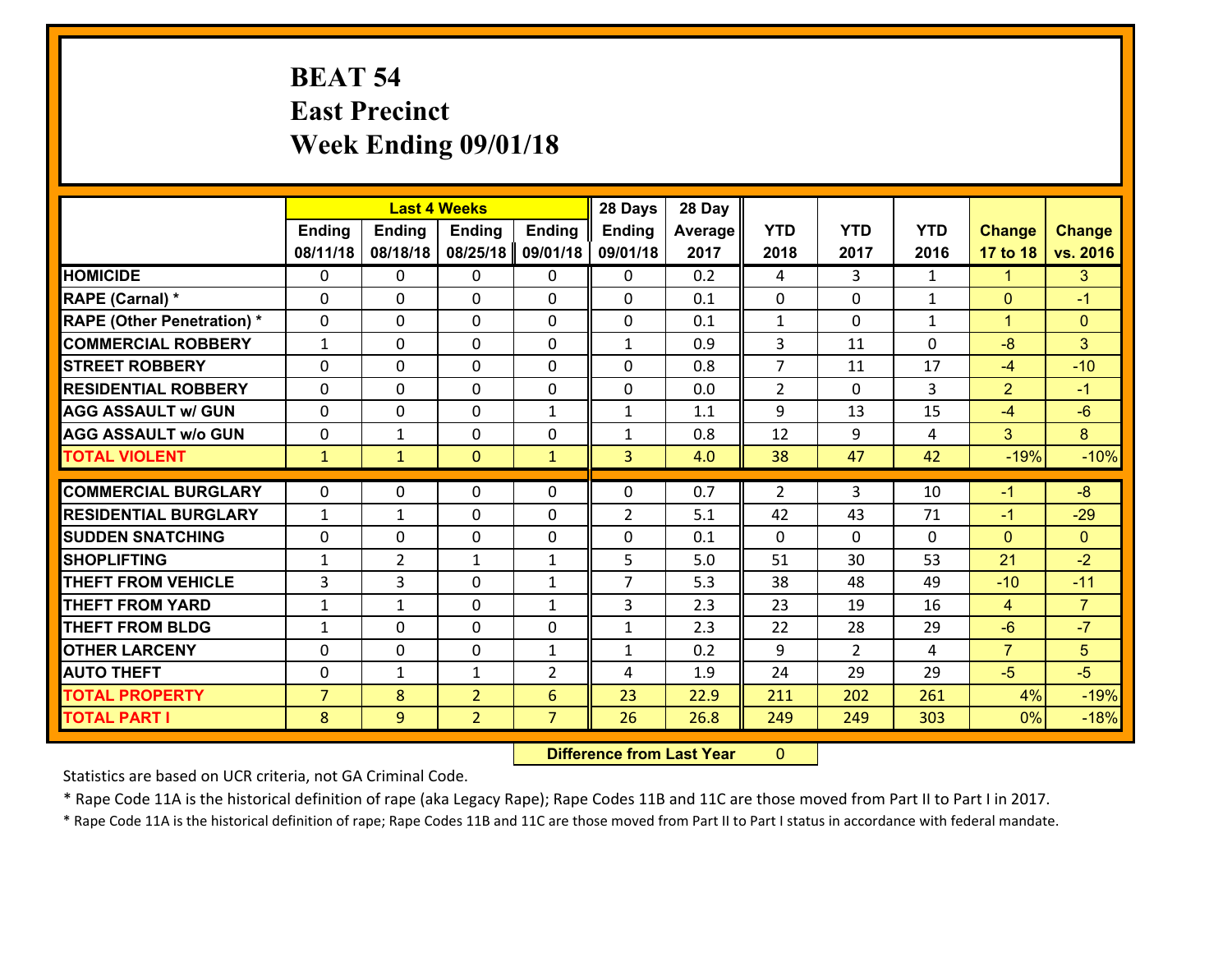#### **BEAT 55 East Precinct Week Ending 09/01/18**

|                                   |                |                | <b>Last 4 Weeks</b> |                | 28 Days        | 28 Day  |              |                |                |                      |                      |
|-----------------------------------|----------------|----------------|---------------------|----------------|----------------|---------|--------------|----------------|----------------|----------------------|----------------------|
|                                   | <b>Ending</b>  | <b>Ending</b>  | <b>Ending</b>       | <b>Ending</b>  | <b>Ending</b>  | Average | <b>YTD</b>   | <b>YTD</b>     | <b>YTD</b>     | <b>Change</b>        | <b>Change</b>        |
|                                   | 08/11/18       | 08/18/18       | 08/25/18            | 09/01/18       | 09/01/18       | 2017    | 2018         | 2017           | 2016           | 17 to 18             | vs. 2016             |
| <b>HOMICIDE</b>                   | $\Omega$       | 0              | $\Omega$            | 0              | $\Omega$       | 0.0     | 1            | $\Omega$       | 0              | $\blacktriangleleft$ | $\blacktriangleleft$ |
| RAPE (Carnal) *                   | 0              | 0              | $\mathbf{0}$        | 0              | $\Omega$       | 0.0     | $\mathbf{0}$ | 0              | $\mathbf{1}$   | $\mathbf{0}$         | $-1$                 |
| <b>RAPE (Other Penetration) *</b> | $\Omega$       | 0              | $\mathbf{0}$        | $\Omega$       | $\Omega$       | 0.0     | $\Omega$     | $\Omega$       | $\mathbf{1}$   | $\mathbf{0}$         | $-1$                 |
| <b>COMMERCIAL ROBBERY</b>         | 0              | 0              | 0                   | 0              | $\Omega$       | 1.0     | $\mathbf{0}$ | 9              | $\overline{2}$ | $-9$                 | $-2$                 |
| <b>STREET ROBBERY</b>             | $\Omega$       | 0              | $\mathbf 0$         | $\Omega$       | 0              | 0.2     | 4            | $\mathbf{1}$   | 5              | 3                    | $-1$                 |
| <b>RESIDENTIAL ROBBERY</b>        | $\Omega$       | $\Omega$       | $\mathbf 0$         | $\Omega$       | 0              | 0.0     | $\mathbf 0$  | $\mathbf{1}$   | 0              | $-1$                 | $\mathbf{0}$         |
| <b>AGG ASSAULT w/ GUN</b>         | $\Omega$       | 0              | $\mathbf 0$         | $\Omega$       | 0              | 0.5     | 5            | 5              | 5              | $\overline{0}$       | $\mathbf{0}$         |
| <b>AGG ASSAULT w/o GUN</b>        | 0              | 0              | $\mathbf 0$         | 0              | 0              | 0.5     | 4            | $\overline{2}$ | 5              | $\overline{2}$       | $-1$                 |
| <b>TOTAL VIOLENT</b>              | $\mathbf{0}$   | $\overline{0}$ | $\overline{0}$      | $\mathbf{0}$   | $\mathbf{0}$   | 2.2     | 14           | 18             | 19             | $-22%$               | $-26%$               |
| <b>COMMERCIAL BURGLARY</b>        | $\Omega$       | 0              | $\mathbf{0}$        | $\Omega$       | $\Omega$       | 0.3     | 3            | $\mathbf{1}$   | $\overline{7}$ | $\overline{2}$       | $-4$                 |
|                                   |                |                |                     |                |                |         |              |                |                |                      |                      |
| <b>RESIDENTIAL BURGLARY</b>       | $\overline{2}$ | $\overline{2}$ | $\mathbf 0$         | $\mathbf{1}$   | 5              | 3.4     | 15           | 39             | 34             | $-24$                | $-19$                |
| <b>SUDDEN SNATCHING</b>           | 0              | 0              | $\mathbf 0$         | 0              | 0              | 0.2     | $\mathbf{1}$ | 3              | $\Omega$       | $-2$                 | $\blacktriangleleft$ |
| <b>SHOPLIFTING</b>                | 5              | 4              | 5                   | 3              | 17             | 13.8    | 134          | 138            | 88             | $-4$                 | 46                   |
| <b>THEFT FROM VEHICLE</b>         | $\overline{2}$ | 0              | 3                   | $\overline{2}$ | $\overline{7}$ | 4.1     | 36           | 37             | 51             | $-1$                 | $-15$                |
| <b>THEFT FROM YARD</b>            | 0              | 0              | $\mathbf 0$         | 0              | 0              | 1.5     | 18           | 13             | 10             | 5                    | 8                    |
| <b>THEFT FROM BLDG</b>            | 0              | 0              | $\mathbf 0$         | 0              | 0              | 1.5     | 13           | 10             | 26             | 3                    | $-13$                |
| <b>OTHER LARCENY</b>              | $\mathbf{1}$   | 1              | $\mathbf 0$         | 0              | $\overline{2}$ | 0.6     | 3            | 6              | $\Omega$       | $-3$                 | 3 <sup>1</sup>       |
| <b>AUTO THEFT</b>                 | $\mathbf{1}$   | 0              | $\mathbf{0}$        | 0              | $\mathbf{1}$   | 1.7     | 12           | 11             | 25             | $\mathbf{1}$         | $-13$                |
| <b>TOTAL PROPERTY</b>             | 11             | $\overline{7}$ | 8                   | 6              | 32             | 27.2    | 235          | 258            | 241            | $-9%$                | $-2%$                |
| <b>TOTAL PART I</b>               | 11             | $\overline{7}$ | 8                   | 6              | 32             | 29.4    | 249          | 276            | 260            | $-10%$               | $-4%$                |

 **Difference from Last Year**‐27

Statistics are based on UCR criteria, not GA Criminal Code.

\* Rape Code 11A is the historical definition of rape (aka Legacy Rape); Rape Codes 11B and 11C are those moved from Part II to Part I in 2017.